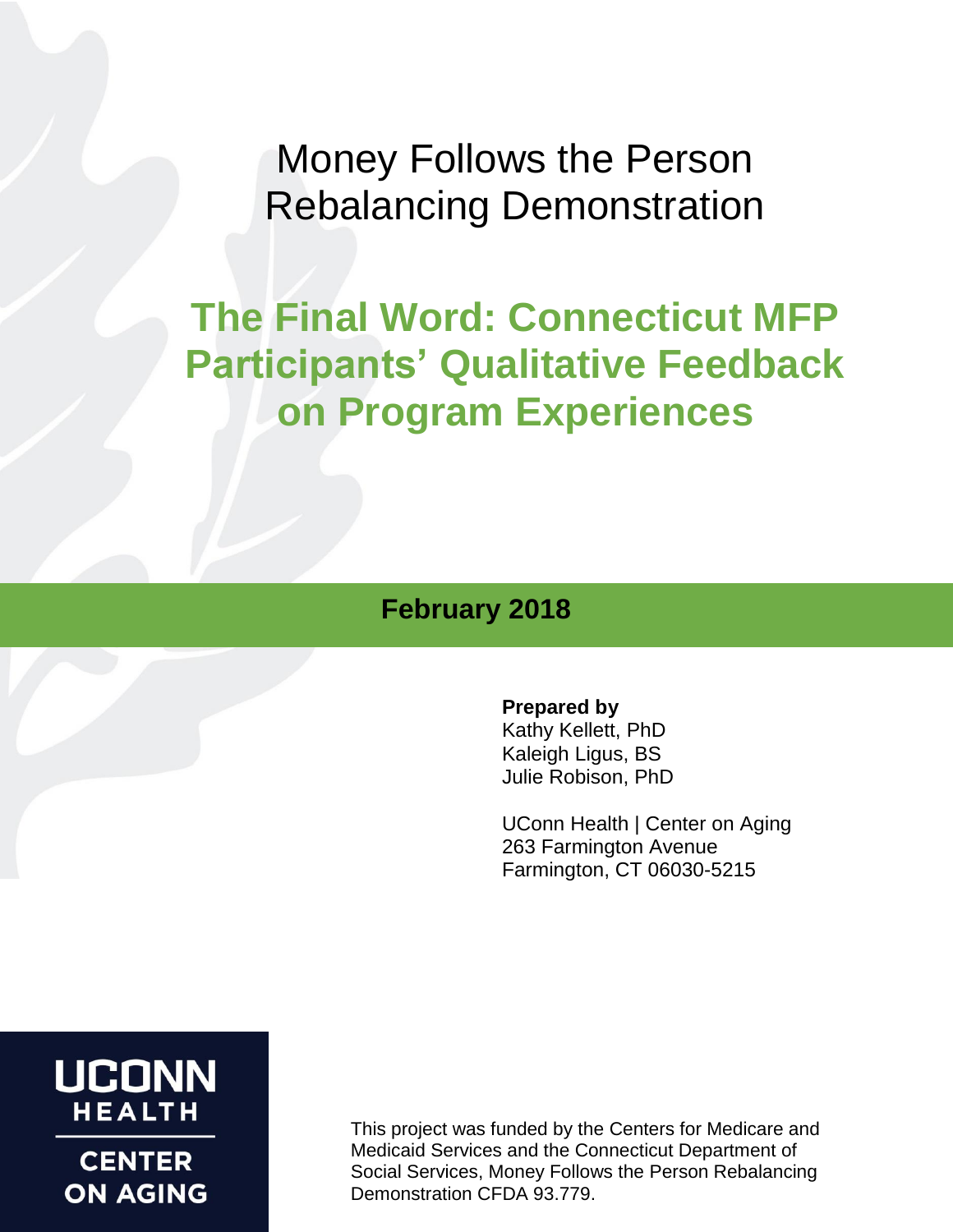# **Table of Contents**

| Introduction                                      | 1  |
|---------------------------------------------------|----|
| <b>Methods and Analysis</b>                       | 2  |
| <b>Results</b>                                    | 2  |
| Demographics                                      | 3  |
| Themes within the Text                            | 3  |
| <b>Word Frequencies</b>                           | 4  |
| <b>Physiological Needs</b>                        | 5  |
| <b>Safety-Security Needs</b>                      | 16 |
| <b>Social Needs</b>                               | 19 |
| <b>Self-Esteem Needs</b>                          | 26 |
| <b>Self-Actualization Needs</b>                   | 26 |
| <b>Discussion</b>                                 | 28 |
| <b>Methodological Limitations</b>                 | 31 |
| <b>Conclusions and Recommendations</b>            | 31 |
| References                                        | 34 |
| Appendix A: QOL Final Word Code Frequencies Table | 37 |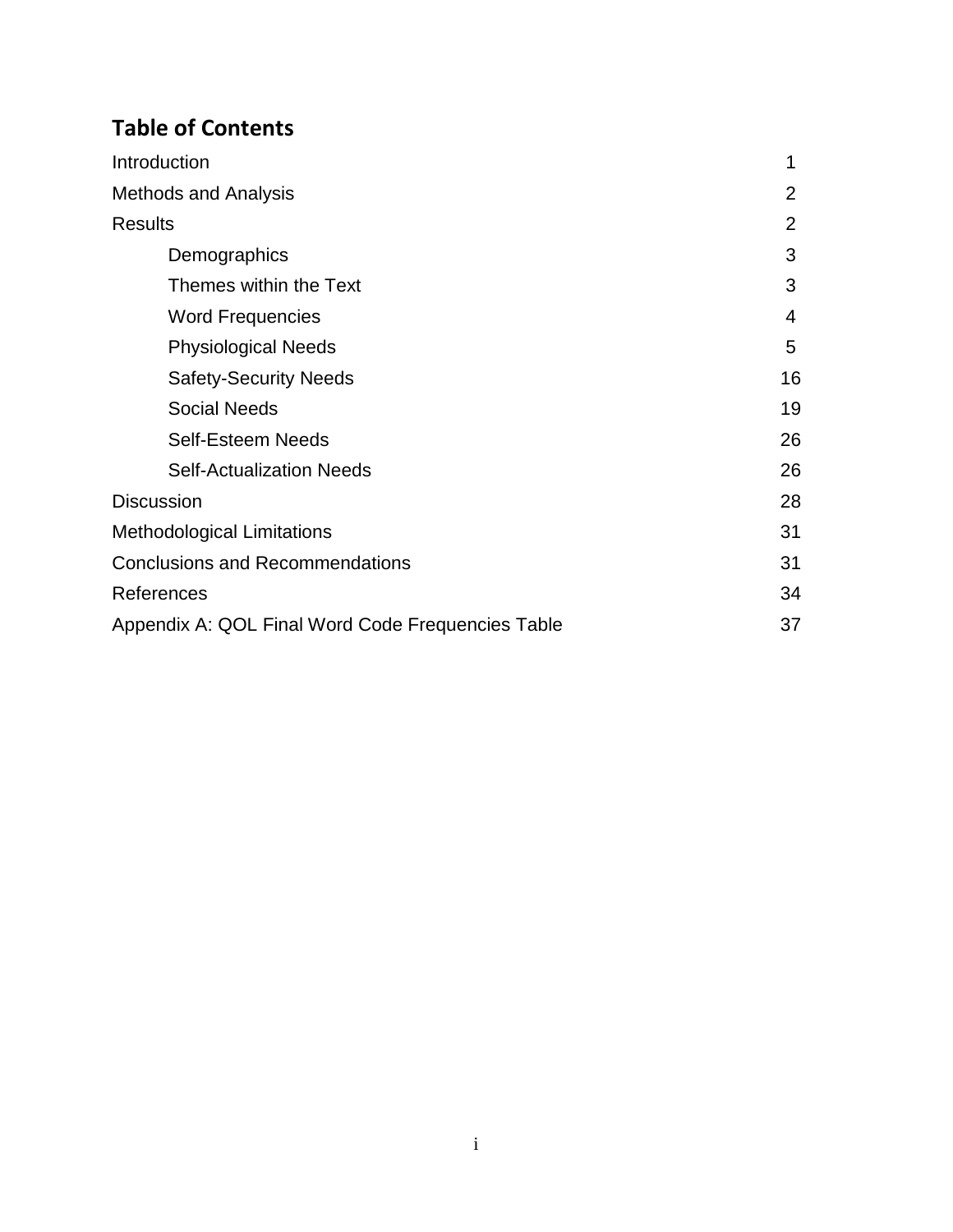# **Introduction**

The Money Follows the Person Rebalancing Demonstration (MFP) is a federal initiative to help states transition people needing long-term services and supports (LTSS) from institutional settings to the community in an effort to enhance individual preferences and rebalance Medicaid expenditures. This program was implemented in 2008 by the state of Connecticut (CT). By December 31, 2016, 4,212 consumers had transitioned through the program. Previous research has shown the positive impact of MFP, demonstrating that for most respondents who remained in the community, quality of life significantly increased after transition and remained elevated; only a low percentage of participants were readmitted to an institution one year following transition (Robison et al., 2015). Data on outcomes for MFP participants comes from the Quality of Life (QOL) survey, an evaluative tool developed by Mathematica Policy Research and adapted by the state of Connecticut. This report presents data collected from 1,265 consumers in CT who answered an open-ended question in the MFP QOL survey conducted from 2009- 2016 at 6, 12, and 24 months following transition.

Quality of life is a broad multidimensional concept that includes subjective evaluations of the beneficial and challenging aspects of life associated with physical, mental, and social domains, and has been defined as "individuals' perception of their position in life in the context of culture and value systems in which they live and in relation to their goals, expectations, standards, and concerns" (The World Health Organization Quality of Life Group, 1998). From a biopsychosocial perspective, as people age, progressive change occurs in the interactions between their genetic makeup (biology), mental health/personality (psychology), and sociocultural environment (social world), and these contribute to their experience of health or illness (e.g., quality of life) (Newman & Newman, 2017). According to Schalock (1996), quality of life can be viewed as an organizing concept to guide policy and practice and improve the conditions of people's lives. Measuring multiple domains and how they relate to one another in assessing QOL is a vital part of evaluating LTSS. Findings from such evaluations have the potential to strengthen social service agencies in their work with people who need a range of services and supports.

This study uses Maslow's Hierarchy of Needs as a theoretical framework. In the original depiction of Maslow's (1943) conceptual model, he proposed a step-wise pattern of movement from lower-level needs (e.g., physiological and safety-security) to higher-level needs (e.g., love and belonging, self-esteem, and self-actualization) that people strive to meet, and that the fulfillment of lower-level needs enables an individual to increasingly fulfill higher-level needs. Recent research, however, suggests that while the fulfilment of needs, as defined by Maslow, are important to individual happiness, the order in which lower and higher-level needs are met has little influence on how much they contribute to perceived quality of life (Tay & Diener, 2011).

Adaptations of Maslow's Hierarchy of Needs have permeated numerous disciplines beyond the field of psychology. In the healthcare literature, adaptations of Maslow's framework view human needs through the lens of intensive care in an effort to further culture change and better patient outcomes (Jackson et al., 2014). Others have adapted the framework as a means to assist in structuring partnerships between primary care settings and community practices (Henize, Beck, Klein, Adams, & Kahn, 2015). Here, we use Maslow's model to organize and prioritize themes associated with CT MFP consumers' self-reported needs and to better understand their quality of life. For the purpose of this study, we adapted Maslow's (1943; 1970) third tier, love and belonging needs, and describe it more broadly as social needs (Appendix A).

Prior research suggests that higher self-determination is associated with more positive outcomes including a better quality of life (Lachappelle, et al., 2005). In asking consumers if they had anything else to add at the end of the survey, MFP participants had the opportunity to describe any program benefits and/or challenges they experienced and comment on their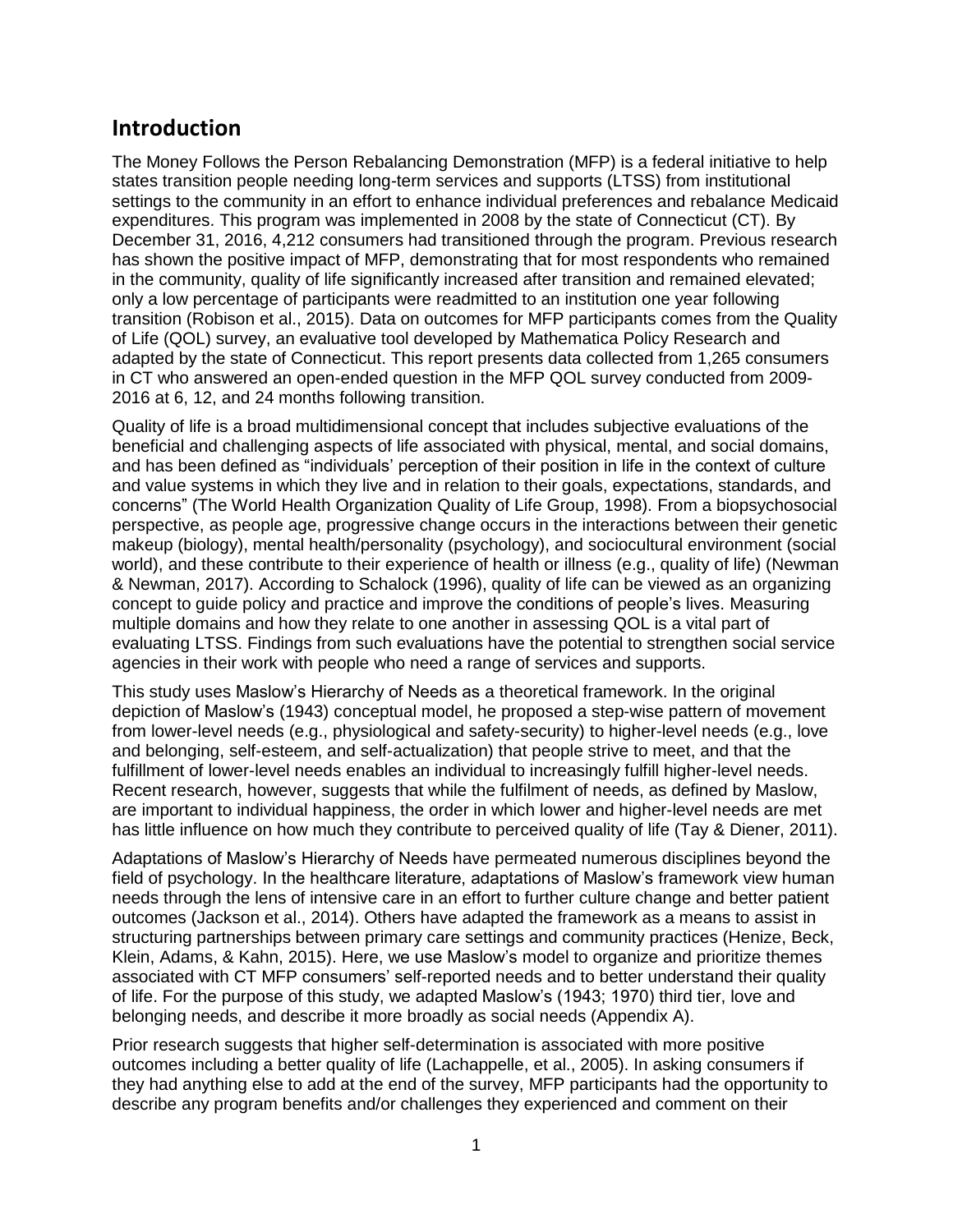quality of life. While research suggests that asking open-ended questions may invite more negative than positive feedback (Friborg, 2013), asking this question helped us explore what program challenges still need to be addressed and what recommendations could be made to broaden reform and enrich consumers' quality of life.

# **Methods and Analysis**

This qualitative study examined responses from an open-ended final question in the CT MFP Evaluation QOL survey which have not previously been explored. Data were collected as part of a larger study of Money Follows the Person program participants in Connecticut at six, twelve and twenty-four months after transition. Written informed consent was obtained at the time a participant enrolled in the program, before transition. QOL interviews were completed by phone or in person in one of three ways: with the individual receiving services alone; with the individual and assistance from another person (e.g., family member, friend, staff member); or completed by proxy (e.g., family member, legal representative, or close friend). For this study, proxy interviews (31%, n=1494) were excluded from the analysis.

Qualitative interviewing is a technique typically done by asking open-ended questions and allows a respondent to speak in his/her own words and share experiences or knowledge of a particular subject (Popping, 2015). While closed-ended questions tend to reflect the researcher's agenda and by nature can limit responses, open-ended questions provide an opportunity for respondents to share additional information that cannot be captured by other forms of research (O'Cathain & Thomas, 2004). In this study, the open-ended question provided an opportunity for survey participants to speak in their own words and express their thoughts and feelings about MFP and its implementation.

Analysis of data from open-ended questions allows researchers to find themes and concepts in aggregate data and report these as new or emerging ideas in a scientific field. One type of content analysis, directed content analysis, explores existing theories and increases the understanding of the subject matter (Glaser & Strauss, 1967; Hill, Knox, Thompson, Williams, & Hess, 2005; Hsieh & Shannon, 2005). This type of content analysis is important when evaluating programs because the researcher can collect a broader range of thoughts from a single question, and those opinions can be compared overall and used to improve a service or program (Hsieh & Shannon, 2005).

Interviews were conducted at three time points: six, twelve and twenty-four months after transition. On average, interviews lasted thirty minutes. The majority of survey questions were closed-ended, scaled questions. An open-ended question at the conclusion of the survey asked consumers, "Is there anything else you would like to add?" Interviewers transcribed responses by directly quoting interviewees as accurately as possible.

Data analysis of the open-ended question was conducted by two researchers at the UConn Health Center on Aging (COA) using ATLAS.ti software to systematically identify and organize themes. Primary documents with data from six, twelve and twenty-four months were imported to ATLAS.ti. Prior to coding, researchers created an extensive codebook as a guide using Maslow's Hierarchy of Needs for broad categories. Subthemes for broad categories were then identified through a visual inspection of the data. A cyclical, iterative approach to coding ensured intercoder agreement, and recoding was done when necessary to establish strong levels of intercoder reliability (O'Brien, Harris, Beckman, Reed, & Cook, 2014).

## **Results**

By the end of 2016, 4,212 consumers had transitioned through the MFP program, and 7,759 QOL surveys had been completed. Between December 2008 and December 2016, 30%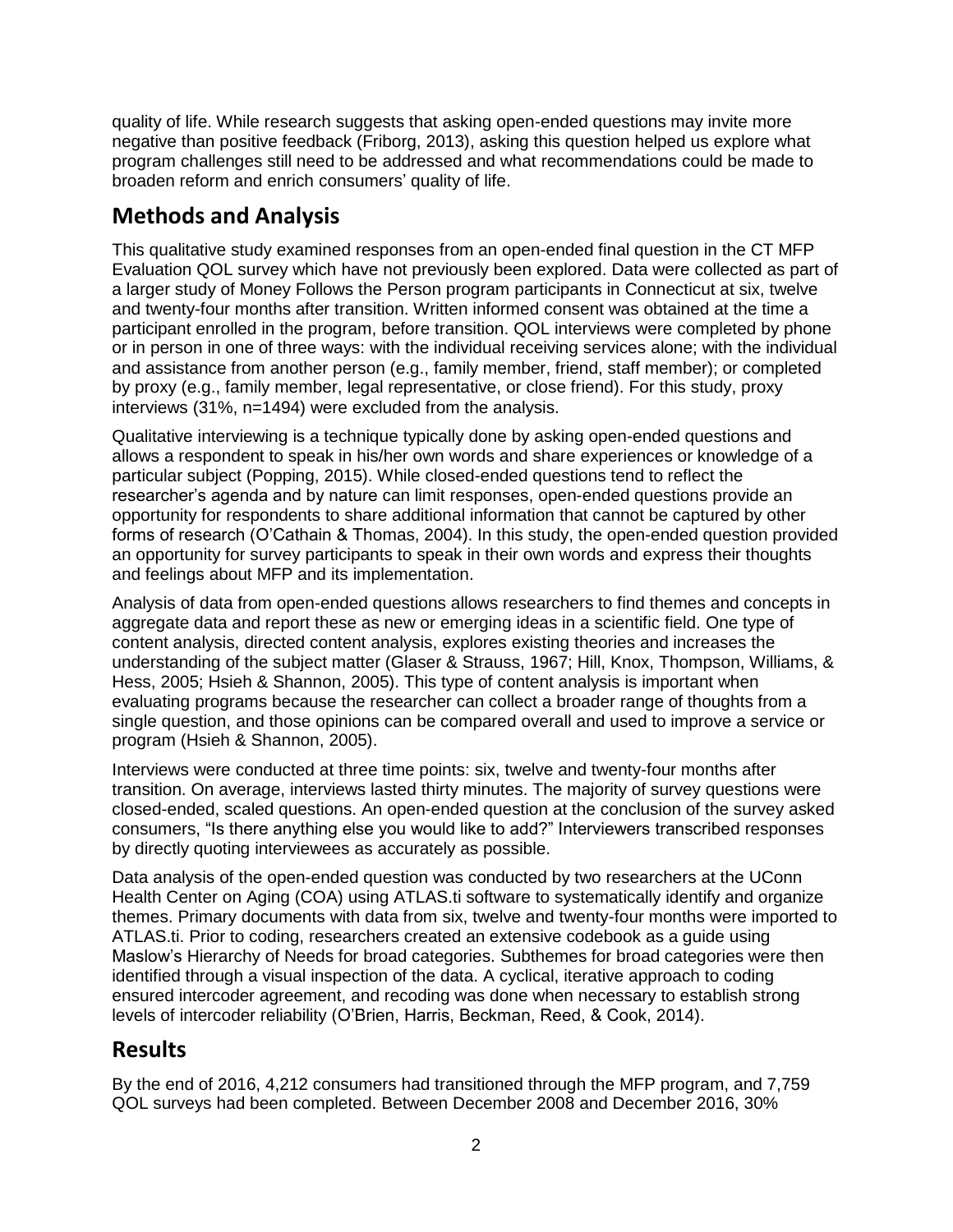(n=1,265) of transitioned consumers provided 2,274 responses to the open-ended question at the end of the QOL survey. Due to the nature of the longitudinal study, some consumers provided several unique comments at separate time points: 843 consumers responded to at least one QOL survey, 328 responded at two time points, and 94 responded at all three time points.

### **Demographics**

Of the 1,265 consumers who responded to the open-ended question, 43% were between ages 50-64 and 39% were age 65 and older. The age of respondents ranged from 20 to 98, and there were nearly as many males as females (n=627 and 638, respectively). To be eligible for the program, participants had to be enrolled in Medicaid prior to transition. After transition, participants receive services through a Medicaid Home and Community-Based Services (HCBS) program: 38% (n=482) were CHCPE (Connecticut Home Care Program for Elders), 21% (n=271) were part of the Personal Care Assistance Waiver, and 20% (n=254) were served through the Medicaid State Plan. Other consumers participated in the Mental Health Waiver (12%, n=147), Acquired Brain Injury Waiver (6%, n=76), and other Medicaid HCBS programs, including various Developmental Disability Services Waivers (3%, n=35).

### **Themes within the Text**

Physiological needs was the most frequently mentioned theme accounting for 53% (n=1,197) of all comments. Eleven percent (n=251) of all comments were categorized as safety-security needs, 23% (n=529) were social needs, and 7% (n=169) were self-esteem needs. The fifth tier, or self-actualization category, of Maslow's model comprised 6%, (n=128) of all comments (Figure 1).



Figure 1. Themes within the Text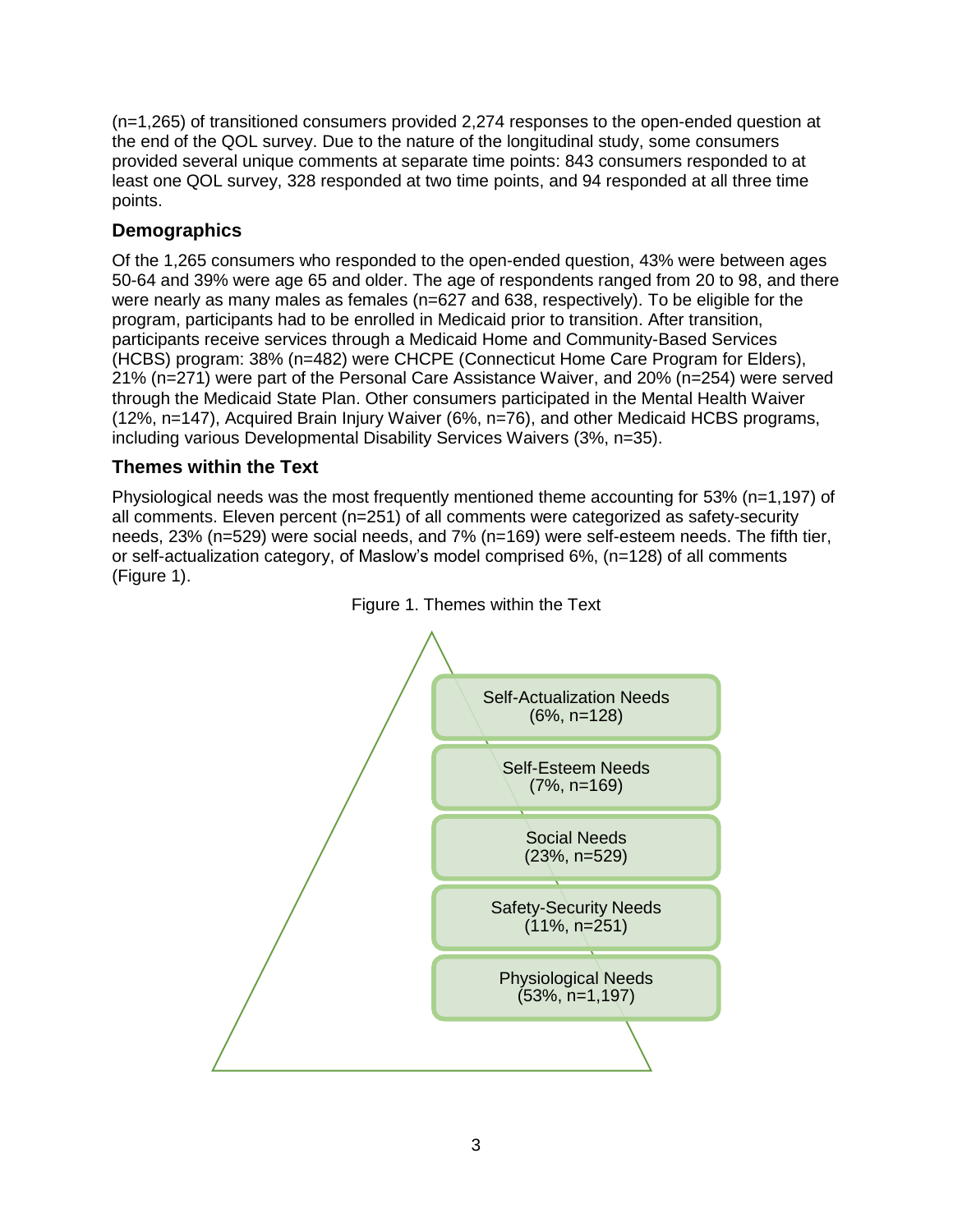Subcategories of physiological needs included help (e.g., personal care assistance), housing, assistive technologies, and medical needs (e.g., physical health). Personal care assistance was differentiated from other kinds of support (i.e., social support) because its focus is to help meet the physical needs of the consumer. In the literature, housing is typically included in physiological needs because it provides shelter (Thielke et al., 2011). In our data, there was some overlap between physiological and safety-security needs where consumers mentioned safety and security issues specifically related to housing. Given that assistive technologies and physical health impact physical needs, they were also included in the physiological category. Safety-security needs included more abstract needs than those in the physiological needs category and included transportation and finances as subcategories. Safe and accessible rightsof-way are essential elements of community life. Because many people with disabilities experience insufficient access to modes of transportation, it disproportionately harms them and is a safety-security issue (Thielke et al., 2011). Similarly, financial security is crucial to people with disabilities and any threat to the stability of their finances can result in greater vulnerability (Batavia & Beaulaurier, 2001). Social needs included support from family, friends, social services, and programs (i.e., MFP) that enable a consumer to live in the community. Selfesteem needs included general well-being (i.e., confidence, achievement, and respect), and references to choice and control.

#### **Word Frequencies**

Words have been described as the "smallest meaningful unit of language" and therefore have great significance in social interactions (Holtgraves, 2010, p.1386). They also have a rich and distinct meaning for each person (Pennebaker & King, 1999). We explored the word frequency of consumer responses using ATLAS.ti to see how the vocabulary of consumers might add influence and confidence to the coding of responses.

There were 39,444 unique words used by respondents. Researchers removed articles and prepositions such as "to", "I", "the", "and", "a", etc. The top ten words were used 3,056 times. The most frequently used word was "need(s)" (15%, n=466). Since MFP is a social service program, it is not surprising that this word was so often used by participants. The second most frequently used word was "have" (14%, n=413). The word "have" is defined as: "to hold or maintain as a possession, privilege, or entitlement," and it is not surprising that this word was also used so often (Merriam-Webster's Collegiate Dictionary, 2014, p. 571).

The next most frequently used words included: "like" (12%, n=372), "get" (10%, n=319), "would" (10%, n=308), "help" (10%, n=292), "more" (9%, n=261), "home" (8%, 242), "out" (6%, n=194), and "apartment" (6%, n=189). These words either indicated areas of concerns or program benefits that consumers reflected on as they participated in the program (Figure 2).



#### Figure 2. Frequency of Individual Words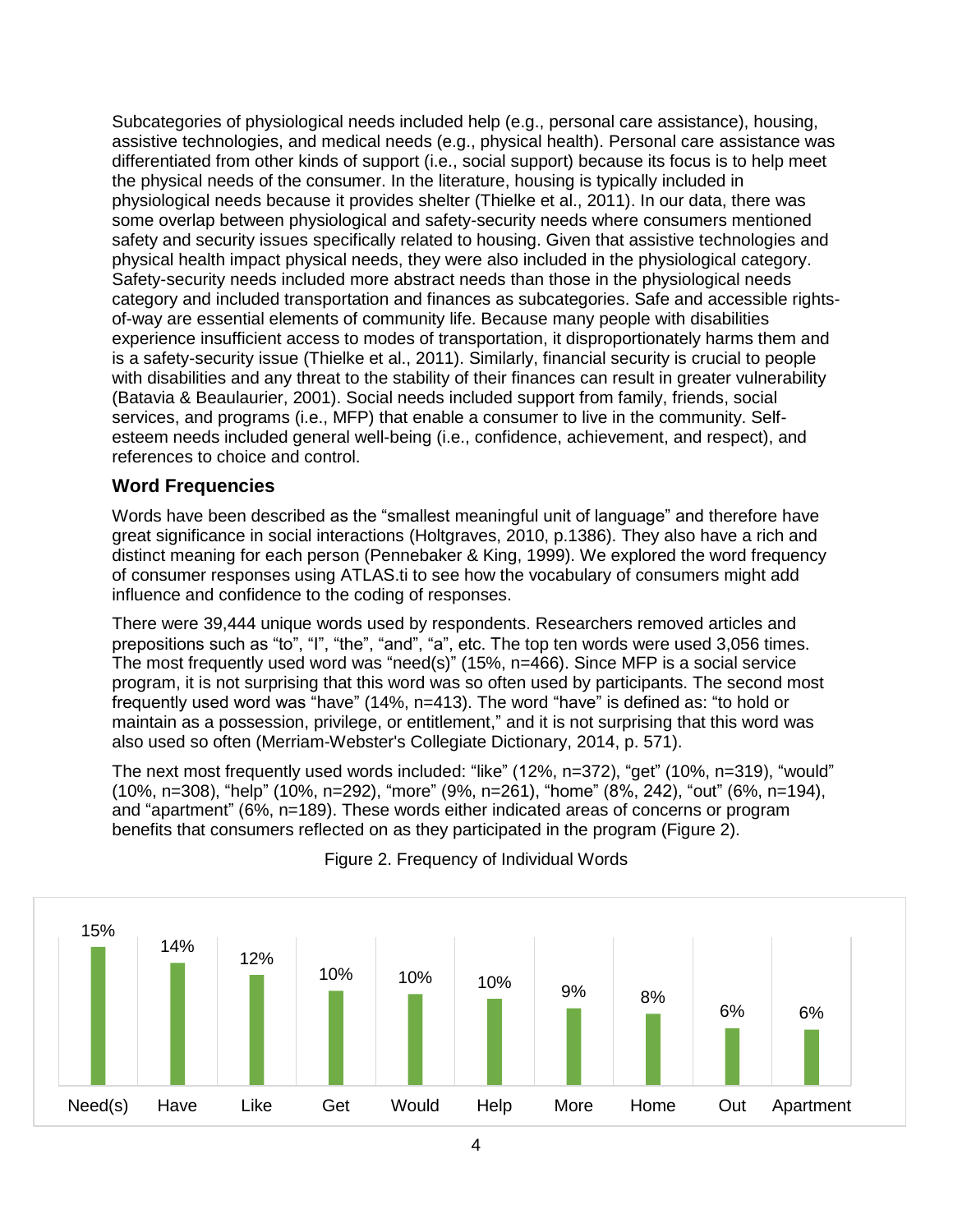#### **Physiological Needs**

Fifty-three percent (n=1,197) of all comments were related to physiological needs and fit into the following subcategories: personal care assistance, housing, assistive technologies and medical needs (Table 1).

|                                 | %   | n    |
|---------------------------------|-----|------|
| <b>Personal Care Assistance</b> | 42  | 505  |
| Housing                         | 28  | 336  |
| <b>Assistive Technologies</b>   | 16  | 193  |
| Medical                         | 14  | 163  |
| Total                           | 100 | 1197 |

| Table 1. Physiological Needs |  |  |  |  |  |
|------------------------------|--|--|--|--|--|
|------------------------------|--|--|--|--|--|

#### Personal Care Assistance

The majority of comments (42%, n=505) under physiological needs were related to seeking and receiving assistance with basic physical needs. Of these comments, many fell into two broader categories of challenges involving community-based assistance (63%, n=318) and the positive aspects of help experienced (25%, n=124) (Table 2).

|                              | %   | n   |
|------------------------------|-----|-----|
| <b>Help-Challenges</b>       | 63  | 318 |
| <b>Help-Positive Aspects</b> | 25  | 124 |
| <b>Help-Other</b>            | 12  | 63  |
| Total                        | 100 | 505 |

#### Table 2. Help

#### *Help – Challenges Involving Community-Based Assistance*

Some consumers expressed dissatisfaction with the amount of community-based assistance, the quality of help, and/or specific aspects related to the provision of care. These challenges have the potential to impact a person's overall quality of life and optimal level of well-being.

#### Amount of Assistance

The majority of comments addressing community-based care focused on the amount of assistance and the need for additional assistance. Some comments in this category expressed concern about limits in daily care and stated a need for increased hours or asked for specific services, such as homemaker or physical therapy. Frequently, these unmet needs arose due to a change in the person's functional level or informal caregiver availability after moving to the community.

*I would like to have paid services. When my plan was designed, my son and his fiancée were supposed come live with me but their plans changed. I would like to receive assistance because my son is moving out of the state.* [6 month]

*Sometimes I need a little bit more help when family is not around. Sometimes I have an unscheduled appointment to go to that I need help with. Maybe if I had more hours that would help a great deal.* [24 month]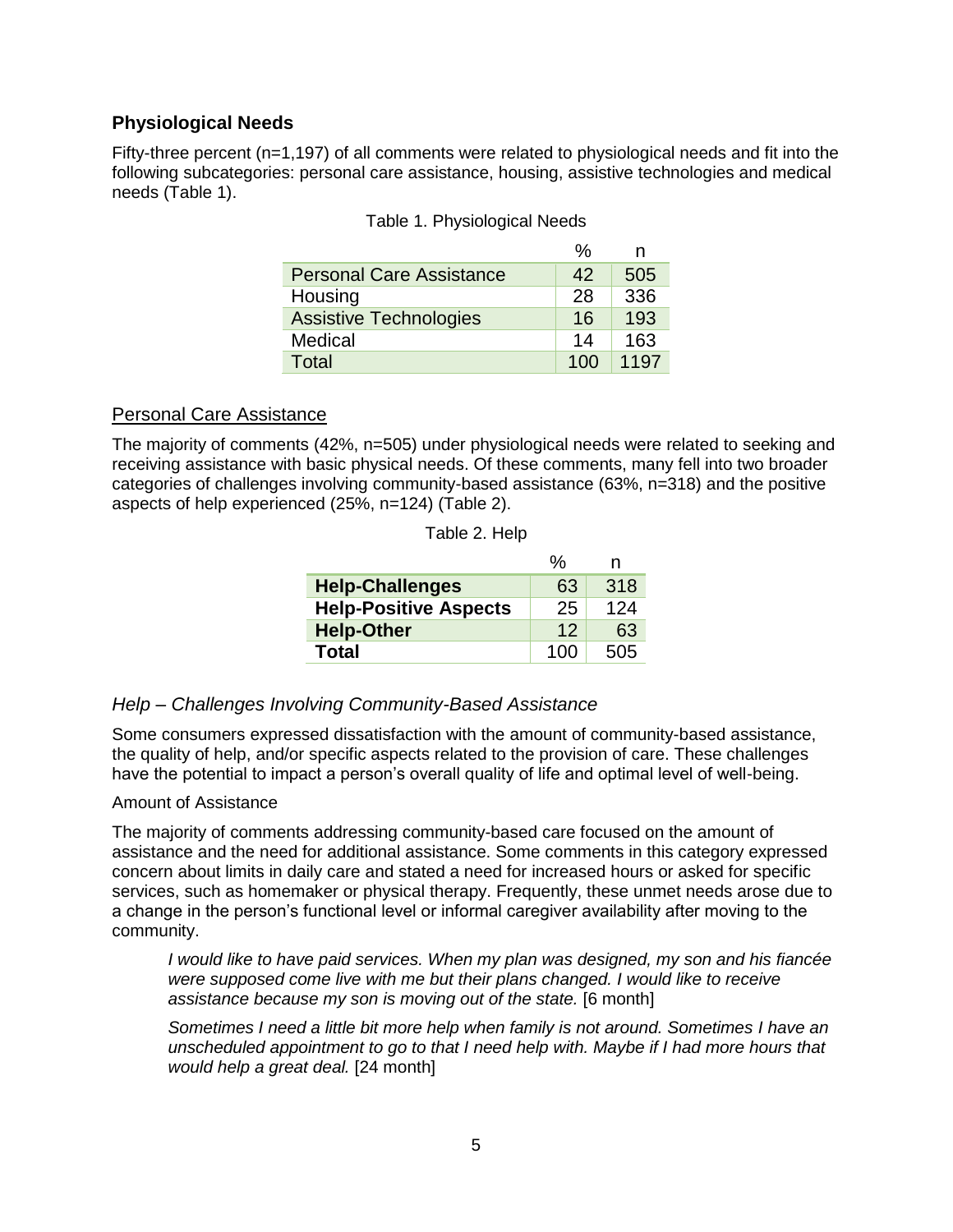*I* need a person that can spend more time with me and to relieve my daughter of some *work.* [24 month]

#### Frustration with Home Health Care Agencies

Comments about community-based assistance sometimes emphasized frustration with the home health care agencies he/she was working with. Many of these consumers reported that agencies were not fulfilling their roles and as a result they felt an interruption in continuity of care. Some expressed wanting to change agencies due to these factors.

*I can't do my own laundry. I can't do a lot of things with a wheelchair. The girl didn't come in yesterday and they didn't call to say that she wouldn't be here. When someone helped me call them, they said that they called, but my line was busy.* [6 month]

Consumers also shared concerns about aides quitting without notice, difficulty in hiring aides quickly, and an agency switching aides without first notifying the consumer.

*One of my personal care assistants quit on me this past week. I still have two personal care assistants, but need to have three.* [12 month]

*I had a really good staff of women working for me and we had a good schedule. They knew what I wanted and when and then all of a sudden the scheduler at [Agency] took away one of my regular aides, the one in the morning.* [6 month]

*I am very unhappy with the services that I am receiving from my home health care agency. It's very inconsistent and not reliable. Most days I don't know who's coming to stay with me and for how long. I would like more accountability on this for the agency.* [24 month]

*I am looking for another personal care assistant to replace one of the ones I now have; also I need to have a personal care assistant backup person and someone for weekends.* [24 month]

#### Provision of Care

Some comments regarding community-based assistance addressed challenges associated with the provision of care by agencies and aides. These comments expressed displeasure with the quality of care provided by both the agencies and staff. They also mentioned lack of effective oversight by agencies in educating aides and the inattentiveness of aides in listening to the consumer regarding care preferences.

*I* had caregivers not trained in using a Hoyer lift or medical equipment. My current *caregiver takes too much time off and I have too many replacements. I had one young caregiver, age 19, who stole from my charge account and another one who charged calls to my phone.* [6 month]

*My aides do not help me adequately. They spend a lot of time on their phones, don't do things that need to be done and try to leave early.* [12 month]

#### Weekend and/or Night Care

Similar to requesting additional hours of assistance, some consumers expressed a need for weekend or night care due to lack of reliable providers during these time frames.

*Weekend help doesn't always show up because weekday people used their hours. Everybody is very adequate except [Name]. They do not show up on weekends.* [6 month]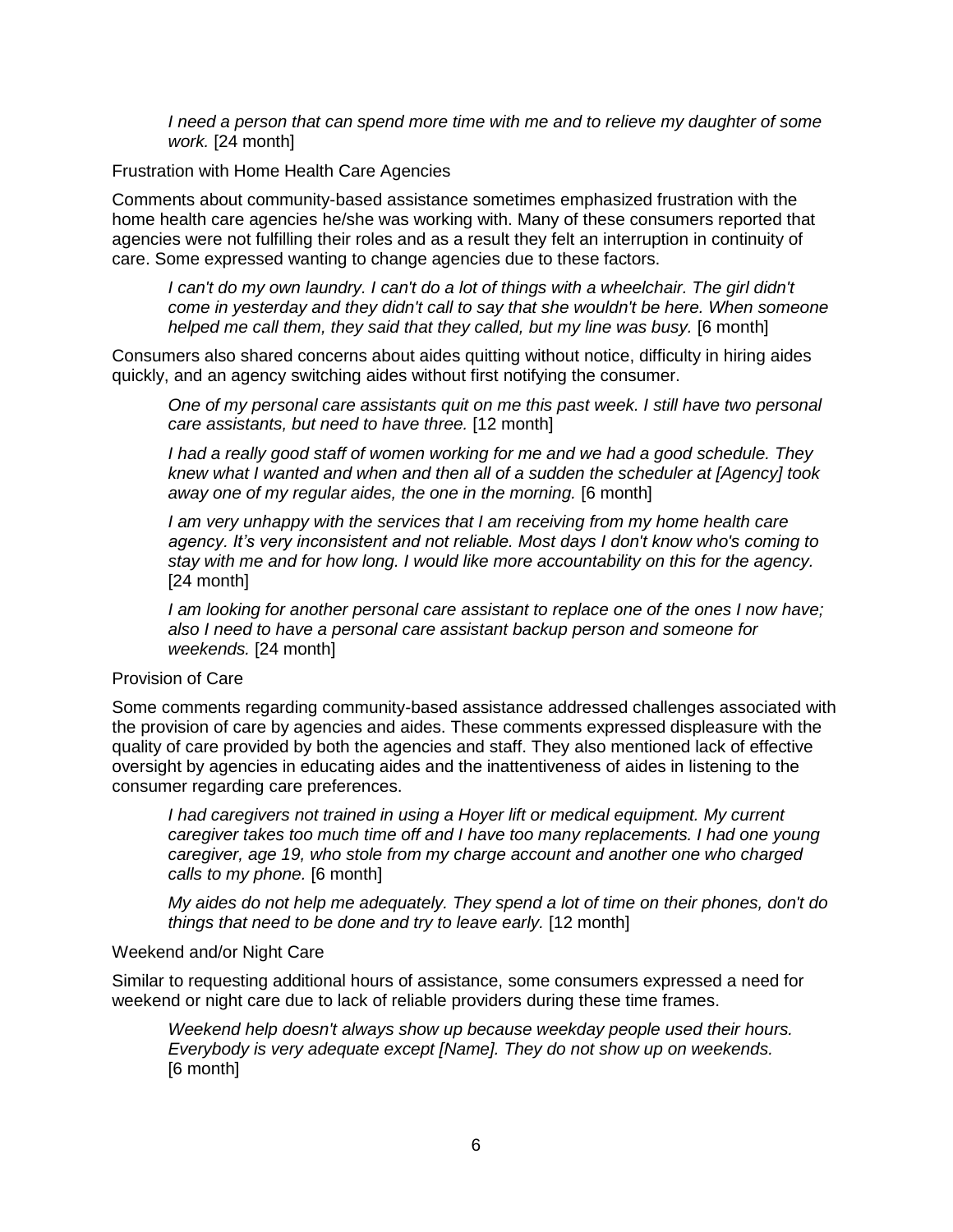*I need an aide for night time so I can go to bed when I want and if I get up at night. I need some help on weekends also.* [12 month]

*Sometimes at night when I want to go to the bathroom, I can't, because there's nobody to help me. I'm alone from 12:30 - 7:00 am. During the day, I'm alone for three hours due to differences in shifts of personal care assistants.* [24 month]

#### *Help – Positive Aspects*

Consumers made numerous comments regarding the positive aspects of help, whether paid or unpaid. Comments focused on the high quality of care and the involvement of family and/or friends. Some responses reflected on the services received while others focused on agency feedback. On a few occasions, consumers mentioned specific names of those providing the care. Consumer comments were consistent over the six, twelve, and twenty-four month survey periods.

#### High Quality of Care

The majority of comments related to positive aspects of help and focused on the quality of care received by consumers and their satisfaction with the level of care.

*My current live-in help is competent, thorough, great cook and awesome good to me.* [6 month]

*I am happy with the aides I have. They do a good job taking care of me and I want to keep them.* [12 month]

*I was extremely pleased with the two personal care assistants I had. I have progressed to the point where I no longer need the personal care assistants.* [12 month]

*My nurses should be given an award for workers of the year!* [24 month]

Family and Friends Involved in Care

Some comments in this category were related to the assistance received from family and friends. There were no comments for this theme at twenty four months.

*Initially I received paid services, but now can do all things for myself with some help from friends and family.* [6 month]

*I'm lucky I have a family back-up. I can't imagine what I would do without it.* [12 month]

*I'm an A-plus patient for the care I have and family who spoils me. I couldn't be better situated with family around and a good house.* [12 month]

Services Received

A smaller number of consumer comments focused on the receipt of various services, including the home care agencies. There were no comments for this theme at twenty four months.

*The services have been adequate. The people have been polite. In that sense, it's been good.* [6 month]

*Help comes in during the day. They listen to needs very well and cut back when too many people came by to sit and talk for socialization. My social situation is better now because I get around better and see more people.* [12 month]

#### Agency Feedback

A few consumers provided comments on the positive aspects of help and included feedback regarding some of the agencies/aides involved in providing care.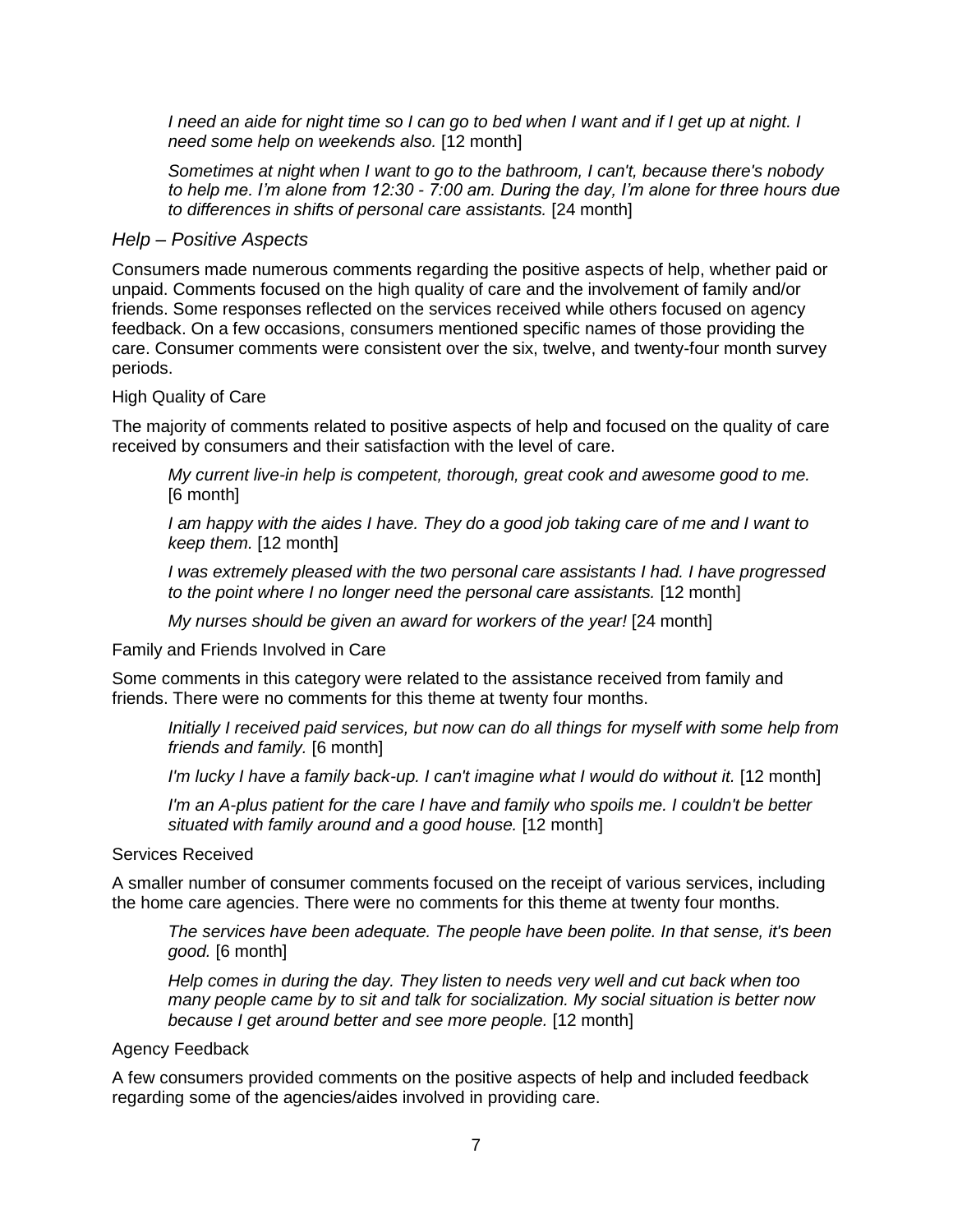*Current aide is from [Name] agency and they are good to work with.* [6 month]

*I am very happy with the aides, but sometimes I think I could use some extra time for them. Often, for example, they will not leave me alone in the emergency room and then they work extra without being paid. So we need to have more time for them.* [12 month]

*… Agency on Aging works on things right away.* [12 month]

*Be home, be well, is my motto … the home care agency is providing better care than the skilled nursing facility.* [24 month]

Specific Name Mentioned

On occasion, consumers mentioned the name of a particular person that was especially helpful to them during the transition process and in the six months following transition.

*[TC] has been very influential in my recovery, going above and beyond for me.*  [6 month]

*[TC] is fantastic. Any time I have a problem, I can depend on her. She bends over backwards to it and return my calls the same day.* [6 month]

#### **Housing**

Twenty-eight percent (n=336) of comments under the theme of Physiological Needs were related to shelter or housing needs. Of these, 50% (n=169) reported housing challenges. Twenty-four percent (n=79) expressed concerns related to housing modifications and 13% (n=43) had positive things to say about their housing (Table 3).

|                                 | %   | n   |
|---------------------------------|-----|-----|
| <b>Housing-Challenges</b>       | 50  | 169 |
| <b>Housing-Modifications</b>    | 24  | 79  |
| <b>Housing-Positive Aspects</b> | 13  | 43  |
| <b>Housing-Other</b>            | 9   | 29  |
| <b>Housing-Facility</b>         | 4   | 16  |
| <b>Total</b>                    | 100 | 336 |

Table 3. Housing

#### *Housing – Challenges*

Housing is an integral part of transitioning in the MFP program, and understanding the housing conditions that consumers are living in is an important piece of evaluating the program itself. Overall, issues with housing were location and management based, but consumers also voiced concern about the condition of the dwelling they lived in. Housing challenges shared by consumers ranged from discontent with the location of their new apartment, safety-security issues from neighbors or other residents, including dangerous living situations, and inaccessible housing for people with disabilities.

#### Transition Barriers

Transition challenges included the selection of housing, lack of resources when moving in to the new dwelling, and the transition during the first few months of living in the housing provided.

*When I was set up in my apartment, it was essentially that I didn't get many options regarding any sort of equipment. It was basically, "This is what you're getting."* [6 month]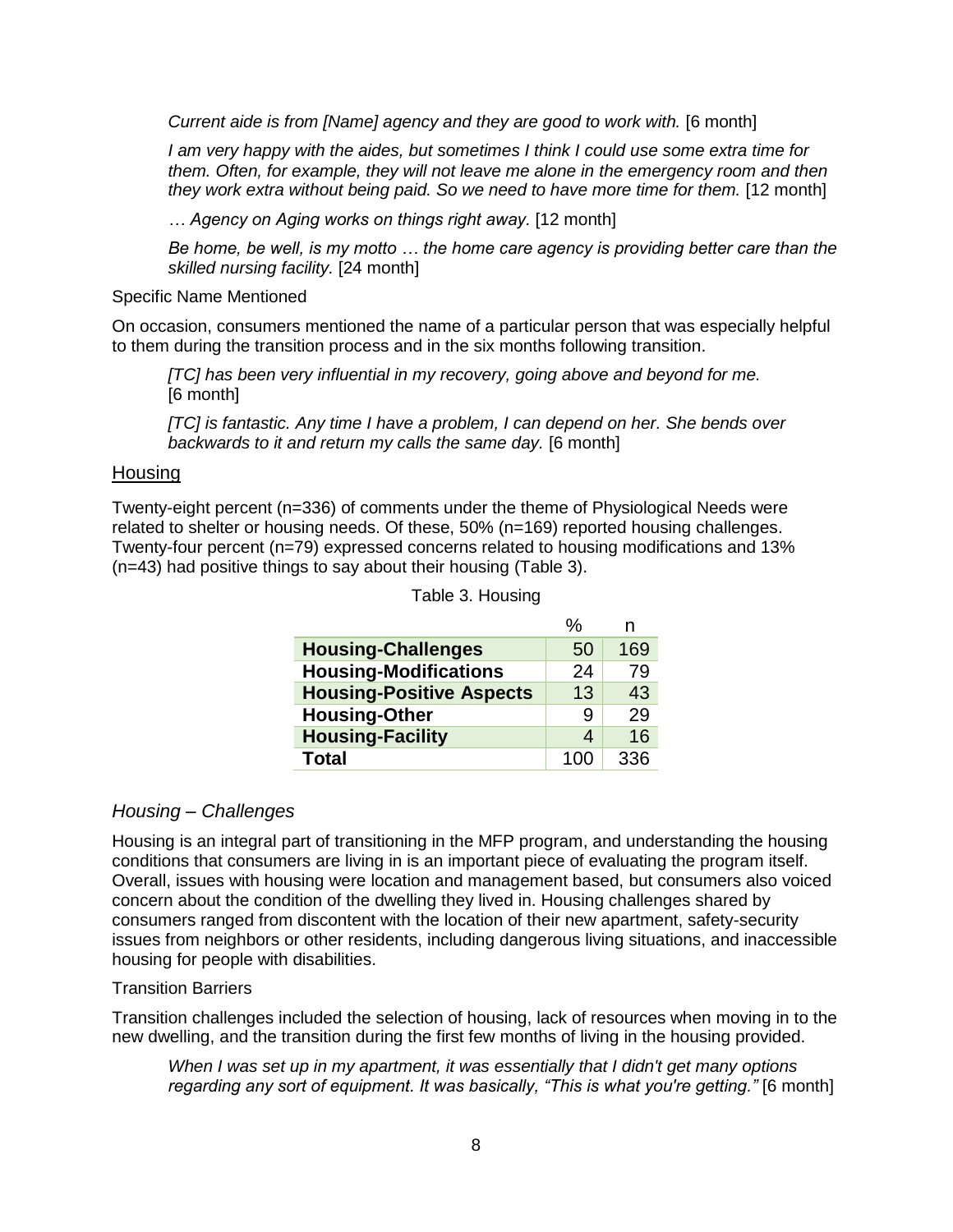*There was so much wrong with this apartment. They gave me no furniture, filthy microwave and filthy carpet with urine stains. Vacuum cleaner broke when trying to clean carpet. I need a good bed, instead they brought me a filthy pad for on top of the bed.* [6 month]

*I hate my new apartment, but it was either this one or live in the street. I am very unhappy with my situation.* [24 month]

#### Housing Management Challenges

Housing management challenges included difficulties communicating with landlords and/or maintenance workers and pertained primarily to concerns about the dwelling that were not being addressed (e.g., lack of response to complaints or repairs needed).

*The maintenance people are very lax here. The door needs to be fixed and they have done repairs that did not last - hence I feel unsafe. Everything here keeps breaking and I have to continually call maintenance, but they do not respond fast.* [6 month]

The water in the shower is broken. They haven't fixed it yet for couple weeks. [12 month]

*There are problems with this building with parking for people that come to help me, and also with the building being cold and people having to wear jackets inside.* [12 month]

#### Housing Conditions

Some consumers reported issues with the living situation. This included complaints about conditions, criticisms about apartment size, and issues with neighbors.

*The apartment is really noisy. You can hear everyone walking, loud music, and kids running around. The elevators shut down for two weeks. They only have one that is my only way out of the apartment.* [6 month]

*I* moved to another apartment in the same building which is identical to the one I left *because of a mold issue in the first apartment.* [12 month]

*The location of my apartment is good, but there are roaches and ants. I need a new stove and refrigerator. The kitchen floor needs to be replaced and the bathroom is also very old and needs updating.* [12 month]

*My apartment is too small. The bedroom is in the living room - that's what makes it look so junky. I just feel closed in because I can't get out.* [24 month]

#### Accessible Housing

Finding accessible housing was a significant issue for many consumers. Difficulty with housing access was often related to safety-security concerns and, as mentioned earlier, sometimes overlapped with the second tier of Maslow's hierarchy.

*I like my apartment, but the bathroom is way too small so it's hard for me to get into the tub. The carpet pile is too high to maneuver my electric wheelchair.* [6 month]

*I am trying to move lower in the building to have easier access to the ramp. There was a fire and the elevators were turned off so I had to take the stairs and was stuck on the stairs until the fireman arrived and told me to sit down.* [24 month]

#### Personal Safety-Security

Some consumers voiced concern about their housing and threats to personal safety or security while living there. Some have had break-ins in their apartment and items stolen. Others reported they did not feel safe because of crime or the potential for criminal activity in their neighborhood.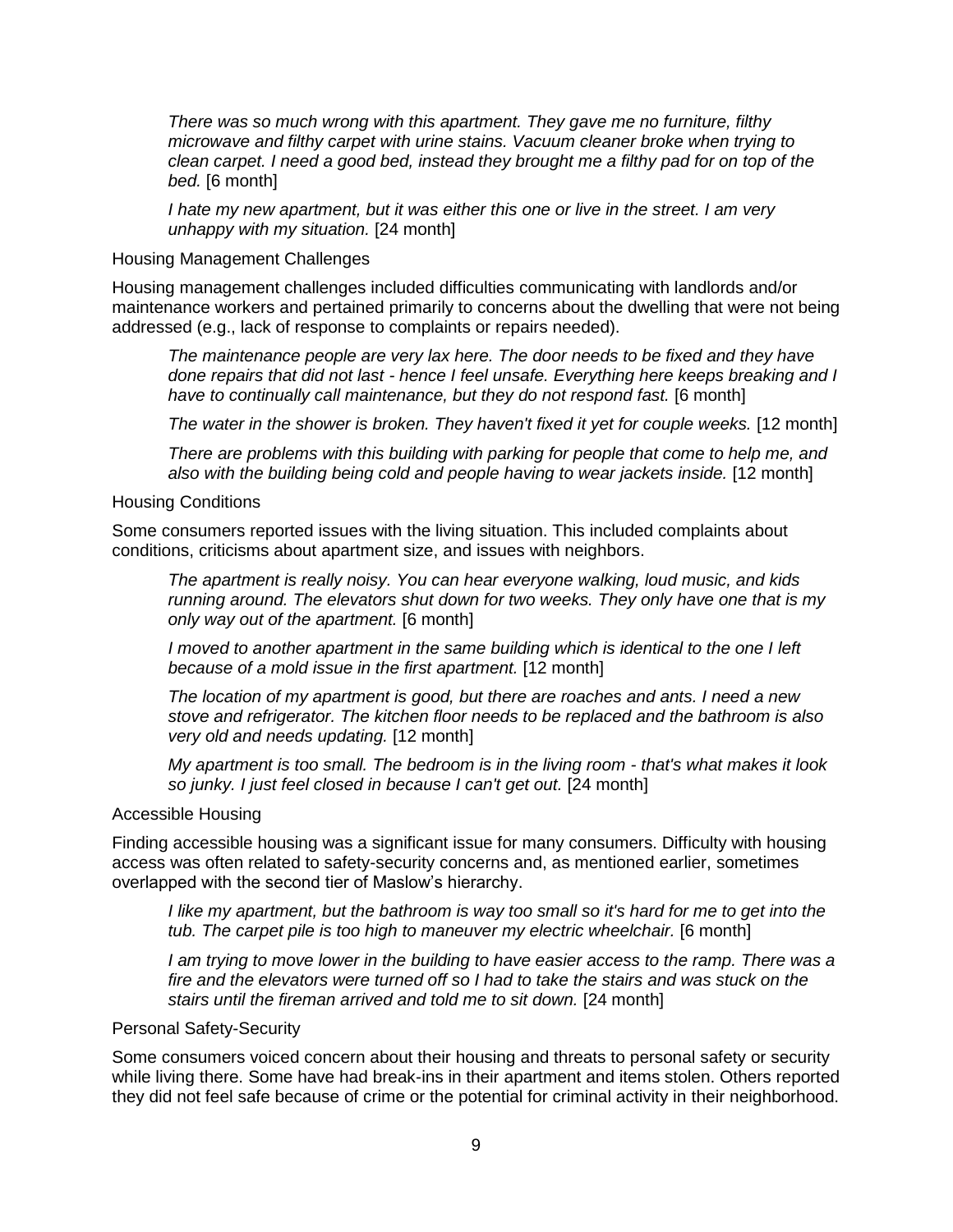In some cases, consumers reported feeling unsafe because of a past experience of personal injury and feared repeated injury.

*I feel safe when I am in my own apartment, but someone is stealing from me when I go to the doctor appointments. They stole my toaster, my phone, pots and pans and clothes ...* [6 month]

*I was mugged in my neighborhood and therefore I do not feel safe in the neighborhood. I am trying to move.* [12 month]

*Sometimes people leave the back door to building open a little so that sometimes make me feel unsafe because anyone can come in.* [24 month]

Housing Location

Housing location was reported to be problematic for numerous reasons including difficulty with transportation and isolation from friends and family.

*I don't want to be in Manchester (I call it the "boon docks"). I would rather be in Hartford where I could take a bus to anywhere.* [6 month]

*I do not like it here. I have no friends here. I cannot get the bus. It does not come down this street. I want to move back to Hartford where I can get around and see my friends.* [12 month]

*I am very depressed. I do not like the apartment I live in, I cannot see anything outside. The apartment is facing trees. I am isolated by not participating in senior centers and activities in my building.* [24 month]

#### Cost of Living

Concerns about the high cost of living were most often associated with high rental costs and the price of utilities, such as heating and electricity.

*Right now I'm looking to move because the heating and electricity here is too expensive. The building is old and it costs too much to pay for electricity.* [12 month]

*I need to find another apartment because the rent is being raised where I am and Section 8 will not cover the increase.* [24 month]

#### *Home – Modifications*

Consumers mentioned home modifications and the need for specific changes to their new homes to accommodate injuries, disability or general need. Consumers sometimes mentioned if the modification was in the process of completion or if it was hindered by money, residence management or the MFP program. Many consumers mentioned needing widened doorways for easier mobility in a wheelchair or the addition of a ramp to enter and exit the home while the majority of comments were a need for bathroom modifications including grab bars.

Widening doorways

*I* wish that some of the doorways were bigger. I can't get my power chair into the *bedroom so my bed and everything else is in the living room.* [6 month]

*I need a handicapped accessible apartment. The kitchen is long and narrow and I can't get into the kitchen with my wheelchair.* [6 month]

*I need to find a new apartment hopefully on the first floor - and with wide doorways. I need to have a way to let people in when the aide is not there.* [12 month]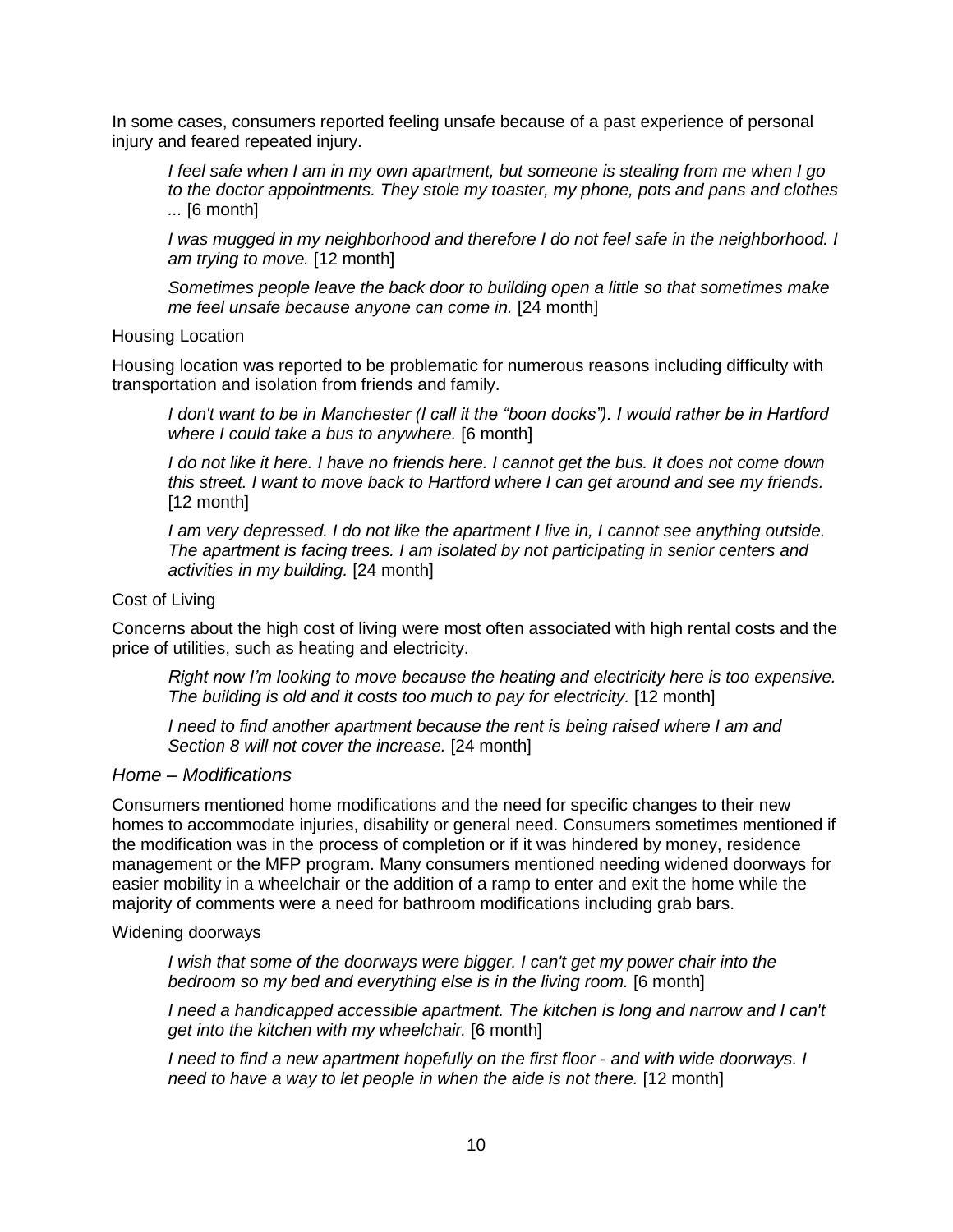#### Ramp access to front door

*I am waiting for a ramp to the street. I am talking with the manager of the apartment building - but they are waiting for the weather to improve.* [6 month]

*I* need to find another place to move to because this place is being sold. They only put in *a half of a ramp at this place so I cannot go out by myself. I cannot get my wheelchair onto the ramp.* [6 month]

*I'm trying to get my ramp replaced. They built it too steep for my power wheelchair and I can't use it on the ramp.* [12 month]

*I would like to be able to get outside more. But there is no ramp here so I cannot go out without help.* [24 month]

#### Bathroom modifications

*I need to get a shower chair because it is difficult to get in and out of bathtub.* [6 month]

*I need a roll-in shower. Now I only can get sponge baths from my aides because I cannot fit into tub using the Hoyer lift.* [12 month]

*My shower was never made accessible and I have never been able to use my shower. I need grab bars. I also need a power chair. I currently only have a manual chair, and I have shoulder and other problems that limit me. I feel like a prisoner.* [12 month]

*I'm working with the landlord to get the grab bars installed in the shower so I can take a shower.* [24 month]

#### *Housing – Positive Aspects*

Many consumers expressed relief at being discharged from a nursing home environment and transitioning to the community. Consumers shared some positive aspects of living in the community including contentment with living conditions (e.g., safe, clean) and an overall sense of well-being.

Transitioning to the community

Most positive comments about housing focused on being able to transition to the community after spending time in a nursing home.

*I feel very fortunate to not be in the nursing home anymore.* [6 month]

*I loved getting out of there [nursing home]. I was only supposed to be in there for six months, but I was there for two and a half years.* [6 month]

At twelve and twenty-four months, consumers continued to share their happiness in being out of a nursing home and living in the community.

*I'm just happy to be out of the nursing home. I'm happy to be alive.* [12 month]

*For now, just want to stay here and stay the same way … This is a good place and I feel lucky.* [24 month]

Contentment with living conditions

Consumers often reported contentment with the conditions of their home in the community, and there was continuity in their reporting at 6, 12, and 24 months.

*Rooms are clean.* [6 month]

*My apartment is very quiet.* [12 month]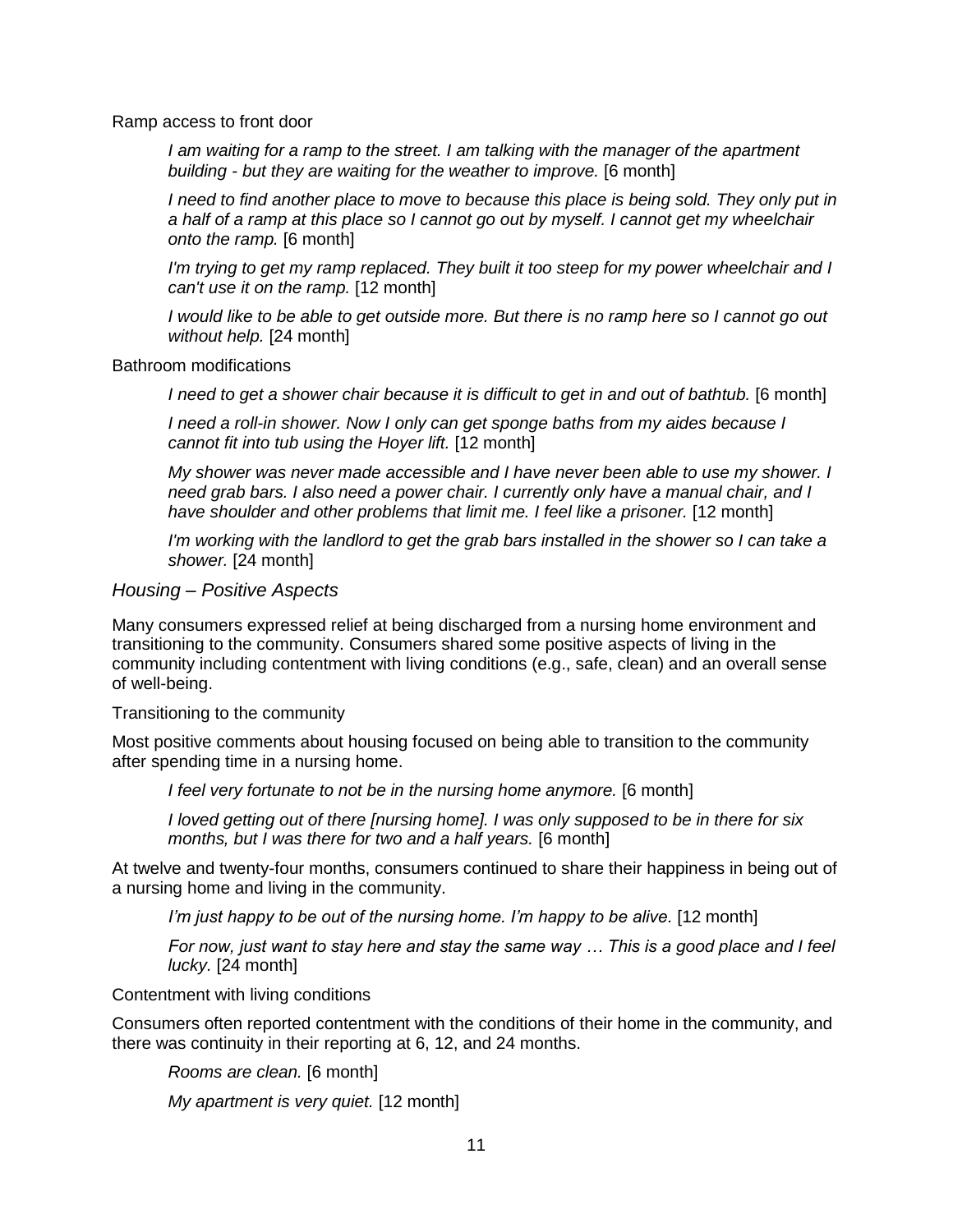*Things are good and the neighborhood is healthy.* [12 month]

*I love this place. It's clean.* [24 month]

Overall sense of well-being

Many consumers were grateful and expressed happiness at being able to live in the community again and reported doing well.

*I am grateful to be here. I've come a long way. I had five mini strikes, but now I am doing much better. After what I've been through, I'm doing good now.* [6 month]

*I am happy to live where I reside.* [12 month]

*Everything is going great and I like where I live very much!* [12 month]

#### Assistive Technologies

Assistive technology (AT) and services were initially defined in federal law in the Individuals with Disabilities Education Act of 1990 and include any item, piece of equipment, software program, or product that helps, maintains, or increases the functional abilities of people with disabilities. Of the physiological needs comments, 16% (n=193) focused specifically on AT. The QOL survey introduces the topic of AT earlier, with a set of questions asking whether consumers have or need a series of specific types of AT. More than three-quarters (80%, n=154) of the AT comments at the end of the survey reflected a specific need or want in the consumer's life. Fifteen percent (n=29) of comments addressed challenges related to AT and fewer (4%, n=7) were positive (Table 4). Home modifications were not considered assistive technologies for this study and were included in the housing section.

| <b>AT-Needs and Wants</b>  | 80  | 154 |
|----------------------------|-----|-----|
| <b>AT-Challenges</b>       | 15  | 29  |
| <b>AT-Positive Aspects</b> |     |     |
| <b>AT-Other</b>            |     |     |
| <b>Total</b>               | 100 | 193 |

|  | Table 4. Assistive Technologies |  |  |
|--|---------------------------------|--|--|
|--|---------------------------------|--|--|

#### *AT – Needs and Wants*

There was a range of needs and wants associated with AT including: mobility equipment or other devices to assist consumers; medical alert systems; transportation aids; computer access and communication aids; devices for people who are deaf or have severe hearing loss, and devices for people who are blind, legally blind, or who have low vision.

#### Mobility Equipment

*My wheelchair is too heavy for me to push around, but I can't get another one yet. I'll just have to wait. My hands get all bloody even if I put on gloves. It's just too heavy.*  [6 month]

Other devices or equipment

*I would like a tray that goes over my bed.* [6 month]

*I'd like to have an electric lift, I have a manual one.* [24 month]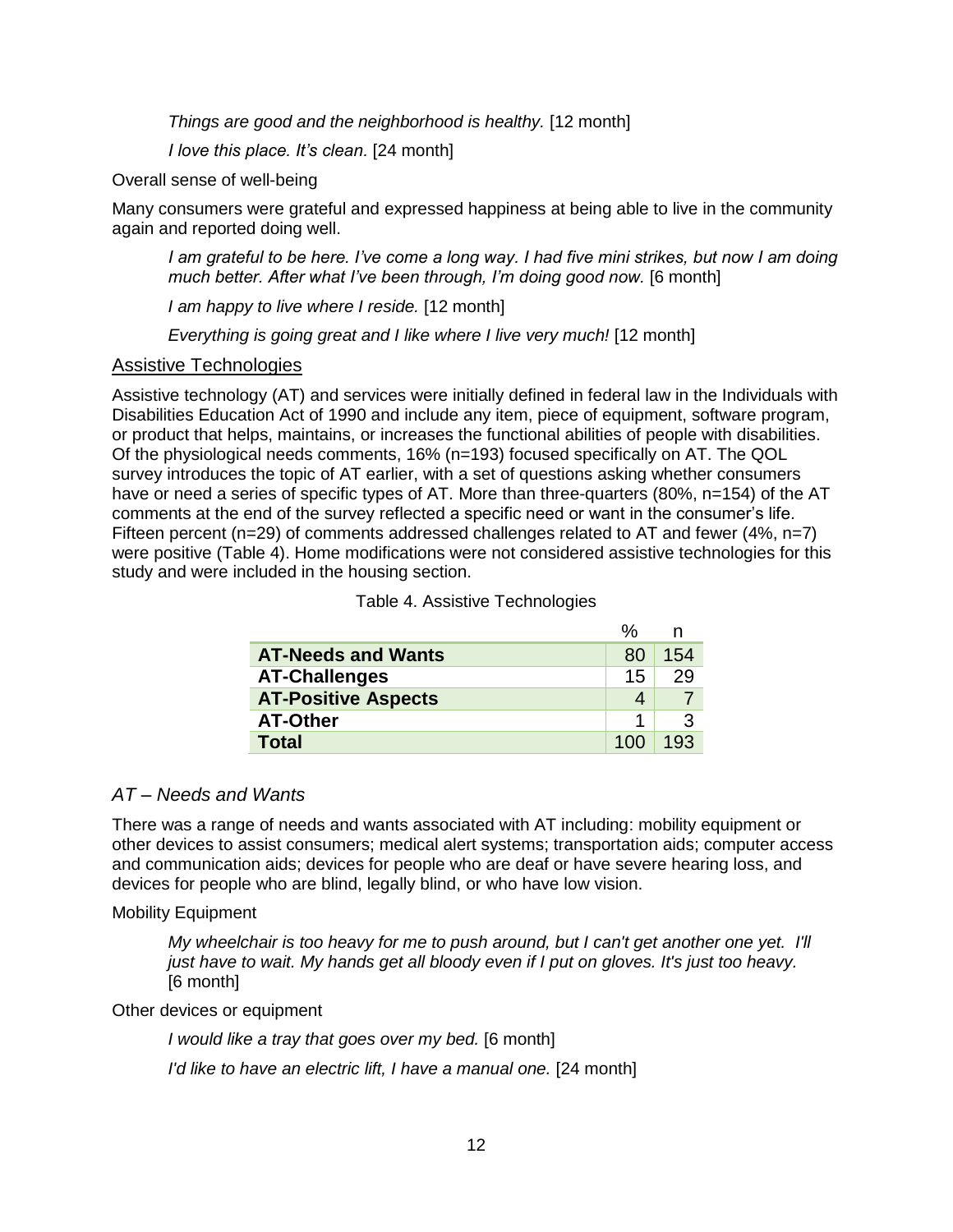Lifeline or a 24 Hour Life Alert System

*I do not feel safe and need a Lifeline because when I fall, I cannot get up by myself.* [12 month]

*I would like a Lifeline, but I can't afford to pay for it.* [24 month]

Transportation Aids

*I need a custom van to put a wheelchair in so I can drive myself. That is, I would like my own private transportation to be able to go out and drive to many places and take rides.* [12 month]

*Ideally, I would like my own adaptive van, to allow me to live: go for a boat ride, concert etc.* [24 month]

#### Computer Access and Communication Aids

*I am paralyzed from the neck down. I really need the Dragon voice computer program and my own computer. Also, the phone activation so I can answer the phone by myself, and then when I stop talking the phone will shut off.* [6 month]

*I was told I could have a computer, but a year later, I don't have one. I also need some devices to help me use the computer. I had previously called the appropriate person, and this person was surprised I didn't have the computer.* [12 month]

*I would like an iPad for better communication with my family, son and daughter. The state phone given to me does not always work properly. I have trouble retrieving messages and getting reception.* [6 month]

#### Devices for People who are Deaf or have Severe Hearing Loss

*I need new hearing aids, mine do not work well anymore. I need to hear better. There are too many noises around the building that I don't know what they are.* [6 month]

*I* was put in this apartment without it being ready for a deaf person nor was it *handicapped accessible. I need a vibrating alert for connection to my fire alarm for when I sleep.* [12 month]

Devices for People who are Blind, Legally Blind, or have Low Vision

*I would like to know more about getting a magnification device. I'm blind in one eye and could use it.* [6 month]

*I am legally blind. I need to connect with Bureau of Education & Services for the Blind. I need a talking clock and other devices for the blind.* [12 month]

#### *AT – Challenges*

Challenges associated with AT included frustration with trying to get the appropriate equipment, difficulty getting equipment repaired, not receiving AT within a reasonable time, or lack of services to support AT.

*I had to fight to get a proper commode. It was too small and I couldn't fit on it.* [6 month]

*Wheelchair given me is not working and I'm getting no response from the company who gave it to me and no response from the case worker.* [6 month]

*Went months without a bed … still waiting for the new toilet seat. Don't understand why it is taking so long.* [12 month]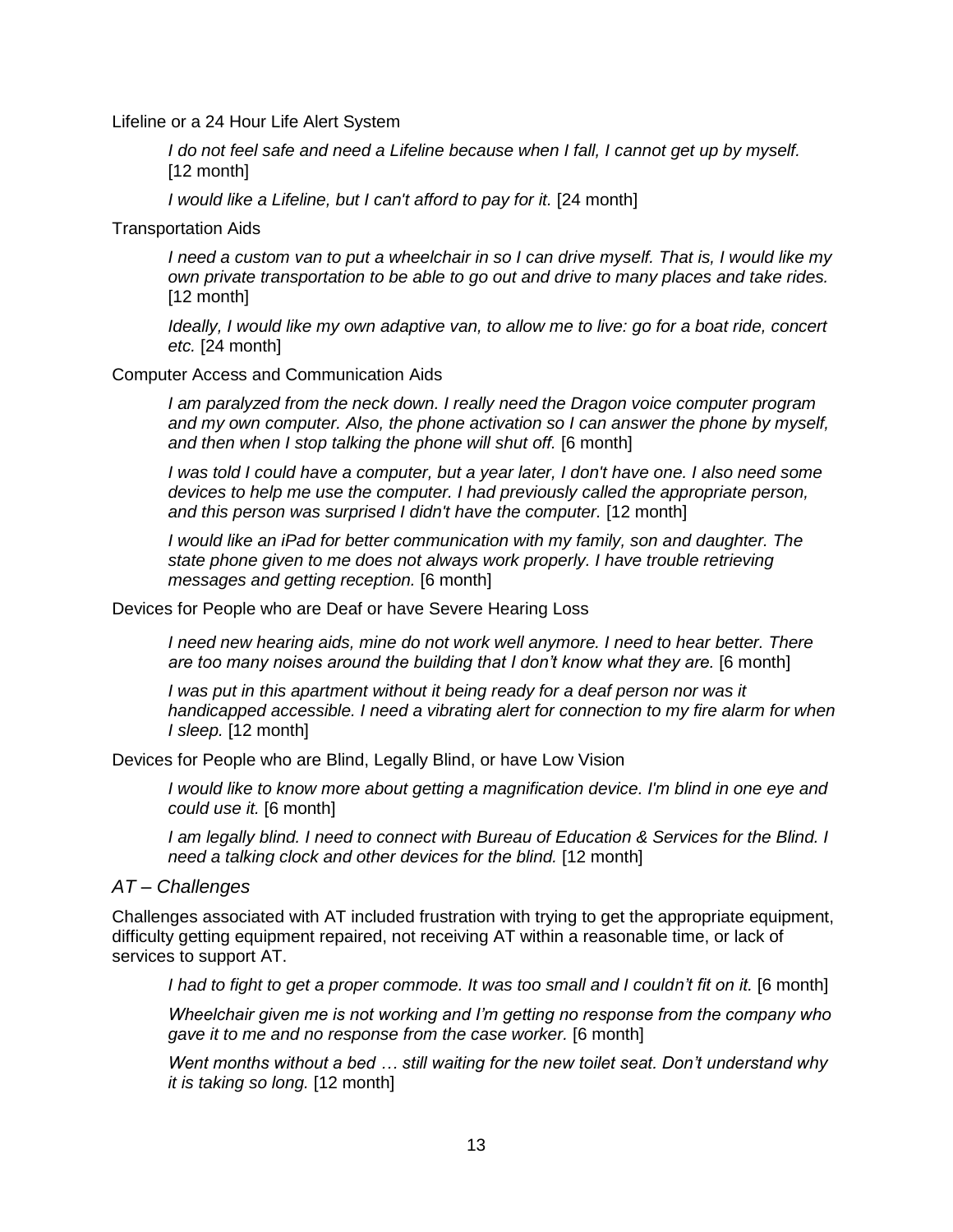*They tried to install a Lifeline here, but said there is no tower in the area, but I would like it again …* [6 month]

#### *AT – Positive Aspects*

Overall, consumers using AT had positive comments about the equipment and expressed appreciation for the benefits associated with the various technologies.

*The assistive devices help me go places and go out because I'm paralyzed.* [6 month]

*I feel more confident going outside with my 24 hour Life Alert.* [24 month]

#### Medical

As a group, people needing long-term services and supports and those with chronic conditions and disabilities encounter more medical and health challenges than their nondisabled counterparts (Krahn, Walker, Correa-De-Araujo, 2015). It is not surprising therefore that many consumers in this study reported challenges related to their health status, the environment that impacts their capacity to be as healthy as possible, and disparities that demonstrate inequalities above and beyond inherited qualities and personal choice (Table 5).

|                                 | %       | n   |
|---------------------------------|---------|-----|
| <b>Medical-Challenges</b>       | 45      | 74  |
| <b>Medical-Needs</b>            | 33      | 53  |
| <b>Medical-Insurance</b>        | $12 \,$ | 19  |
| <b>Medical-Other</b>            | 5       | 8   |
| <b>Medical-Positive Aspects</b> | 5       | 9   |
| Total                           |         | 163 |

Table 5. Medical

#### *Medical – Challenges*

Nearly half of consumers sharing comments about their medical situation reported concerns about health problems that affect their life.

*I fell and broke my femur just two days after transition. I heard the snap of the bone when I fell. I did not have Life Alert.* [6 month]

*I am suffering a whole lot lately from migraines. I am sad and blue and irritable and grumpy because of my migraines.* [12 month]

*I have stage three lung cancer and have not decided whether to have more chemo. I have already had radiation therapy and it burned my esophagus so badly that it is hard for me to drink. I had half of my lung removed - that was my hospitalization.* [12 month]

*I fell and went to hospital, but they found low sodium levels and so I stayed in the hospital and went to nursing home for four days before returning home.* [24 month]

#### *Medical – Needs*

A third (n=53) of those providing comments about their medical situation reported medical related needs. These included wanting to see a therapist, dentist, or needing help with prescriptions.

*I feel lonely, maybe a therapist would help …* [6 month]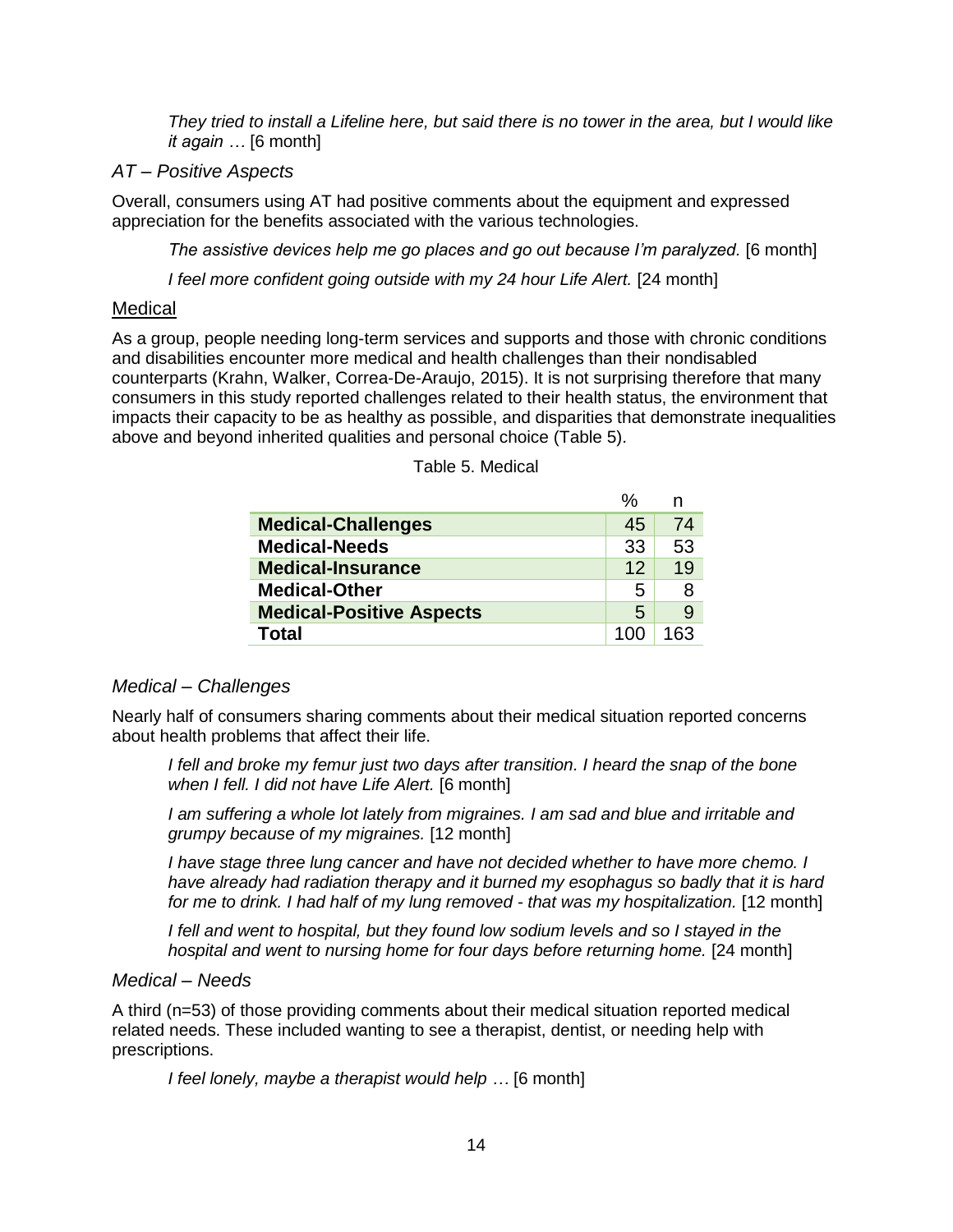*I need to know who to contact to have oxygen tanks so I can go out for hours at a time versus taking several heavy tanks and changing them.* [6 month]

*My therapist left practice to work on her own, so I have not had a therapist in almost two months. I usually see a therapist every two weeks. I have talked to Department of Mental Health and Addiction Services about this.* [12 month]

*I keep requesting to see an eye doctor, but haven't been able to get a response to this.* [12 month]

*I think it would be nice if I had some kind of dental assistance. I would really like to go to the dentist but there is nothing available that I know about.* [24 month]

*Sometimes my whole prescription is not delivered and I miss days of it.* [24 month]

Consumer comments regarding insurance mainly described lack of coverage with Medicare, Medicaid and private insurance.

*I am frustrated with my medical condition and insurance practices not covering things.* [6 month]

*My wheelchair is too big to maneuver around. I want to get another smaller wheelchair but Medicare won't cover it.* [12 month]

*I need an electric bed but the insurance won't cover it.* [12 month]

*I am having trouble with dermatologist who won't take Medicaid.* [12 month]

*Medicare is not paying for some medications.* [6 month]

*I* do not want physical therapy to end as quickly as it did on Medicare. I still need to get *better.* [12 month]

#### *Medical – Other*

Fewer respondents made comments about their current state of health including their medication management, doctor appointments, and future health plans.

*Medications are currently being adjusted by doctor.* [6 month]

*I have so many doctor appointments there is no time for anything else.* [12 month]

*I am planning on gastric bypass surgery soon and hope to be able to walk a bit better after I lose weight.* [12 month]

*Medical – Positive Aspects*

There were only a few comments about positive aspects in the medical theme, but those who shared underscored positive outcomes related to their health.

*I am feeling very positive about the improvement of my health.* [6 month]

*I have OT and PT and am improving.* [6 month]

*It was a very good move from the nursing home because I lost weight at the nursing home, but then I reached a plateau. Since I left the nursing home, I lost an additional one hundred pounds on my own. So it is better than being at the nursing home.* [24 month]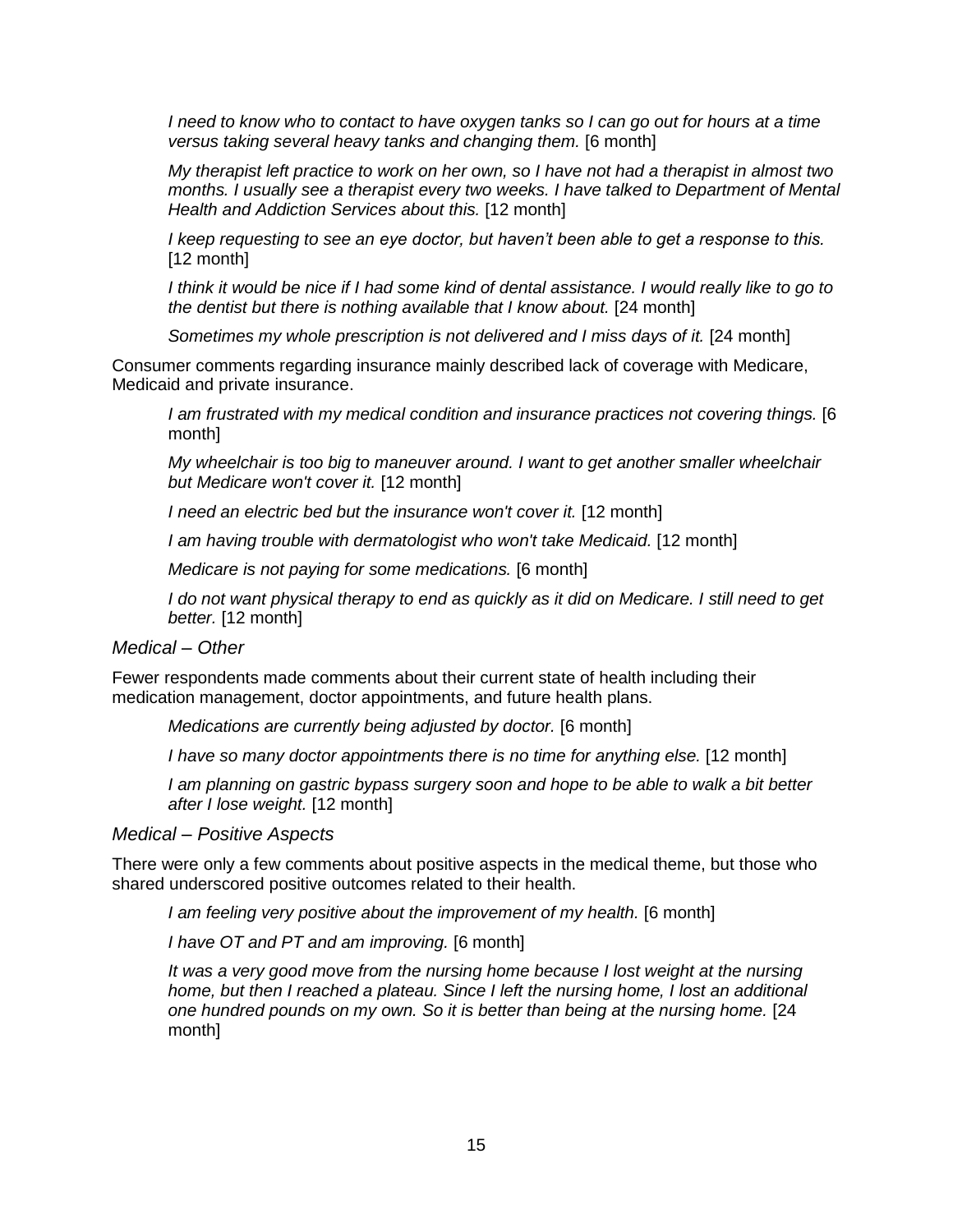#### **Safety-Security Needs**

Of the total number of comments for the study, 11% (n=251) focused on safety-security issues. Of these, over half  $(58\%, n=145)$  were about transportation and the remainder  $(42\%, n=106)$ were associated with finances (Table 6).

|  | Table 6. Safety-Security Needs |  |
|--|--------------------------------|--|
|--|--------------------------------|--|

|                       | $\%$  |               |
|-----------------------|-------|---------------|
| <b>Transportation</b> | 58    | 145           |
| <b>Finances</b>       |       | $42 \mid 106$ |
| <b>Total</b>          | 100 l | -251          |

#### **Transportation**

After transitioning from institutional care to the community, consumers must leave their homes to attend doctor's appointments, do various errands, and attend family or other social events. The majority of comments in this section were about transportation challenges in the community (88%, n=128). At all three survey time points, many consumers described difficulty with community-based transportation agencies. Few consumers had constructive criticisms and many shared examples of how the agencies are not fulfilling their role regarding transportation (Table 7).

#### Table 7. Transportation

|                                        | $\%$ |     |
|----------------------------------------|------|-----|
| <b>Transportation-Challenges</b>       | 88   | 128 |
| <b>Transportation-Other Comments</b>   | 6    |     |
| <b>Transportation-Positive Aspects</b> | 6    | 8   |
| Total                                  | 100  | 145 |

#### *Transportation – Challenges*

Consumer comments underscored frustration with transportation availability and associated limitations in not being able to participate in community activities, problems with agencies providing transportation, and the need for additional transportation.

Limited Community Participation

*Transportation is my biggest problem. I used to drive everywhere and see friends until I broke my hip, now people want to treat me like an invalid and don't want me to do anything. I want to go back to driving.* [6 month]

*I* would like to do more things for fun like go to movies and see car shows, but don't *know how to find transportation for those things.* [12 month]

*Transportation is a huge issue. I cannot go anywhere because the company that is approved only takes me to medical appointments. I never leave the house.* [12 month]

*I have been asking for transportation to go to a senior center and meet new people, but they never get me a ride. I asked a long time ago, don't know why I can't get a ride.*  [24 month]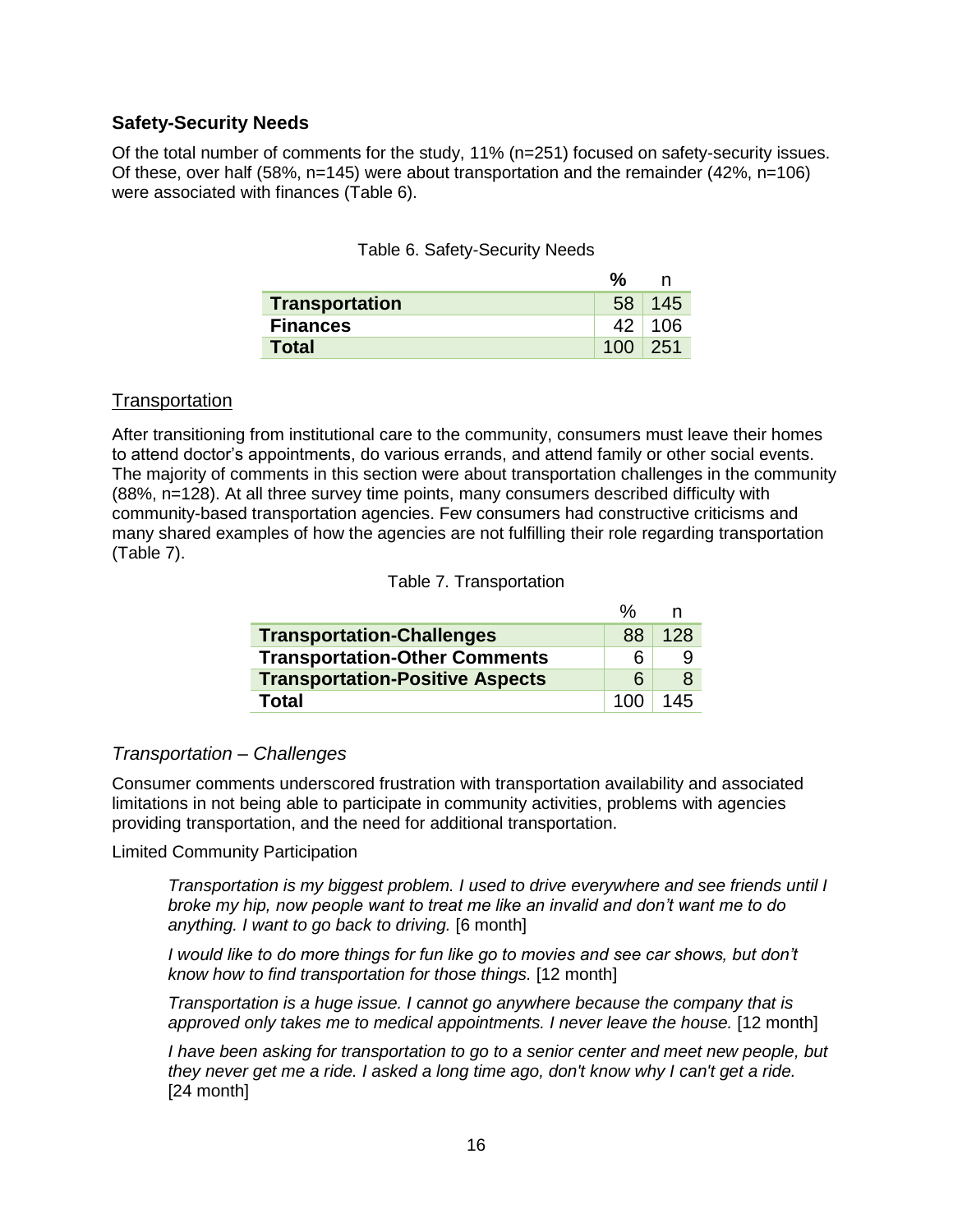Difficulties with Agencies Providing Transportation

*I would like for the van service that I have to be more reliable, and I complain and it's like talking to a wall, no one takes responsibility.* [6 month]

*I'm not happy about transportation services. There is a ten mile radius limit to transport assistance, and that's not enough, because I have doctors outside of ten miles that I've been unable to get to in the past.* [6 month]

*[Agency] will not transport me in my power chair because they say it is too big for their lifts - this limits me to a large degree in being independent. So I have to go in a manual chair which I cannot operate …* [24 month]

Punctuality of Agency

*[Agency] is inconsistent with how many days ahead to book. They come too late, like thirty minutes too late or one hour early for appointments or do not show at all.* [6 month]

*I am anxious to get with this new Americans with Disabilities Act program so that I can get rides to go to stores. [Agency] is not too dependable - I had to miss doctor appointments because they were late.* [6 month]

*[Agency] kept me waiting for four hours when I wanted to go shopping.* [12 month]

*Only problem is [agency] for rides. I missed two doctors' appointments and some tests at [the hospital] because they did not come on time.* [24 month]

High Cost of Transportation

*I would like free medical transportation. I have a lot of medical appointments and it costs me \$2.60 each way. I don't have \$5.20 for each appointment - I can't afford it.* [6 month]

#### *Transportation – Other Comments*

Other transportation comments related to wanting their own transportation or wanting choice and control regarding individual transportation.

*I would like to have a car.* [6 month]

*How can I get transportation to drive myself?* [6 month]

#### *Transportation – Positive Aspects*

A small percentage of consumers shared positive aspects of transportation including getting a ride to a medical appointment or to another event.

*Transportation to doctors is great.* [12 month]

*Just started receiving paratransit services for going places like shopping right now I need help until I get used to it.* [12 month]

*Finally got a ride to church!* [24 month]

#### Finances

Of the total number of comments categorized under the safety-security needs theme, 42% (n=106) were related to finances. Of these 106 comments, 42% (n=45) concerned personal finances, 36% (n=38) focused on challenges, such as lack of funds, and 19% (n=20), were related to the government (Table 8).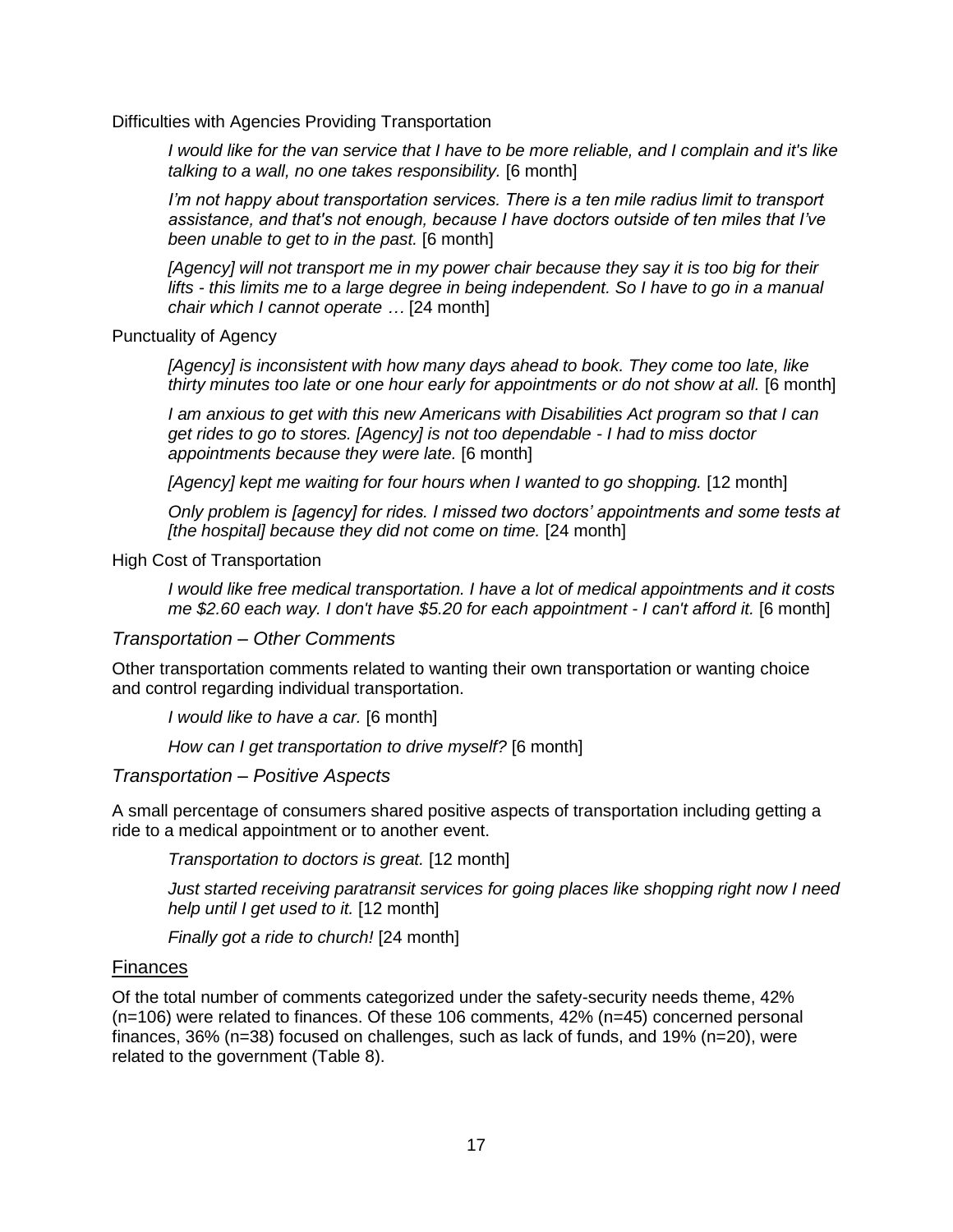#### Table 8. Finances

|                            | $\frac{0}{0}$ | n  |
|----------------------------|---------------|----|
| <b>Finances-Personal</b>   | 42            | 45 |
| <b>Finances-Challenges</b> | 36            | 38 |
| <b>Finances-Government</b> | 19            | 20 |
| <b>Finances-Other</b>      | 3             |    |
| <b>Finances-Positive</b>   | 1             |    |
| Total                      |               |    |

#### *Personal Finances*

Many of the comments about personal finances focused on frustration with not being able to have or do certain things and feeling a lack of personal control over funds.

*I want to go back to school and become a human service resource person. I was just thrown out there and here you go. I can't catch up. It's hard - it really is. I can't do it alone. I need help. Now I have no car and negative \$400 in the bank.* [6 month]

*Money is a problem. I can't pay my wife to be a personal care assistant because of the number of hours, but she helps out quite a bit and therefore cannot work at a job so money is tight.* [6 month]

*My conservator takes too long to do things … would like to know about my finances because no one tells me. Don't know when I'll see conservator next.* [12 month]

*I want to be in charge of my own money, at least have awareness of where my money goes and what it pays for.* [24 month]

#### *Financial Challenges*

Comments on challenges related to finances were primarily focused on not having enough money.

#### Lack of Funds

Some consumers focused on lack of funds. In expressing problems with income, many stated the need for money for doctor's visits, personal assistance, food stamps or utilities.

*Sometimes I cannot afford to take the bus to doctor appointments.* [6 month]

*I run out of funds and was turned down for food stamps so I have to go to the soup kitchen at the end of each month because there is not enough money for food.* [6 month]

*After I pay my co-pays, I have nothing left.* [6 month]

*I have gone without medications due to lack of money.* [24 month]

*I'm experiencing trouble with money lately. I asked for an increase in money and was determined eligible for an increase, but then they raised the rent. After they raised the rent, the extra money never came through. I'm talking with the Department of Social Services about this.* [24 month]

*I would like my telephone back, but right now can't afford it.* [24 month]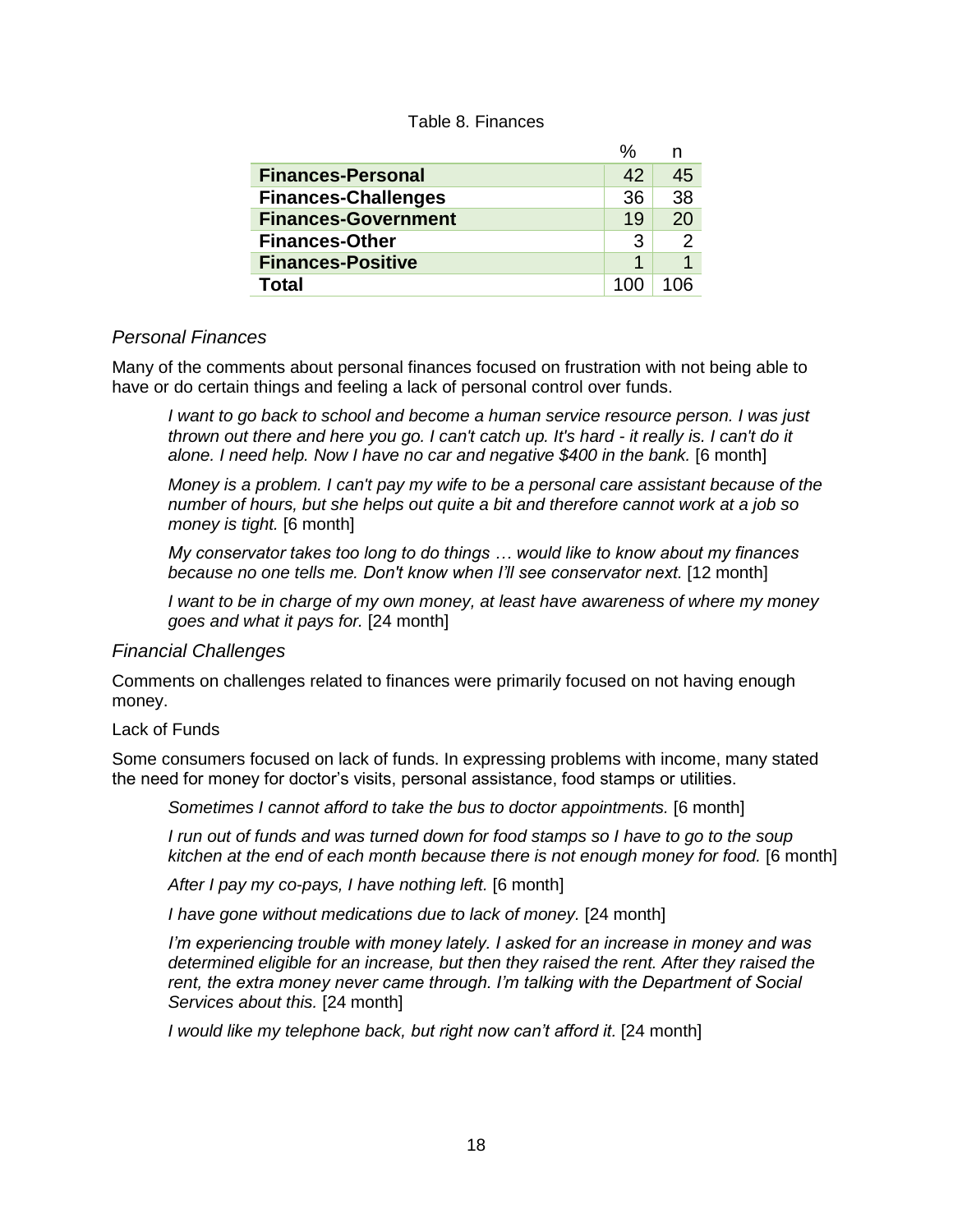#### *Assistance from the Government*

Other comments about finances referred to a need for financial assistance from the state or federal government. There were comments only at six and twelve months.

*Hoping I will get approved for my disability claim which will help my financial situation.* [6 month]

*The only thing I am concerned about is my Social Security Insurance.* [6 month]

*It's hard to see real doctors – specialists – because it's hard to get someone who takes state.* [6 month]

*The only issue is with the Supplemental Nutrition Assistance Program. I only receive \$16.00 to cover two people.* [24 month]

#### **Social Needs**

In this study, 23% (n=529) of the total number of comments fell into the social needs category. Social needs are often related to the conditions in which people live and age and include social determinants of health that have the potential to contribute to decreased functioning among people with disabilities and those needing long-term care. Themes in this category included services and supports related to the MFP Program, other supports, such as tangible services, and social services associated with Medicaid, the Supplemental Nutrition Assistance Program (SNAP), the Rental Assistance Program (RAP), or Energy Assistance program (Table 9).

| <b>Money Follows the Person</b> | 68              | 362 |
|---------------------------------|-----------------|-----|
| <b>Support</b>                  | 20              | 105 |
| <b>Social Services</b>          | 12 <sub>1</sub> | 62  |
| Total                           | 100             | 529 |

| Table 9. Social Needs |  |  |  |  |
|-----------------------|--|--|--|--|
|-----------------------|--|--|--|--|

#### Money Follows the Person

Of all the comments on social needs, 68% (n=362) specifically mentioned the MFP Program. Of these, over half (52%, n=189) were positive remarks about the program and how beneficial it is for the support it provides to those living in the community (Table 10).

#### Table 10. MFP Program

|                                 | $\%$ | n   |
|---------------------------------|------|-----|
| <b>MFP-Positive Perceptions</b> | 52   | 189 |
| <b>MFP-Challenges</b>           | 18   | 64  |
| <b>MFP-QOL Survey</b>           | 14   | 50  |
| <b>MFP-Transition</b>           | 10   | 37  |
| <b>MFP-Other</b>                | 6    | 22  |
| <b>Total</b>                    |      | 362 |

#### *MFP – Positive Perceptions*

Of the themes that emerged within positive perceptions of the MFP program, most reflected a high level of consumer satisfaction with the program overall. Another theme focused on the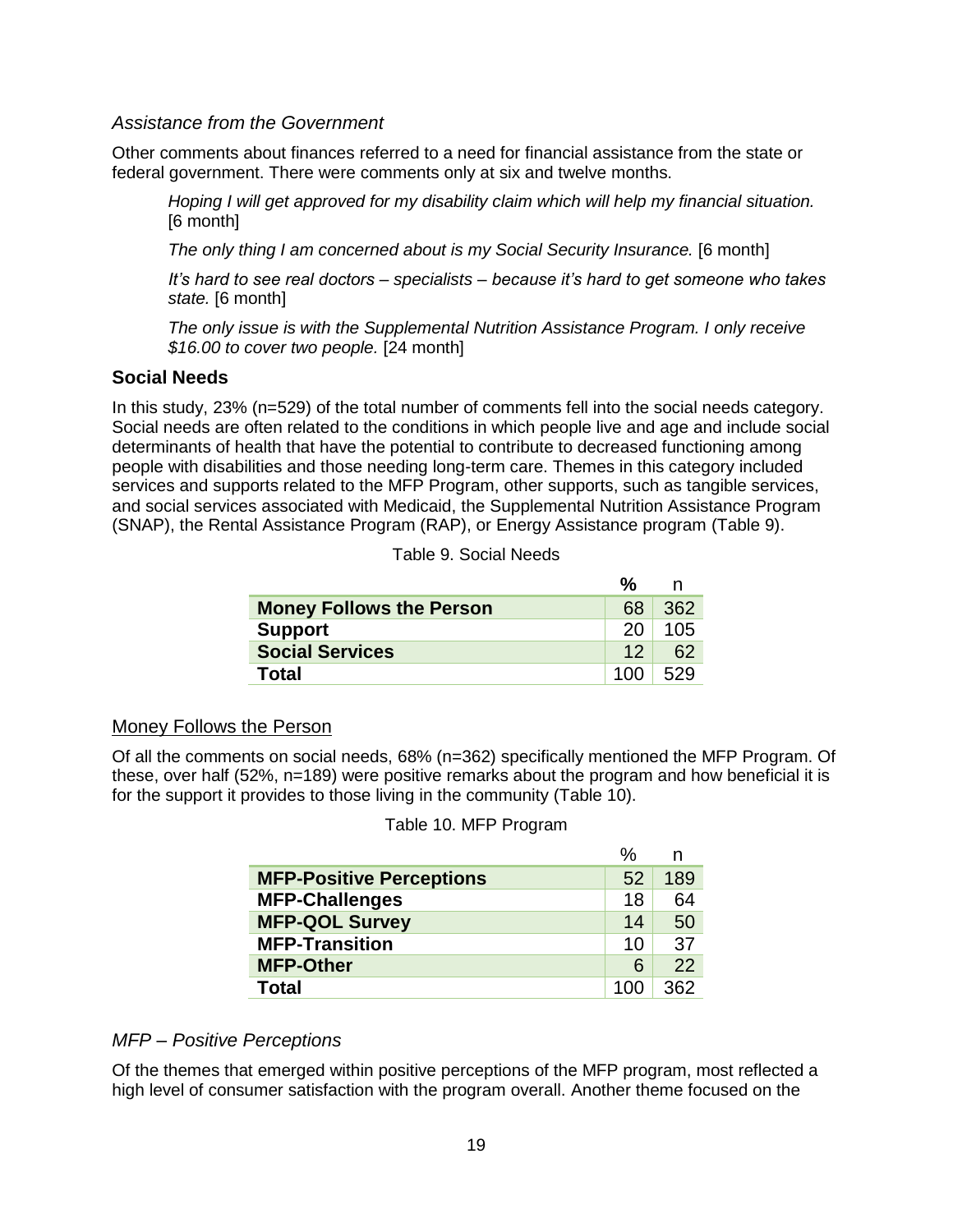importance of autonomy; a smaller number of comments expressed appreciation for specific aspects of the program, or underscored the value of staff involvement and support.

#### High Level of Consumer Satisfaction

Consumer satisfaction is the state of mind that consumers have about a program or a product when their expectations have been met. It is subjective and not an exact measurement because it is non-quantitative. However, satisfaction with quality of services over an extended period of time ensures that quality improvement efforts are properly focused on issues that matter most to the consumer and provide evidence that the program is meeting the needs of those who, in this case, choose to live in the community and receive the services and supports needed to do so.

Of the comments related to positive perceptions of the program, many consumers expressed a high level of satisfaction with the program. Consumers described the program with a range of adjectives including: "excellent," "great," "helpful," "wonderful," "beneficial, "fantastic," and "outstanding." Besides emphasizing program excellence, consumers expressed appreciation for the program. Comments were consistent over the six, twelve, and twenty-four month survey periods.

#### Program Excellence

Consumers' comments were typically succinct but expressive in communicating satisfaction with the MFP program.

*This program is awesome. It allows people in nursing facilities to live outside in the community and it is way better!* [6 month]

*It has been a God send, I really appreciated it more than words can describe. I hope this program continues helping others like me.* [6 month]

*My experience with the program has been very positive. You guys have done an excellent job.* [24 month]

*Fantastic program. It helped me a lot.* [24 month]

*Outstanding program!* [24 month]

#### Appreciation for the Program

Enjoyment of current living situations and appreciation for the services and supports provided, demonstrate the value of the program in enabling eligible people to transition from an institutional setting to preferred community-based living.

*I really enjoy it here. Money Follows the Person rocks! I love Money Follows the Person. You guys have done so much to help me.* [6 month]

*I like the program very much now that I'm home.* [6 month]

*… appreciative of everything that the program has done …* [12 month]

*I'm really grateful for the program. It helped me out. It's a lot better than being in a nursing home.* [24 month]

#### Autonomy

Autonomy is the ability to make informed choices, free of coercion, based on an individual's personal beliefs and values. The concept of autonomy reinforces an individual's right to selfdetermination, or the freedom to make decisions for themselves in all areas of their lives. Autonomy is particularly salient for people who have lived in an institutional care facility and felt a loss of independence, but have been able to transition to community-based living and regain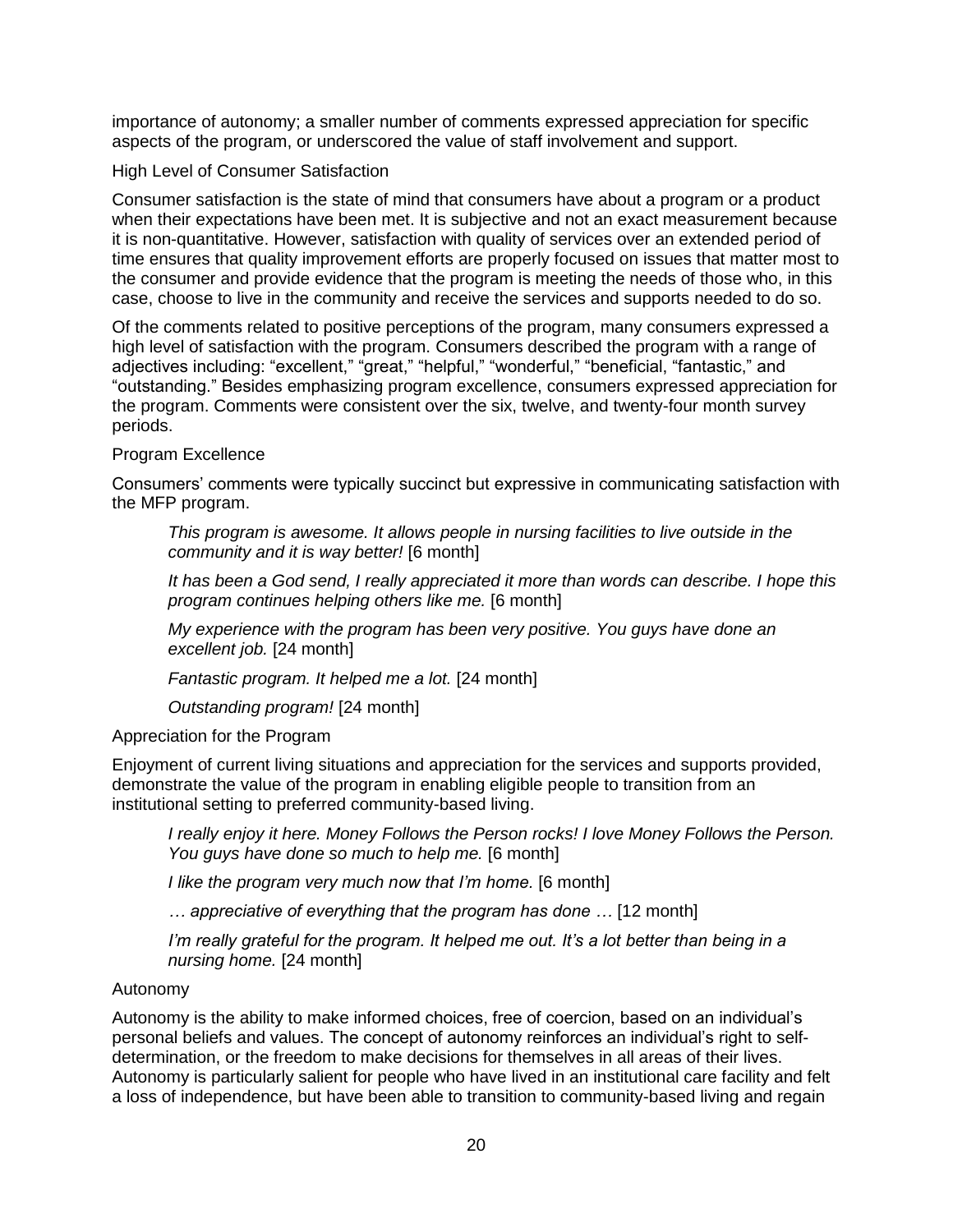the ability to live as independently as possible. Consumer comments expressed how the program has increased their happiness about being more independent and being able to have more control over their lives.

*I am grateful for everything this program has done. It helped me become independent and I really work at that in spite of my medical issues.* [6 month]

*Very helpful [program] … helped a lot when I first got home after nursing home. I'm more independent now.* [12 month]

*This program saved my life. I had nowhere to go and was homeless and ready to commit suicide rather than stay at nursing home, but Money Follows the Person intervened and gave me a place to live and a way to be independent. Hope I will not be abandoned by Money Follows the Person.* [12 month]

*It's been great. I went from being in the nursing home and completely bedridden to being on the outside and doing [things] for myself. The program has been a definite success for me - I've made good strides and accomplishments.* [24 month]

*Money Follows the Person has been wonderful, and I appreciate everyone that's been involved and that I can now be independent. I am so much better off now than before because of the program.* [24 month]

*Good program … got me started at my own home with services and now I am pretty independent.* [24 month]

Appreciation for Specific Aspects of the MFP Program

Consumers also shared comments that described specific aspects of the program that were helpful and enable them to live in the environment of their choosing. These comments primarily focused on different types of services and supports including help locating a suitable place to live, being able to access and utilize assistive technology, finding appropriate paid assistance, and the availability of general services and supports.

**Housing** 

*I am very happy with the program. We really needed a program like this one for people who have their homes and can return to them after being at the nursing home. [I] could not have returned without the 24-hour help.* [6 month]

*The program is super-duper. I'm so glad to be in my apartment again.* [6 month]

*Thank you for this program. I am very happy here in this apartment.* [6 month]

*Money Follows the Person is a great program. The program helped me to get an apartment.* [12 month]

Assistive Technology and Home Modifications

*It's gone a lot smoother than I thought. Money Follows the Person is on top of things like I got a wheelchair with a collapsible arm so I can get in a car easier from my chair. Money Follows the Person got the portable ramp I use at home and take with me to use other places.* [6 month]

*Program has helped a lot especially like the special handicapped shower they put in.* [24 month]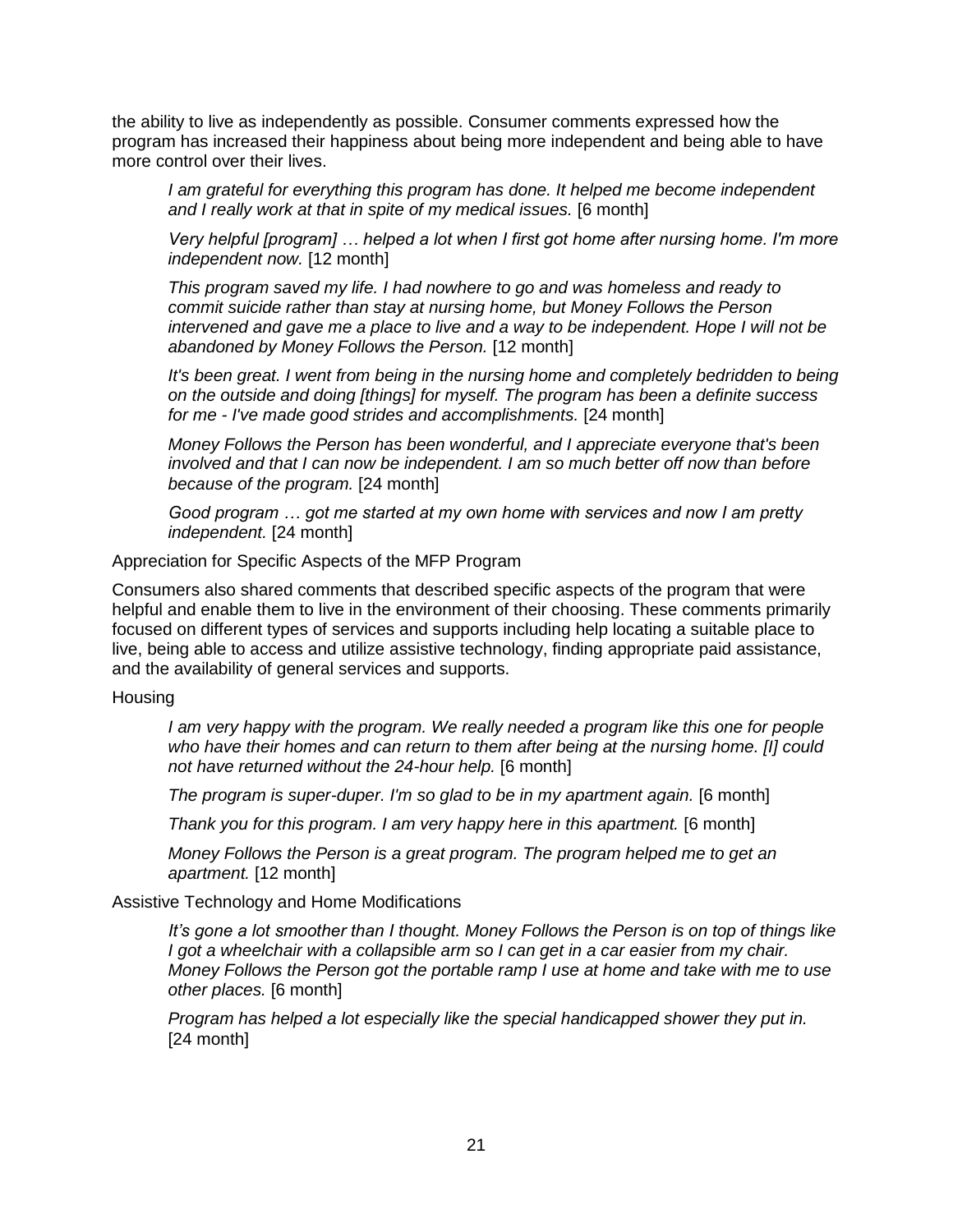Paid Assistance

*The paid assistance through Money Follows the Person has helped me so much!* [6 month]

#### General Services and Supports

*Pleased in the program. There is always follow-up with inquiries about how I'm doing. Services are good.* [6 month]

*Program gave me all the help I need, I am blessed. I am taking a computer class.*  [24 month]

*Program helped get services and things needed, etc. Help works out ok. Behavioral specialist and day support option is good too.* [24 month]

#### Staff Involvement

*I've had a great experience with Money Follows the Person. The girls that set up my apartment were terrific. I'm very happy.* [6 month]

*The case workers from [agency] and Money Follows the Person did everything they could possibly do to make the transition work.* [6 month]

*People I have met in the Money Follows the Person program have all been very courteous and helpful. They know their job and they're warm people. I feel like some of the ones I've worked with more closely are my friends. The program is a nice package altogether.* [6 month]

*I'm so thankful for this and the people that work with me and are still helping me. They've done the most wonderful job. God blessed me to have such good people. They put their heart out for me. I wish I could thank them more and more.* [6 month]

*Couldn't have asked for a better living [situation] … My social worker and case manager have helped me a lot and review every ninety days with me and my conservator.* [24 month]

#### *MFP – Challenges*

Challenges are an expected component of any Demonstration and those mentioned in this study by a small percentage of participants primarily focused on lack of follow-up and communication from MFP staff. Specific aspects included the challenges faced during transition and the lack of follow through from staff on the purchase of necessary equipment in the community. Consumers mentioned being promised items but not knowing who to contact to receive the items.

*I am not happy with the program so far. I have not heard from anyone from Money Follows the Person in a long time.* [6 month]

*I was told it was too late to apply for equipment I need. It's after sixty days and I really need security on my door. Seems like the program failed me. I believe that social workers felt I had to do my own research and they didn't help me with alternatives.* [12 month]

*Money Follows the Person left me hanging. They made promises that I would get all the equipment and supplies that I needed and now I'm left with nothing. I don't have a transition coordinator and I am completely bed bound and can't go out of the house. I am very mad.* [12 month]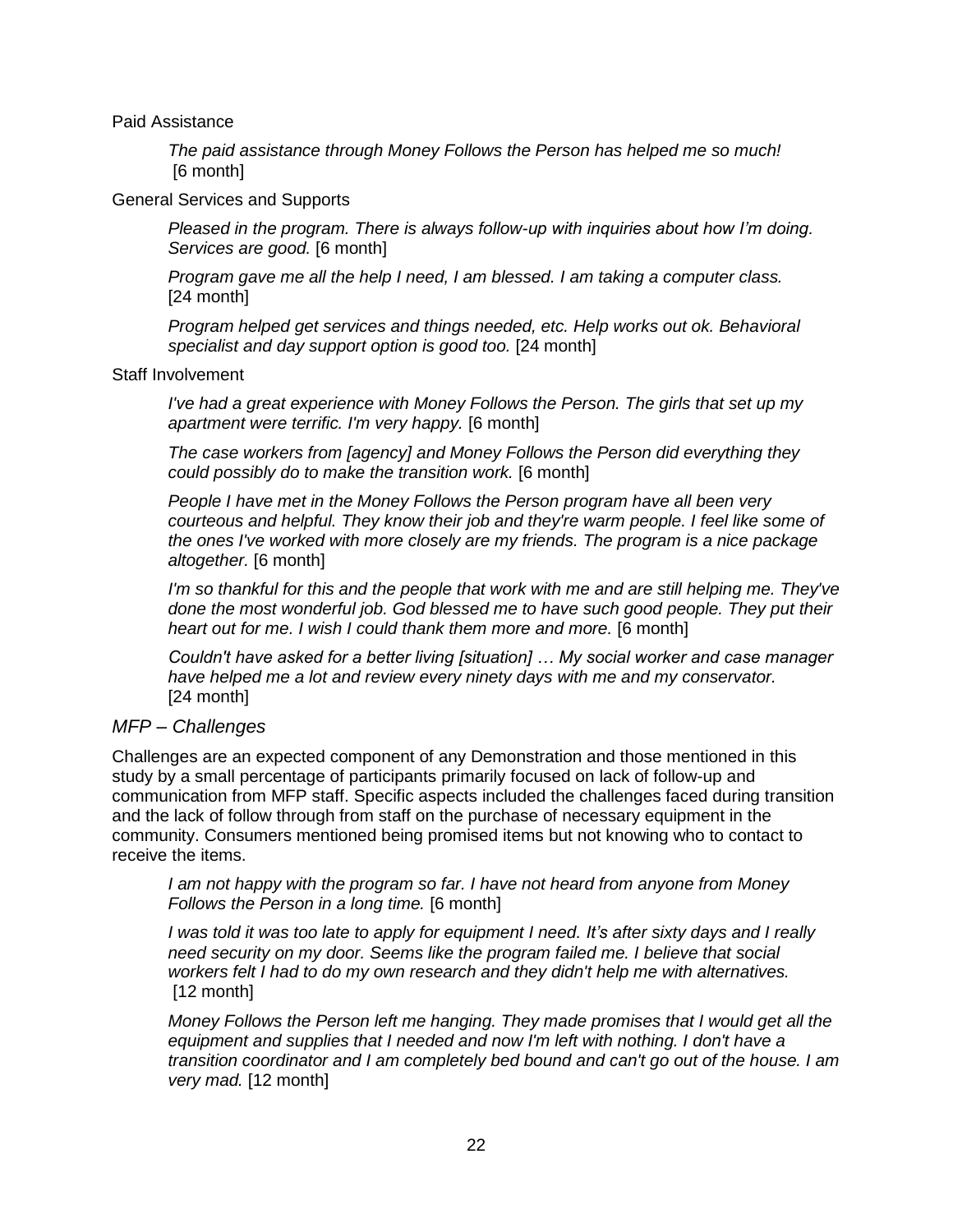*This program does not encourage friendships, my care manager does not allow friends in my house without being interviewed first. I have had trouble with aides and companions not treating me properly and taking items from my home. My care manager has been unresponsive.* [12 month]

*I wish I could get more personal help people calling or stop by to see how I am doing. After Money Follows the Person ended I feel like they forgot about me.* [24 month]

#### *MFP – Quality of Life Survey*

A few respondents had comments regarding the MFP QOL survey itself.

*This process needs to be better. Some of the questions are too vague. Need to allow for more explanation if the answer is not yes or no.* [12 month]

*Thankful for the questions and checking up on things.* [12 month]

#### *MFP – Transition*

Consumers had specific comments about their transition experience from institutional care to the community. Comments stemmed from six month, twelve month and twenty-four month surveys equally. Many comments specifically mentioned an MFP staff member or a specific community-based agency. Some responses were positive and others focused on challenges experienced during the transition itself, such as the time the transition took or lack of services to support community living.

*I am extremely pleased with transition coordinator [name] and with Traumatic Brain Injury / Homecare Agency [name]. Very pleased overall with program and with transition back into the community.* [6 month]

*Tell [TC] I still love her. And I'll never run out of kitchen supplies. All the people that helped me were such good-hearted people.* [24 month]

*It could be faster in the beginning when I was waiting to go home from [institutional care]. I was waiting too long for things.* [6 month]

*As far as the transition program, it failed to have enough services available for me in the community - lack of planning, lack of being able to contact people for support when issues did arise. I get no response from [TC] for several months.* [6 month]

*I was told I would be receiving things of use to me, but that hasn't materialized. And I am disappointed in that. My main issue though, is with my transition coordinator, [Name]. [TC] has been rude to me*. [6 month]

*When I moved here, the furniture they got was not adequate and too small, sofa had bedbugs and bed was too small, transition coordinator never followed up on this.* [12 month]

*I would have liked for my transition coordinator to have told me about [name], a home care agency that takes personal care assistant waiver. I had a lot of issues hiring my own personal care assistant and handling all that stuff. The only services my transition coordinator told me about were [another agency].* [12 month]

#### Support

Consumer comments related to the overall category of support accounted for 20% (n=105) of comments under the social needs category. Of all comments associated with support, half (46%, n=48) were focused on tangible supports (e.g., services, goods, or education). Thirty-one percent (n=33) were associated with needs for belonging, emotional support, love, and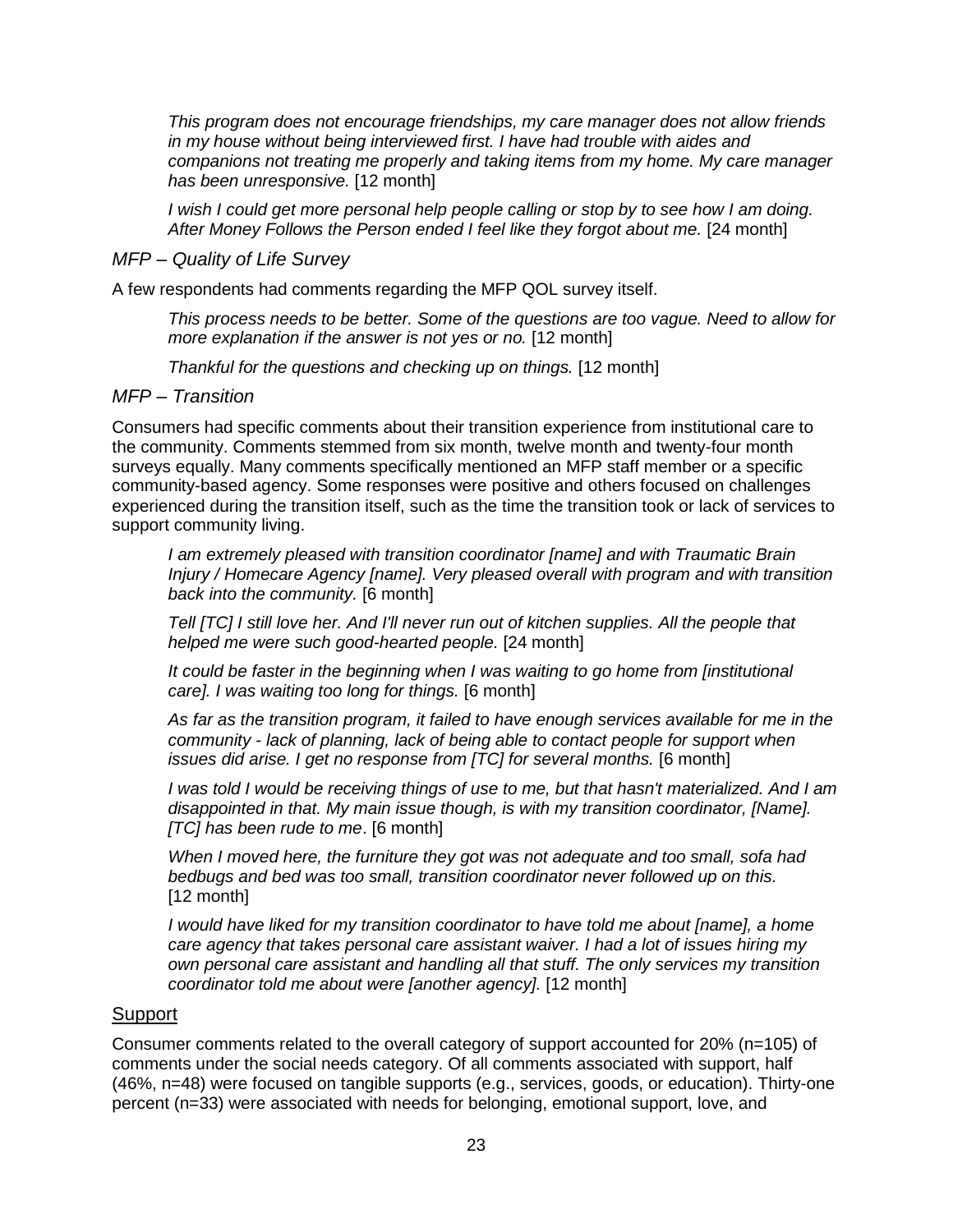relationships (e.g., spouse, significant others). Seventeen percent (n=18) of comments focused on informational support (e.g., legal advice or services). Six percent (n=6) of responses addressed other types of support (Table 11).

|  |  | Table 11. Support |
|--|--|-------------------|
|--|--|-------------------|

| <b>Support-Tangible</b>    | 46  | 48  |
|----------------------------|-----|-----|
| <b>Support-Companion</b>   | 31  | 33  |
| <b>Support-Information</b> | 17  | 18  |
| <b>Support-Other</b>       | 6   | 6   |
| <b>Total</b>               | 100 | 105 |

#### *Support – Tangible*

Many consumers requested computers or other items, such as a first aid kit. Some asked for help in getting furniture or home accessories, such as drapes. A few consumers asked for educational support or access to training.

If you could get me a computer, I would really like that. [6 month]

*When I moved here, they told me they were going to give me a fire extinguisher and a first aid kit. They gave me the extinguisher but not the first aid kit.* [6 month]

*I want to go to school online for counseling, but need help to fix my laptop.* [12 month]

*I love chess, but have no one to play with. Some sort of computerized or video chess game would go a long way in helping me.* [12 month]

*Need a new mattress.* [12 month]

*I would like to go to the program in West Haven and would like to go to classes like math to learn something to prepare me for a job other than mail.* [24 month]

#### *Support – Companionship*

Most of the comments under the theme of companionship were associated with missing family or a loved one and wanting to see them more often. Other comments mentioned having found people who provide them with companionship and a sense of belonging.

*I would like to see my family more often.* [6 month]

*I miss my husband because he is not allowed to stay here with me.* [6 month]

*I feel lonely because my family lives far away.* [6 month]

*My brother is my best friend and we help each other.* [6 month]

*Met a new friend who drives and takes me to the senior center where I take a photography class. My schedule is full and I feel very happy.* [24 month]

#### *Support – Information*

Consumers wanted information on a broad range of topics including: how to get more community-based services; access to transportation; a list of doctors that take Medicare/Medicaid, and how to open a bank account. There were no comments on this theme for the 24 month survey.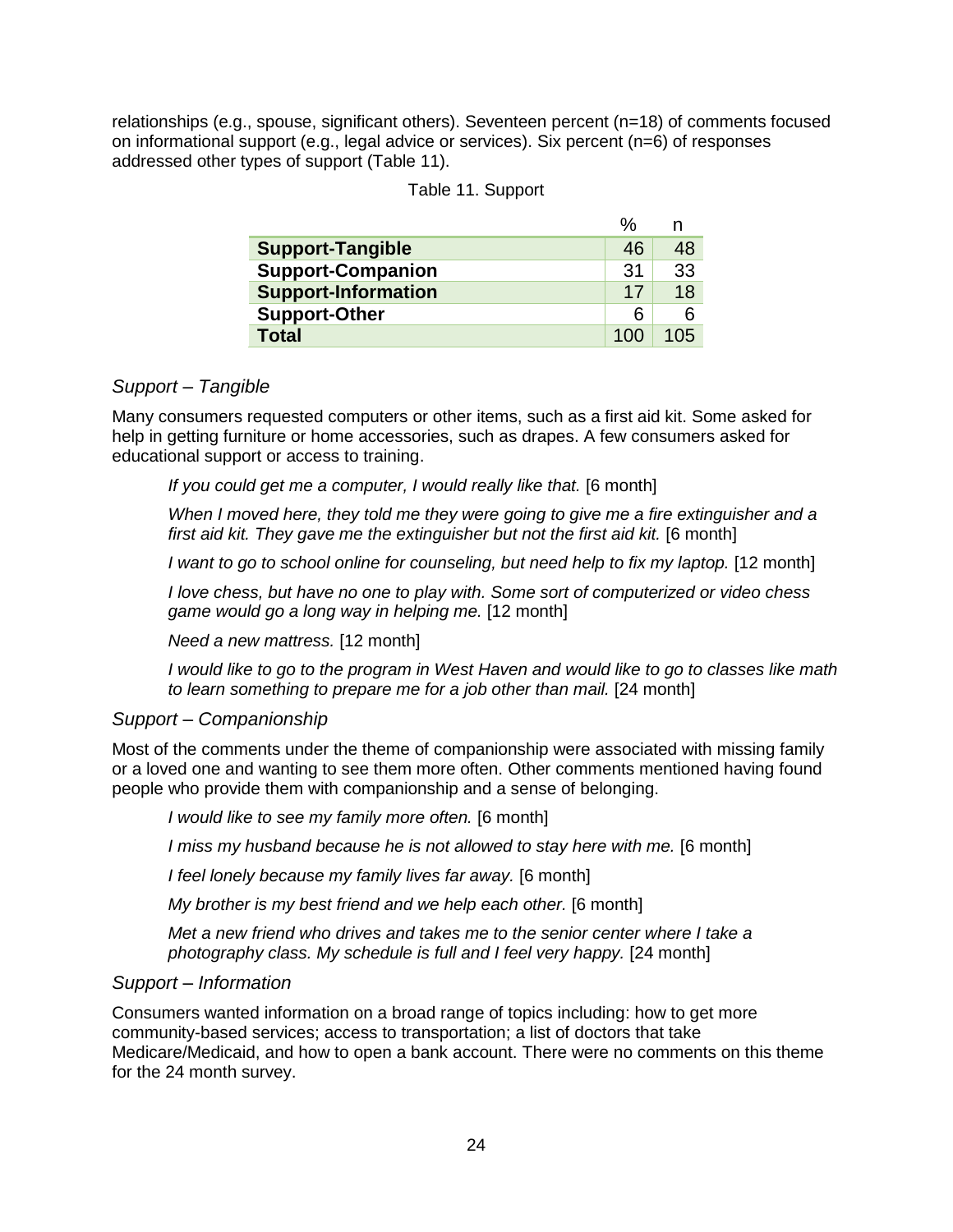*They worked so fast to get me home, so I need to know more about the services that are available and how to get them.* [6 month]

*I would like a list of doctors that take Medicare/Medicaid and more information on assisted living options.* [12 month]

*I would like more information on how to solve my financial problems and how to open a bank account so I can get my Social Security check.* [12 month]

*I would like to find a number to call to learn what programs or activities are available in my area.* [12 month]

*I would like to know more about voice activated boards.* [12 month]

#### Social Services

Social service programs are typically government initiatives at the federal, state or local level to help maintain and support citizens in need. MFP is a Medicaid program and many consumers participating in the program rely on social service programs including Social Security, Supplemental Nutrition Assistance Program, and Rental Assistance Program. Of all the responses in the social needs category, 12% (n=62) were related to social services. Comments included some of the challenges consumers experienced with these programs, some of the benefits that were valued, and fewer reported their need for help from these programs (Table 12).

#### Table 12. Social Services

|                                         | %   | n  |
|-----------------------------------------|-----|----|
| <b>Social Services-Challenges</b>       | 58  | 36 |
| <b>Social Services-Positive Aspects</b> | 18  | 11 |
| <b>Social Services-Needs</b>            | 14  | 9  |
| <b>Social Services-Other</b>            | 10  | ิค |
| <b>Total</b>                            | 100 | 62 |

#### *Social Services – Challenges*

In the social services theme, most comments (58%, n=36) were associated with social services challenges including the lack of food stamps or help from the Supplemental Nutrition Assistance Program (SNAP). Other responses expressed frustration with insufficient information about programs that could offer support.

*Why if they raised my rent, then why can't I get more money for food stamps?* [6 month]

*I am a celiac and can't have gluten in my diet plus I'm a diabetic and I don't receive enough in food stamps to pay for the food needed for my special diet. As a result, I've been charging the food and my credit cards are maxed out.* [12 month]

*I want to know more about Working for Integration, Support & Empowerment program from Middletown, I was interviewed but they never came back; I want to live in a group home for mental patients.* [24 month]

*I think there are people who need aides like I have and do not know the programs are available to them. Is there a way of letting people know these services are available? Because I see the value of the need of help.* [24 month]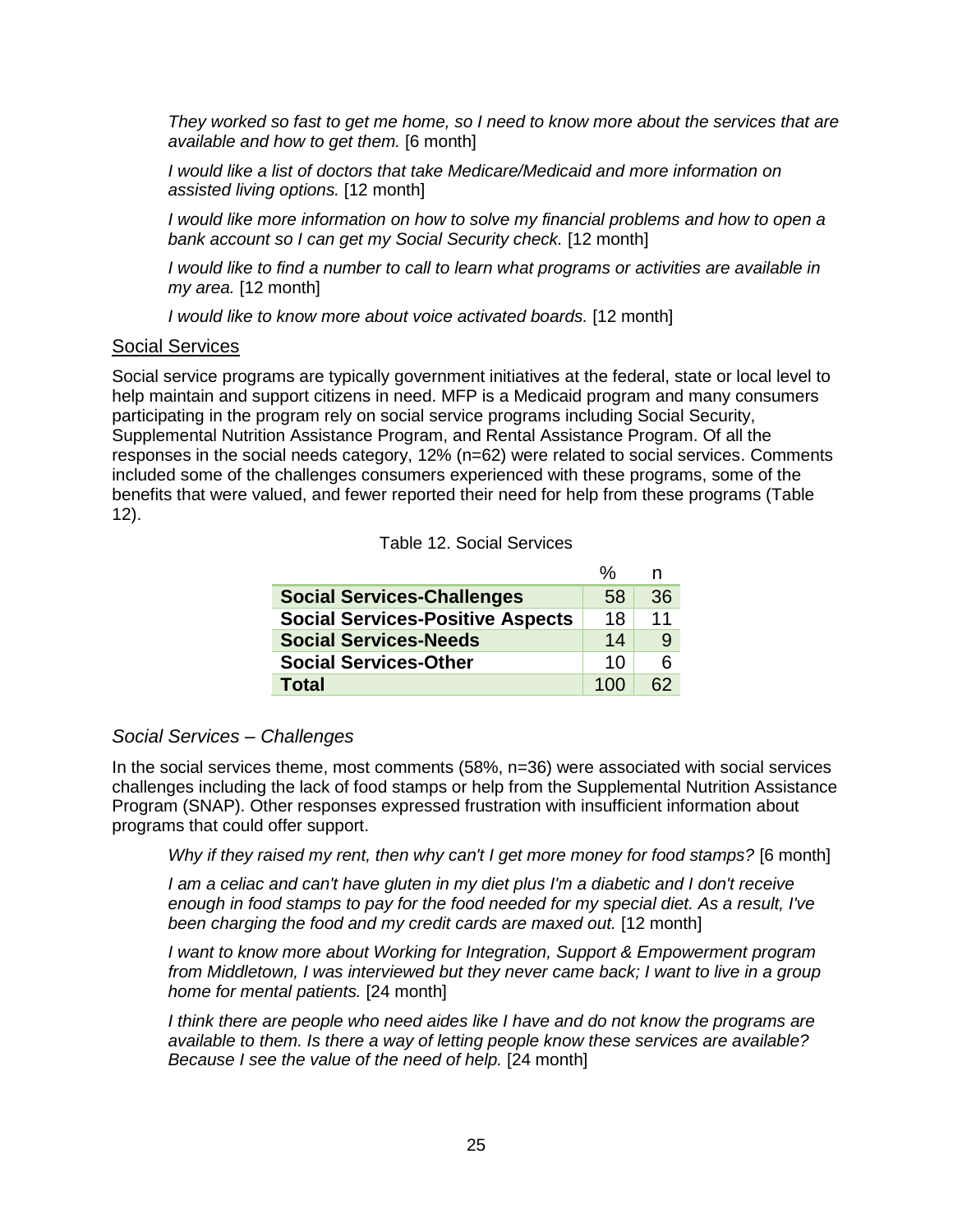#### *Social Services – Positive Aspects*

Some consumers were positive about the social services programs they qualified for and received. Others mentioned a community-based agency that was helpful in assisting the transition and supportive of life in the community.

*Food stamp issue — the transition coordinator followed through.* [6 month]

*Services are great.* [6 month]

*Social Services – Needs*

A smaller percentage of consumers mentioned needing a specific type of social service, such as a case manager or social worker with whom he/she could discuss the range of available services he/she might be eligible for.

*I started out receiving some services, like home health aide, but then I am no longer on Title 19 and therefore they took away those services that I had been receiving.* [6 month]

*I am needing assistance from a case manager or transition coordinator regarding access to medical care, assistance paying utilities.* [6 month]

*I need to see a social worker - have asked doctor and agency, but I have not seen a social worker yet.* [12 month]

#### **Self-Esteem Needs**

Seven percent (n=169) of all comments expressed aspects of self-esteem. Although causation has not been established in the literature, there is a strong association that exists between selfesteem, happiness, and a general sense of well-being (Baumeister, Campbell, Krueger, & Vohs, 2003). In this study, comments about general well-being were therefore categorized under selfesteem needs.

#### General Well-Being

Comments related to general well-being expressed general satisfaction with life. Words, such as "happy," "contented," "great," "fine," "ok" were frequently used. These comments were general compared to those that specifically mentioned the MFP program or an aspect of community living.

*I'm very contented.* [6 month]

*Happy where I am, no noise like where I came from and I can have my little dog here.* [6 month]

*I'm very happy with how things are working out – being in the community.* [12 month]

*I'm happy regarding how it's going. No complaints.* [12 month]

*I'm very happy with my life now that I've gotten out of the nursing home. I am mostly independent and very happy about that.* [24 month]

*I am doing well on my own.* [24 month]

*I'm satisfied. I like where I am living. It's nice – everything is convenient.* [24 month]

#### **Self-Actualization Needs**

According to Maslow (1943), self-actualization is becoming increasingly more what one wants to be and can be achieved through different pathways, such as engaging in activities and/or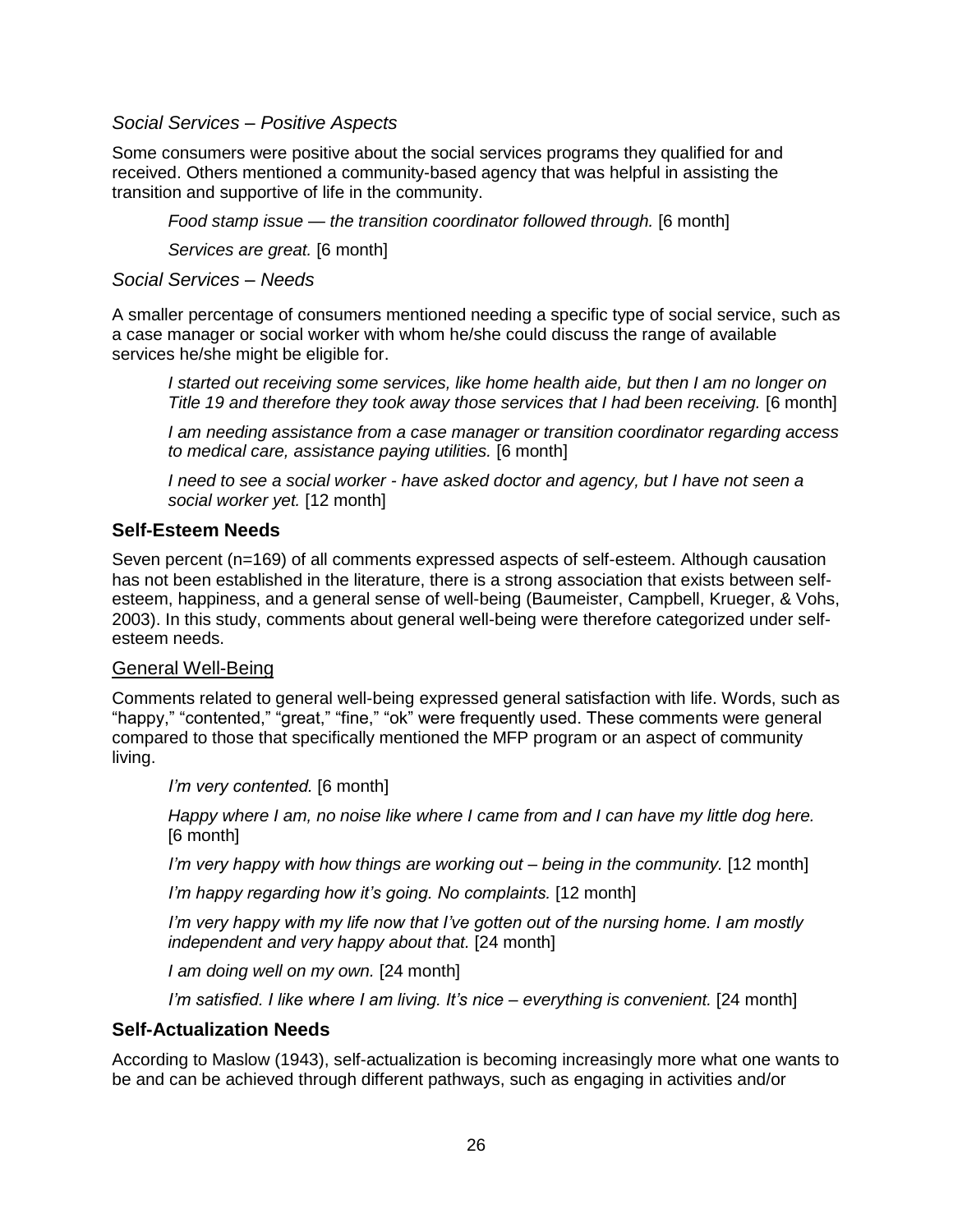interactions which are personally fulfilling. In this study, choice and control emerged as a theme and was categorized as a self-actualizing activity.

#### Choice and Control

Six percent (n=128) of all comments were about choice and control. There were nearly as many comments about the limitations experienced with choice and control as there were comments about the positive aspects of choice and control and what people would like to do with their lives in the future. Fewer comments related to choice and control and a desire to have more privacy in their life (Table 13).

Table 13. Choice and Control

|                                            | %   |     |
|--------------------------------------------|-----|-----|
| <b>Choice and Control-Limitations</b>      | 32  | 41  |
| <b>Choice and Control-Positive Aspects</b> | 30  | 38  |
| <b>Choice and Control-Future Plans</b>     | 29  | 37  |
| <b>Choice and Control-Privacy</b>          | Q   | 11  |
| <b>Total</b>                               | 100 | 128 |

#### *Choice and Control – Limitations*

Some consumers expressed frustration at not being able to make the choices or have the control they wanted or not having enough choices and control over their life.

*The residential care home is like a boot camp. I don't like it here because there is no freedom and too many rules.* [6 month]

*I am discouraged and depressed because I have staff people with me all the time. It's constant supervision that I don't need.* [12 month]

*I feel isolated because my conservator and neuropsychologist are dictating where and what I can do. They run my life. It is very upsetting! They treat me like an adolescent. I want to be part of a team.* [12 month]

*People need to stop treating me like a child. In other words, they need to stop acting like they're the boss.* [24 month]

*I feel that I was given choices except that there were not enough options to choose from.* [6 month]

*Choice and Control – Positive Aspects* 

Consumers also expressed positive comments associated with choice and control and about the way they were living their lives when the completed the QOL survey.

*I am happy living on my own and making some of my own decisions.* [6 month]

*Now I can go out when I want, go shopping. It's so much better than before.* [6 month]

*Wonderful program! No Complaints! I would not be able to be here on my own if not for this program. I am happy living this way on my own. I have control.* [12 month]

*Very helpful [program] … I'm more independent now.* [12 month]

*I'm doing ok now on my own now – doing everything for myself.* [24 month]

*I am very happy and have all the freedom I want.* [24 month]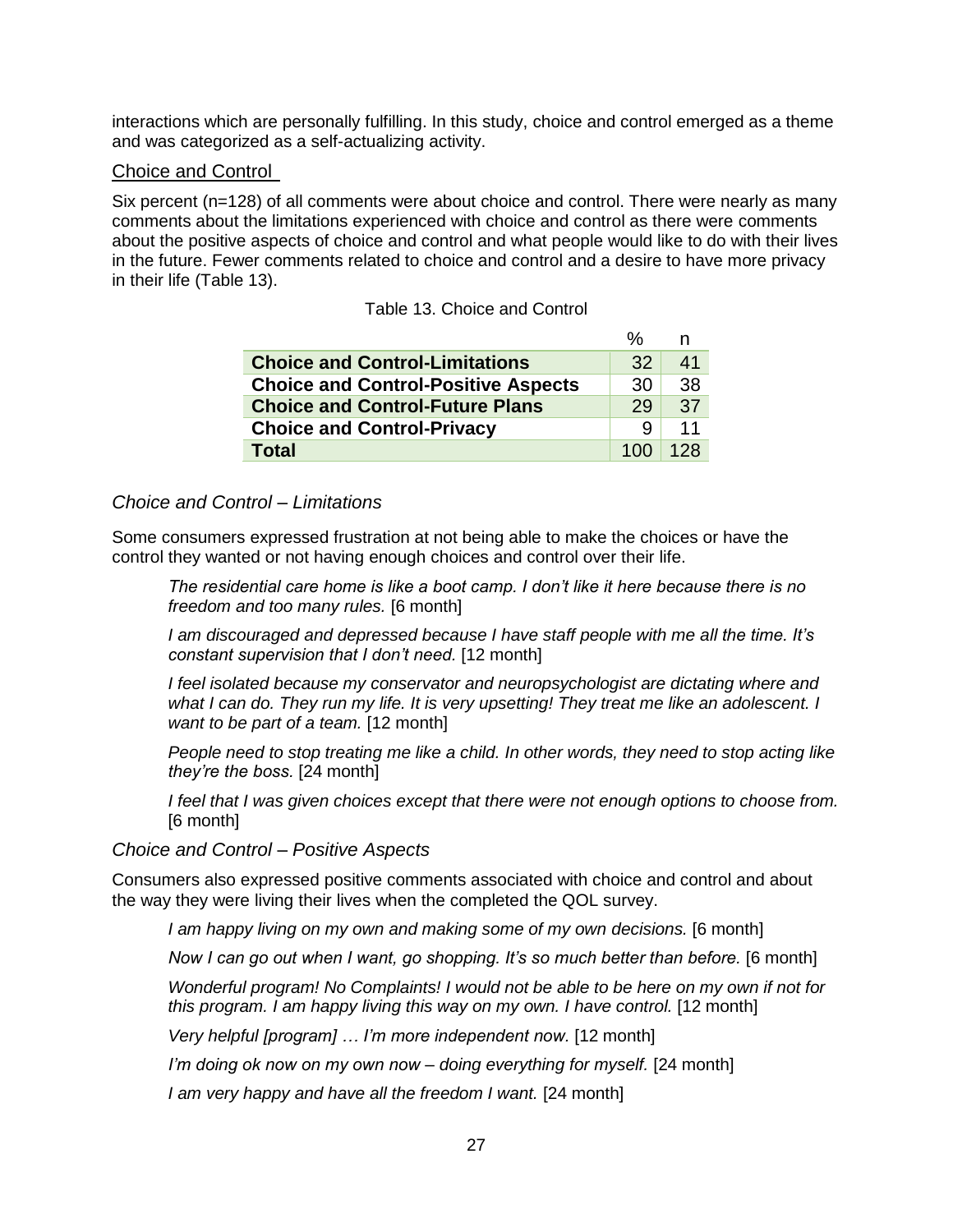#### *Choice and Control – Future Plans*

Consumers sometimes spoke about the future and of having different experiences from what they currently were experiencing. Sometimes it was associated with where they might like to live or what they might like to be doing. In some cases, consumers expressed a desire to be employed or to volunteer, and others wanted the choice and control to be able to drive again.

*I am working to get myself back into my art and self-employment.* [6 month]

*I would like to have a job and earn my own money.* [12 month]

*I want to work. I went to Easter Seals. As soon as I have enough money to get my photo ID, they are going to give me a job for 17 hours a week.* [12 month]

*I would like to get outside and do more fun things, such as attend a concert or go to a sporting game. I would also love to volunteer and become a teacher.* [24 month]

*I would like to volunteer at the nursing home down the street, but transportation is a problem.* [6 month]

*Choice and Control – Privacy* 

A small percentage of consumers shared their desire to have more privacy in their homes.

*I need more privacy.* [6 month]

*I am so unhappy – more than words can say. I just want some privacy.* [12 month]

### **Discussion**

Data analysis for this project began with the word frequency count tool in ATLAS.ti to generate a list of individual words used in the text. While the analysis of word frequency does not provide a deep investigation of text, it is an initial step in identifying basic themes or ideas for further exploration. Pennebaker and King (1999) suggest that while the use of computer aided word frequency counts are void of emotion and context, they highlight the greatest frequencies of word usage and as such are an important component in qualitative analysis. Interestingly, the data show "need(s)" as the most frequently used word. This word expresses a necessity, a course of action that's essential or important, or it could suggest that something necessary is lacking.

By the end of 2016, 4,212 consumers had transitioned through the MFP program, and 7,759 QOL surveys had been completed. Between December 2008 and December 2016, 30% (n=1,265) of consumers provided 2,274 responses to the open-ended question at the end of the QOL survey. Due to the nature of the longitudinal study, some consumers provided several unique comments at separate time points: 843 consumers responded to at least one QOL survey, 328 responded to at least two time points, and 94 responded at all three time points. The absence of comments from 70% of consumers is noteworthy in that when asked the final question, they had nothing else they wanted to say about the program.

Outcomes from an earlier study of CT's MFP program participants shed light on the 70% in our research who did not offer any comments at the end of the surveys and suggest that overall the program has been successful in addressing participants' concerns (Robison et al., 2015). According to Robison et al. (2015), the majority of more than 2,000 people who transitioned to the community have flourished. Responses to participant surveys in the study completed before and at six, twelve, and twenty-four months after transition demonstrate that, for most respondents who remained in the community, satisfaction with services, satisfaction with living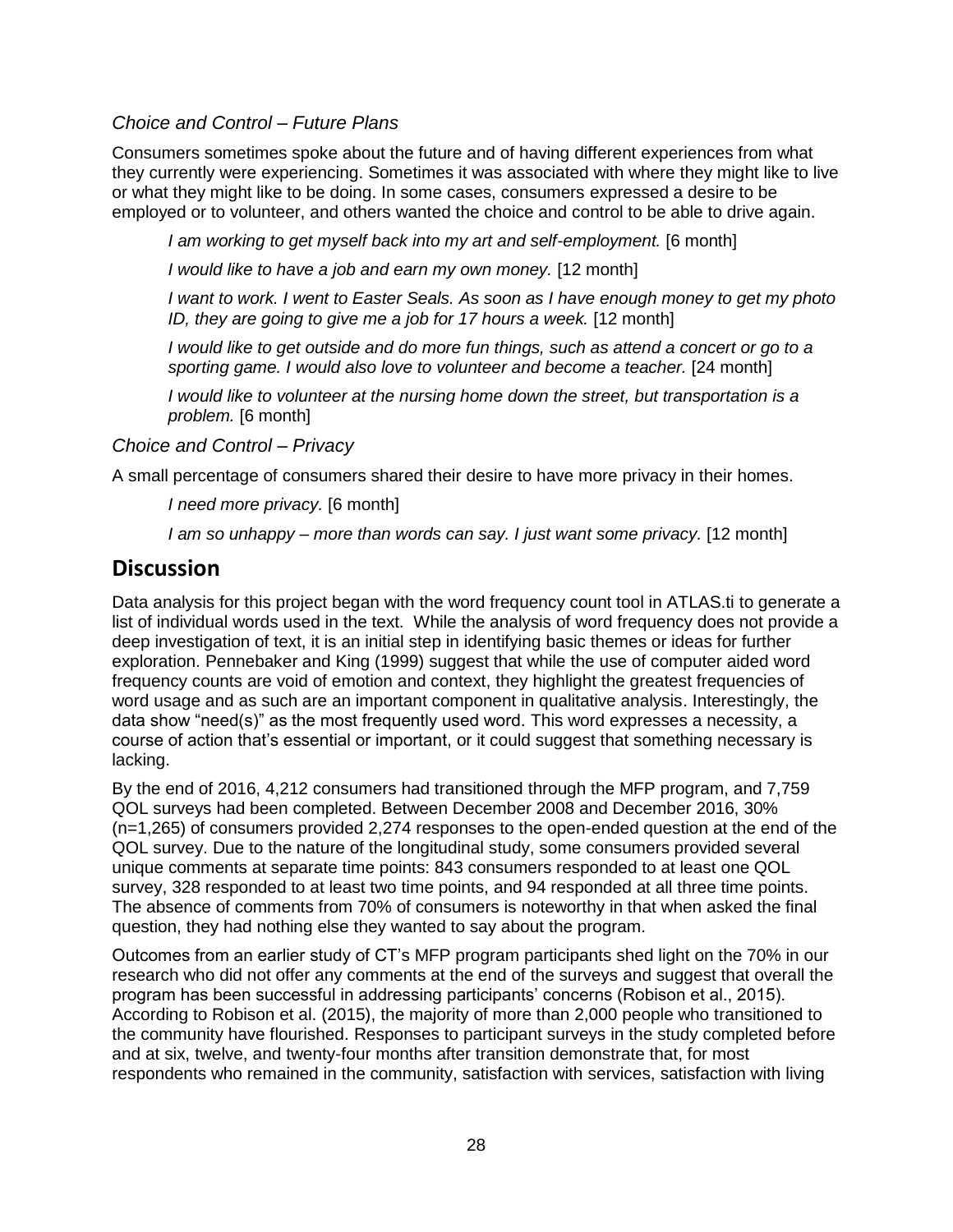arrangements, and global life satisfaction (e.g., feeling overall happiness with all areas of life at a specific time) improved significantly and remained high (Robison et al., 2015) (Table 14).

|                                          |      |                                                     |         |                    |         | <b>Months After Transition</b> |                   |     |
|------------------------------------------|------|-----------------------------------------------------|---------|--------------------|---------|--------------------------------|-------------------|-----|
|                                          |      | <b>Before</b><br><b>Transition</b><br>$(n = 2,262)$ |         | 6<br>$(n = 1,605)$ |         | 12<br>$(n = 1,328)$            | 24<br>$(n = 770)$ |     |
| <b>Quality of life</b><br>measures       | $\%$ | n                                                   | $\%$    | n                  | $\%$    | n                              | %                 | n   |
| <b>Satisfied with</b><br><b>services</b> | 76.3 | 1,103                                               | $90.9*$ | 1,314              | $91.6*$ | 1,096                          | $92.9*$           | 645 |
| Like where you live                      | 58.3 | 914                                                 | $95.3*$ | 1,494              | $94.1*$ | 1,226                          | $92.9*$           | 697 |
| <b>Global life</b><br>satisfaction       | 63   | 921                                                 | 83.9*   | 1,227              | 82.8*   | 1,001                          | 83.3*             | 589 |

Table 14: Selected Quality of Life Indicators (Robison et al., 2015)

#### \**p < 0.001*

Respondents in our study more frequently made comments about physiological needs than other needs (e.g., safety-security, social, self-esteem needs). Maslow (1943; 1970) stated that people are motivated to attain certain needs and that some take precedence over others, such as the physiological needs, and we found this to be true in our study. These included comments about help to support physiological needs, and those associated with housing, assistive technologies, and medical needs. The greatest physiological challenges were inadequate help and need for additional help with basic needs. Some consumers expressed frustration in not being able to find appropriate housing and getting housing modifications completed, while others noted their satisfaction with their living arrangements. Many consumers also expressed the need for assistive technologies including the challenges involved in not having this kind of support readily available. Overall, medical challenges included dealing with illness and complications of disability while comments on medical needs were associated more with the need for a physician, specialist, therapist, or help with prescriptions.

Maslow (1943; 1970) suggested that once basic needs are met, higher needs emerge, such as the need for safety-security. Of the total percentage and number of comments, the fewest (11%; n=251) were associated with safety-security and referred to challenges with transportation or finances. Again, some comments about safety and security overlapped and were included under the housing theme in the physiological category because they specifically related to problems with housing. While the transportation subtheme of safety-security is not mentioned as frequently as other themes in our study, it is not less important. People with disabilities have consistently described how transportation challenges impact their lives in important ways (Bezyak, Sabella, & Gattis, 2017; Institute of Medicine, 2007). Several decades after the passage of the Americans with Disabilities Act of 1990, persistent gaps in compliance continue to create major barriers for people with disabilities and hinder them from participating in health care, educational opportunities, employment, and in community life. Isolation from health care providers, in particular, can profoundly impact quality of life, health, and safety-security. For those living in rural communities, the challenges are magnified. Having access to adequate, affordable transportation for consumers who have transitioned to the community is crucial in contributing to their quality of life and in making the difference between health care access and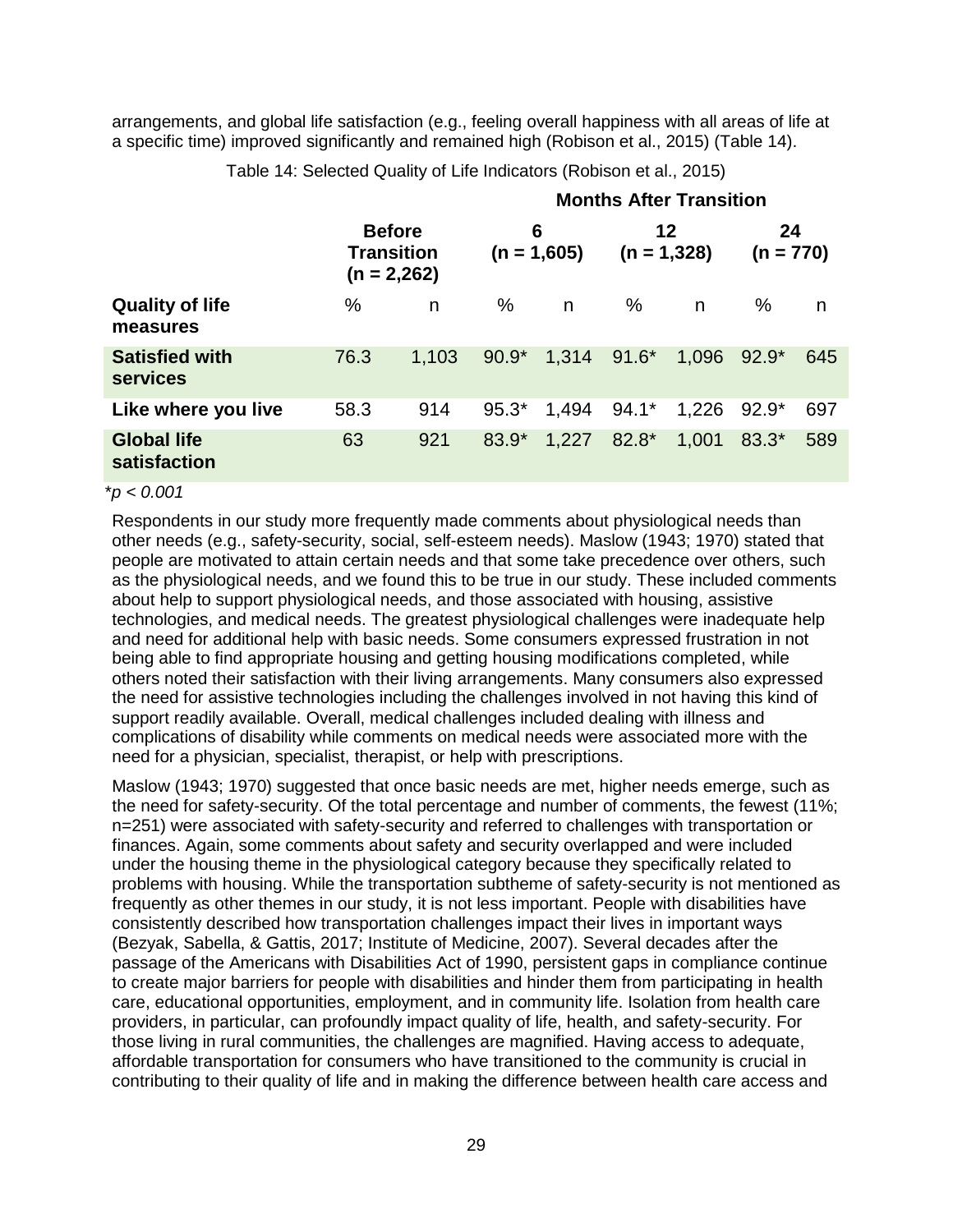isolation. Now and in the future, it is essential to support people with disabilities in their communities by expanding policy discussions to address the transportation and mobility needs.

Although consumers mentioned finances less frequently than transportation, they expressed valid concerns about economic self-sufficiency and the ability to be financially secure. People with disabilities have historically been financially vulnerable and have higher poverty rates than those without disabilities (Stapleton, O'Day, Livermore, & Imparato, 2006; U. S. Census Bureau, 2012). Financial instability hinders access to housing, nutrition, health care, and other important resources. It is important that consumers be able to maintain financial stability, balance their budgets, and be equipped to cope with situations that threaten their financial security, such as unexpected illnesses or other emergencies.

In this study, 23% of the comments (n=529) were related to social needs. Social needs have been described by Maslow (1943, 1970) as belonging needs. These needs are associated with psychological and emotional needs rather than basic needs and are vital for maintaining good physical and mental health (Ozbay et al., 2007; Moore et al., 2015). We adapted this category of Maslow's Hierarchy and describe it more broadly so that it includes comments about social ties to individuals, groups, and the larger community (e.g., MFP Program). Although theoretical models underscore the value of both the structural (e.g., network size and frequency of interactions) and functional (e.g., emotional - receiving support - and instrumental - receiving practical help) dimensions of social support, the functional aspect is a greater predictor of good health (Ozbay et al., 2007). The level of need expressed by consumers in multiple categories of our study demonstrates the importance participants place on receiving both emotional and instrumental support to enable them to remain in the community.

Of the comments on social needs, most were related to the MFP program and offered positive feedback about the value of the program in terms of the support it provides so that people who have transitioned can remain in the community. Of the comments on social needs, 20% (n=105) focused on the value of tangible support, support from a companion, or informational support. Fewer comments in this category were associated with social services in general. It should be noted that functional abilities are crucial for well-being and quality of life. In light of the established relationship between declines in functional ability and depression, it is of the utmost importance to address social support and the functional needs people have when transitioning to the community (Muramatsu, Yin, & Hedeker, 2010). Given that people are increasingly seeking HCBS services, consumer concerns about insufficient social services should not be minimized (Ng, Stone, & Harrington, 2015). The importance of social support and its impact on psychological well-being and quality of life, suggest that state and federal efforts should continue to sustain and expand funding for HCBS (Muramatsu et al., 2010).

The self-esteem needs of consumers were mentioned less frequently than physiological and social needs but more often than safety-security needs and were reflected in the comments that expressed general well-being. Of the total number of comments (n=2,274) in this study, 7% (n=169) were associated with self-esteem and general well-being. Self-esteem has been described as an overall opinion of oneself and one's worth (Wagner, Hoppmann, Ram, & Gerstorf, 2015). It is influenced by an individual's thoughts/perceptions, how a person feels about his/her abilities and limitations, the reactions of other people, experiences at home and in the community, culture, role, and media messages.

Six percent (n=128) of comments were categorized as self-actualization and involved choice and control. About a third of the comments related to positive perceptions of the MFP program focused on autonomy and the value placed on it by consumers. It should be noted that these comments could also have been categorized under self-actualization. Studies demonstrate that perceiving autonomy or control regarding choices in one's life is associated with lower disability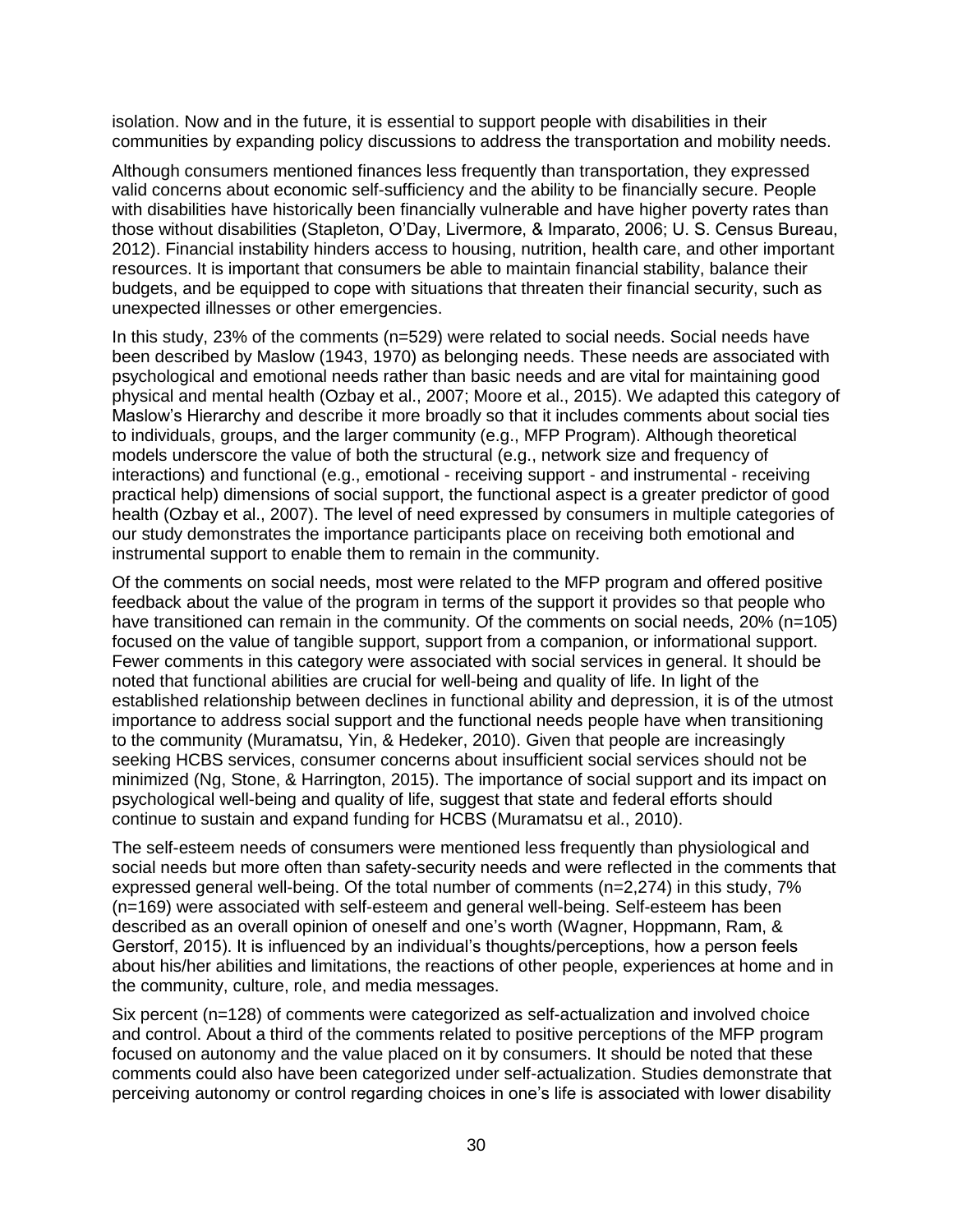risks and mortality and therefore may contribute to greater quality of life (Wagner et al., 2015). The ability to live independently, practice self-direction, make choices, and enjoy inclusion all contribute to autonomy (Wehmeyer, 2004). Our data underscore an important strength of the MFP program and demonstrate how successful it is in helping people transition to a less restrictive and much better environment in which they can enjoy community living and the ability to experience greater autonomy and choice and control. Self-regulatory capacities should continue to be viewed and promoted as important resources for people with disabilities because they fuel motivation and have the potential to enable people to experience healthy psychological development and a sense of well-being (Ryan & Deci, 2000).

In our study, physiological, safety-security, social, self-esteem and self-actualization needs were clearly areas of importance to consumers and their quality of life. While our study did not aim to identify or differentiate between the roles of intrinsic and types of extrinsic motivation in individuals, consumers' comments support individual experiences that either enhance or thwart their needs within various social contexts and have the potential to positively or negatively impact their lives in those areas including quality of life (Ryan & Deci, 2000). For example, in addition to physiological needs, consumers expressed a need for more social supports. Because functional declines pose a threat for independent living for people with disabilities and can be associated with depression and/or anxiety about living in the community, it is important to ensure that people transitioning to the community have adequate social support and that there are enough providers or other community connections to offer that support. Creating a more conducive environment in which the health and well-being of people with disabilities can flourish will help them remain in the community successfully. Despite mentioning a range of needs and challenges in multiple domains, the numerous positive comments about CT's MFP program demonstrate its vitality and significance in enabling people with disabilities to realize their goal to live in the community and experience an enhanced quality of life.

# **Methodological Limitations**

While sample size is less relevant in qualitative research, it should be noted that the sample in this study is not representative and applicable to all of those participating in the CT MFP program because responding to the final open-ended question was voluntary. Comments reported by interviewers originated with consumers and as such may have contained potential sources of bias, such as: recalling or not recalling events or situations as they occurred in the past; an individual's response tendency to consistently respond more negatively or positively, and/or concerns about how their response will impact others' opinions of them (Baumgartner & Steenkamp, 2006).

Limitations associated with researchers could potentially include the manner in which data were collected, such as not actively listening to the consumer, incorrect transcribing, or taking comments out of context. MFP interviewers all go through a rigorous training program and continuous quality assurance process, in order to limit these pitfalls. Additionally, like all people, researchers have biases and there is a potential when interpreting the outcomes for the connotation of statements to be subject to the researcher's own views and opinions.

# **Conclusions and Recommendations**

The MFP program is an opportunity for Medicaid recipients to live in the community rather than in nursing facilities and other institutional care settings. In evaluating the program, feedback from the open-ended question at the end of the survey is highly valuable because it demonstrates how effectively MFP has enabled many consumers to live and remain in the place of their choice – the community. Consumers expressed great satisfaction with the impact on personal life and preservation of autonomy. They also showed appreciation for specific aspects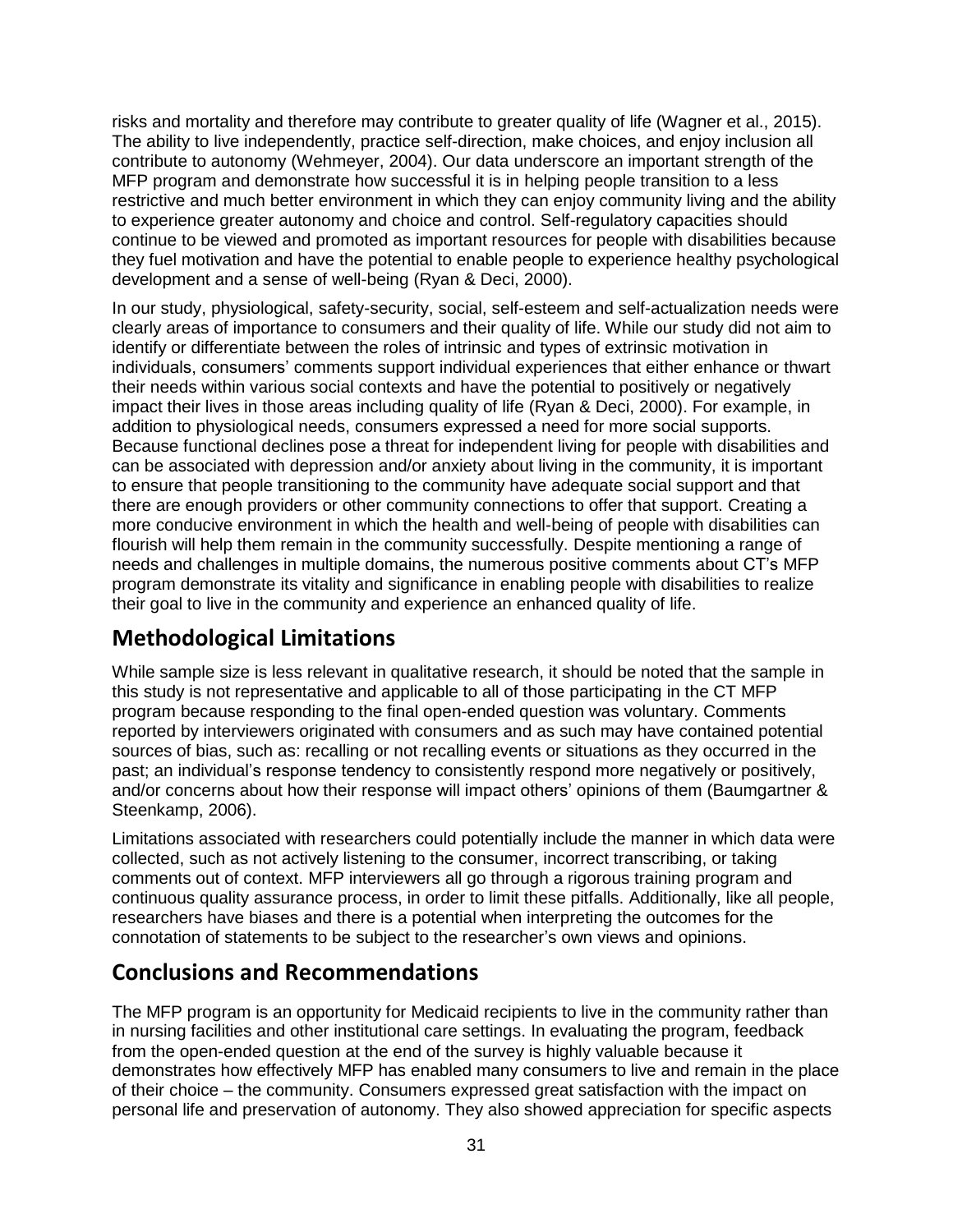of the program, such as the provision of housing and assistive technology, the commitment of caring staff and the provision of supports and services to ensure they remain in the community.

While consumers underscored multiple positive aspects of the program and overwhelming appreciation for its benefits, they also expressed concerns and frustrations about program and system challenges. The majority of concerns focused on meeting physiological needs so consumers could avoid being reinstitutionalized and experience living safely in the community. As a result, some consumers underscored the need for more supports and services in the community, greater access to durable medical equipment, and better housing and transportation. Working together to identify and resolve some of these challenges will improve and strengthen the program and contribute to the well-being of program participants.

MFP encourages consumers to live independent and autonomous lives with support from community-based services and supports. Given the reliance on such supports, many consumers expressed opinions on how to better serve program participants. These recommendations have the potential to increase program effectiveness as well as consumer satisfaction with the program. The following recommendations are based on cumulative consumer feedback and suggest the need for improvement in five areas: community-based supports, assistive technologies, housing, transportation, and finances.

#### *Community-Based Supports:*

- Increase consumer awareness and education to assist them in seeking the services and supports they need
	- $\circ$  Encourage and equip consumers to become their own advocates, particularly in seeking additional information outside of assigned community-based services
- Monitor the quality of consumer experiences in a standardized, systematic way and hold care provider agencies accountable for delivering quality services

#### *Assistive Technologies:*

- Provide information on how to obtain more devices through insurance or outside agencies like non-profits, etc.
	- o Include how to replace broken equipment
- Conduct additional evaluation on consumer needs pre-transition to ensure consumers have all necessary equipment

#### *Housing:*

- Provide more education on housing for transition and housing coordinators to strengthen care coordination and diminish stress for consumers during the process of locating housing
- Provide better information pre-transition about location, housing structure, landlord, etc.
- Provide education for tenants on how to communicate with landlords and on resources for tenancy supports
- Provide a clear process for making and resolving housing problems at the state level when landlords are not responsive

#### *Transportation:*

- Increase access to transportation services in the community
	- $\circ$  Expand policy discussions on transportation to address the needs of travelers with disabilities and explore interrelated policy areas and service delivery models including from where medical services are provided to the locations where people with disabilities are able to live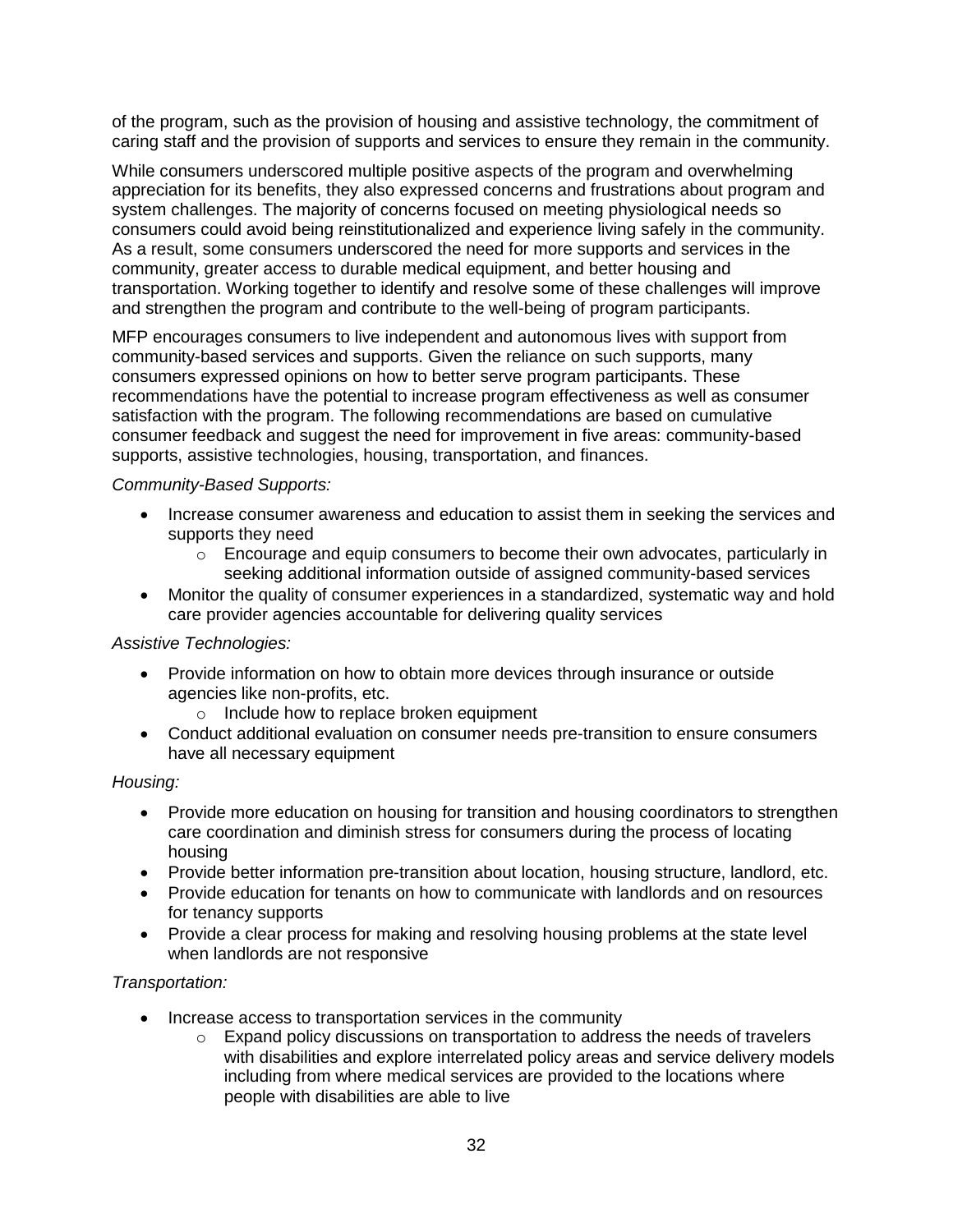- $\circ$  Initiate conversations with agencies about transportation challenges and explore possible solutions to resolve the issues
- o Address rural and suburban communities as areas of need

#### *Finances:*

- Provide increased opportunities for benefits counseling and work incentive services for those with employment goals who are striving for greater financial independence
- Develop and deliver increased opportunities for people with disabilities to earn an income and maintain financial assets

#### *Future Research:*

- Complete an analysis of comments from MFP proxy informants and compare them with the consumer outcomes of this study
	- o Proxy comments (31%) were excluded in the current study but have the potential to show the perspective of family and friends of program participants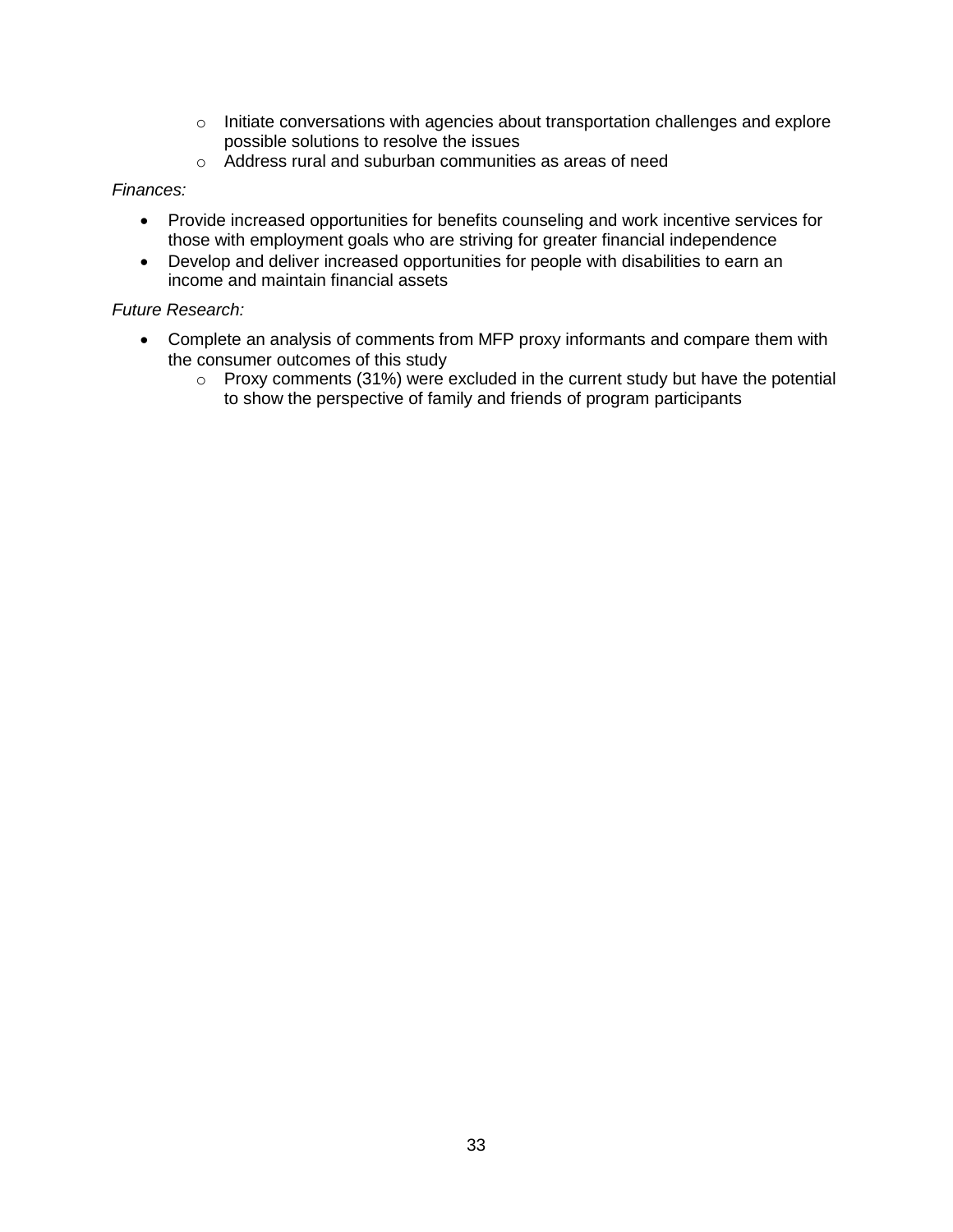## **References**

- Batavia, A. I., & Beaulaurier, R. (2001, March). The financial vulnerability of people with disabilities: Assessing poverty risks. *The Journal of Sociology & Social Welfare*, *28*, 139- 162. Retrieved from: http://scholarworks.wmich.edu/jssw/vol28/iss1/10
- Baumeister, R. F., Campbell, J. D., Krueger, J. I., & Vohs, K. D. (2003). Does high self-esteem cause better performance, interpersonal success, happiness, or healthier lifestyles? *Psychological Science in the Public Interest, 4,* 1-44.
- Baumgartner, H., & Steenkamp, J. (2006). Response bias in marketing research. In R. Grover & M. Vriens (Eds.), *The handbook of marketing research – Uses, misuses and future advances* (pp. 95-109). Thousand Oaks, CA: Sage Publications.
- Bezyak, J. L., Sabella, S. A., & Gattis, R. H. (2017). Public transportation: An investigation of barriers for peoples with disabilities. *Journal of Disability Policy Studies*, 28, 52-60. doi: 10.1177/1044207317702070
- Friborg, O., & Rosenvinge, J. H. (2013). A comparison of open-ended and closed questions in the prediction of mental health. *Quality and Quantity 47,* 1397-1411.
- Glaser, B., & Strauss, A. (1967). The discovery of Grounded Theory: Strategies for qualitative research. Chicago: Aldine Publishing Company.
- Henize, A. W., Beck, A. F., Kelin, M. D., Adams, M., & Kahn, R. S. (2015). A road map to address the social determinants of health through community collaboration. *Pediatrics*, 136, 994-1001.
- Hill, C. E., Knox, S., Thompson, B. J., Williams, E. N., & Hess, S. A. (2005). Consensual qualitative research: An update. *Journal of Counseling Psychology*, 52, 196-205. Retrieved from http://dx.doi.org/10.1037/0022-0167.52.2.196
- Hsieh, H., & Shannon, S. E. (2005). Three approaches to qualitative content analysis. *Qualitative Health Research*, 15, 1277-1288. Retrieved from http://qhr.sagepub.com/content/15/9/1277
- Holtgraves, T. (2010). Social psychology and language: Words, utterances, and conversation. In S. Fiske, D. Gilbert & G. Lindzey (Eds.), The handbook of social psychology (pp. 1386- 1422). Hoboken, New Jersey: John Wiley & Sons, Inc.

Individuals with Disabilities Education Act, Pub. L. No. 101-476, 104 Stat. 1142 (1990).

- Institute of Medicine (2007, April). The Future of Disability in America. Washington, DC: The National Academies Press. Retrieved from https://www.ncbi.nlm.nih.gov/books/NBK11434/
- Jackson, J. C., Santoro, M. J., Ely, M. E., Boehm, L., Kiehl, A. L., Anderson, L. S., & Ely, W. E. (2014). Improving patient care through the prism of psychology: Application of Maslow's hierarchy to sedation, delirium, and early mobility in the intensive care unit. *Journal of Critical Care*, 29, 438-444.
- Lachappelle, Y., Wehmeyer, M. L., Haelewyck, M. C., Courbis, Y., Keith, K. D, Schalock, R.,… Walsh, P. N. (2005). The relationship between quality of life and self-determination: an international study. *Journal of Intellectual Disability Research*, 49, 740-744.
- Maslow, A. H. (1943). A theory of human motivation. *Psychological Review*, 50, 370-398.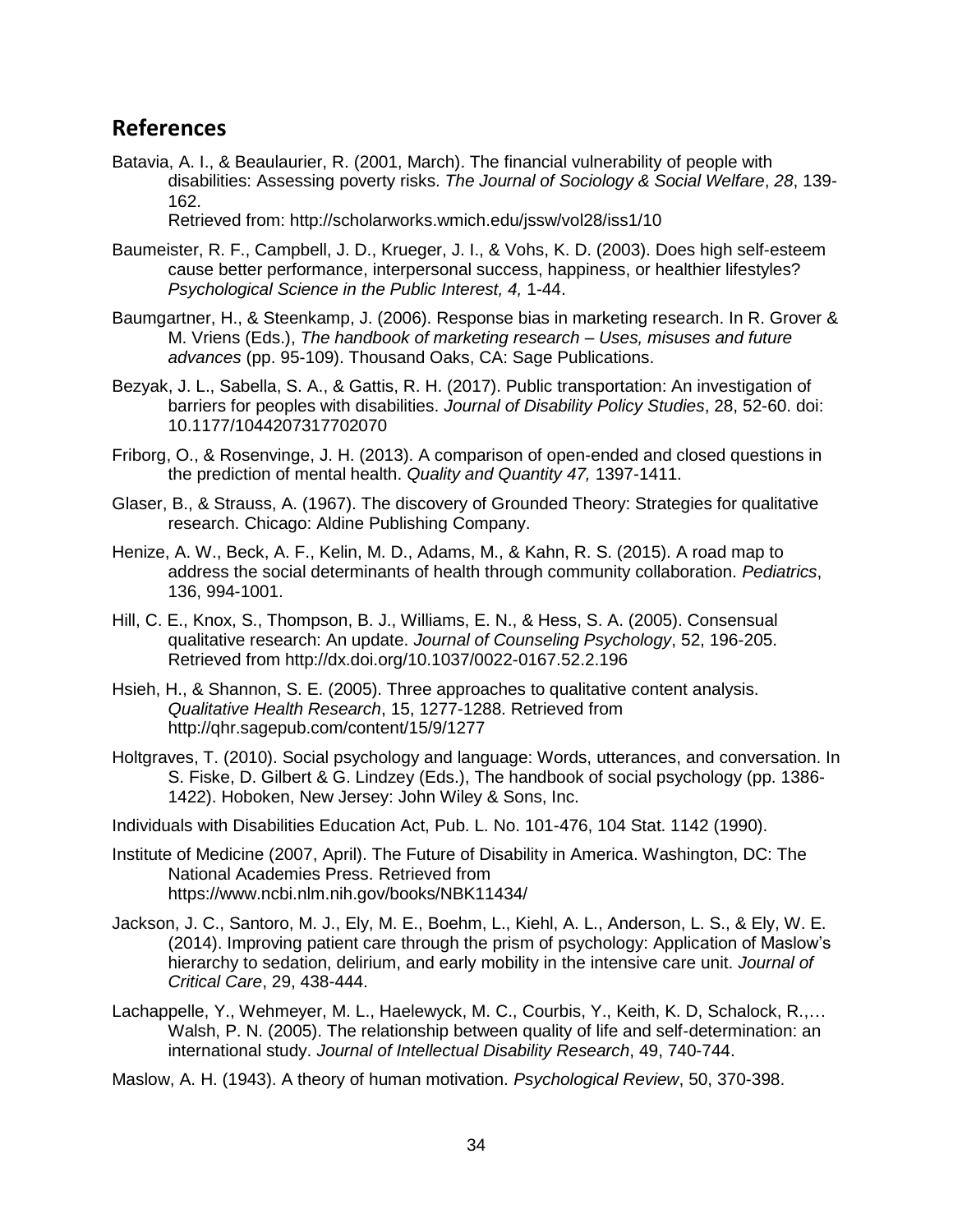- Maslow, A. H. (1970). Motivation and personality (3rd ed.). New York, NY: Addison, Wesley, Longman, Inc.
- Merriam-Webster's Collegiate Dictionary (11th ed.). (2014). Springfield, MA: Merriam-Webster, Inc.
- Moore, R. C., Eyler, L. T., Mausbach, B. T., Zvinka, Z., Zlater, Z. Z., Thompson, W. K., … Jeste, D. V. (2015). Complex interplay between health and successful aging: Role of perceived stress, resilience, and social support. *American Journal of Geriatric Psychiatry*, 6, 622- 32. doi: 10.1016/j/jagp.2014.08.004
- Muramatsu, N., Yin, H., & Hedeker, D. (2010). Functional declines, social support, and mental health in the elderly: Does living in a state supportive of home and community-based services make a difference? *Social Science & Medicine*, 70, 1050-1058. doi: 10.1016/j.socscimed.2009.12.005
- Newman B. M., & Newman, P. R. (2017). Development through life: A psychosocial approach. (13th ed). Boston, MA: Cengage Learning.
- Ng, T., Stone, J., & Harrington, C. (2015). Medicaid and community-based services: How consumer access is restricted by state policies. *Journal of Aging and Social Policy*, 27, 21-46. doi: 10.1080/08959420.2015.969078
- O'Brien, B. C., Harris, I. B., Beckman, T. J., Reed, D. A., & Cook, D. A. (2014). Standards for reporting qualitative research: A synthesis of recommendations. *Academic Medicine, 89,*  1245-1251.doi: 10.1097/ACM.000000000000388
- O'Cathain, A., & Thomas, K. (2004). "Any other comments?" Open questions on questionnaires—a bane or a bonus to research? *BioMed Central Medical Research Methodology*, 4.
- Ozbay, F., Johnson, D., Dimoulas, E., Morgan, C. A., Charney, D., & Southwick, S. (2007). Social support and resilience to stress: From neurobiology to clinical practice. *Psychiatry*, 4, 35-40.
- Pennebaker, J. & King, L. (1999). Linguistic styles: Language use as an individual difference. *Journal of Personality and Social Psychology*, 77(6), 1296-1312.
- Popping, R. (2015). Analyzing open-ended questions by means of text analysis procedures. *Bulletin de Methodologie Sociolgique*, 128, 23-39.
- Robison J., Porter, M., Shugrue, N., Kleppinger, A., & Lambert, D. (2015). Connecticut's 'Money Follows The Person' yields positive results for transitioning people out of institutions. *Health Affairs,* 34(10),1628-1636. doi: 10.1377/hlthaff.2015.0244
- Ryan, R. M., & Deci, E. L. (2000). Self-determination theory and the facilitation of intrinsic motivation, social development, and well-being. *American Psychologist*, 55, 66-78.
- Schalock, R. L. (1996). Reconsidering the conceptualization and measurement of quality of life. In R. Schalock (Ed.), Quality of life: Conceptualization and measurement (Vol. 1; pp. 123-139). Washington, DC: American Association on Mental Retardation.
- Stapleton, D. C., O'Day, B. L., Livermore, G. A., & Imparato, J. (2006). Dismantling the poverty trap: Disability policy for the twenty-first century. *The Milbank Quarterly*, 84, 701-732.
- Thielke, S., Harniss, M., Thompson, H., Patel, S., Demiris, G., & Johnson, K. (2011). Maslow/s hierarchy of human needs and the adoption of health-related technologies for older adults. *Ageing International, 37,* 470-488. doi: 10.1007/s12126-011-912-4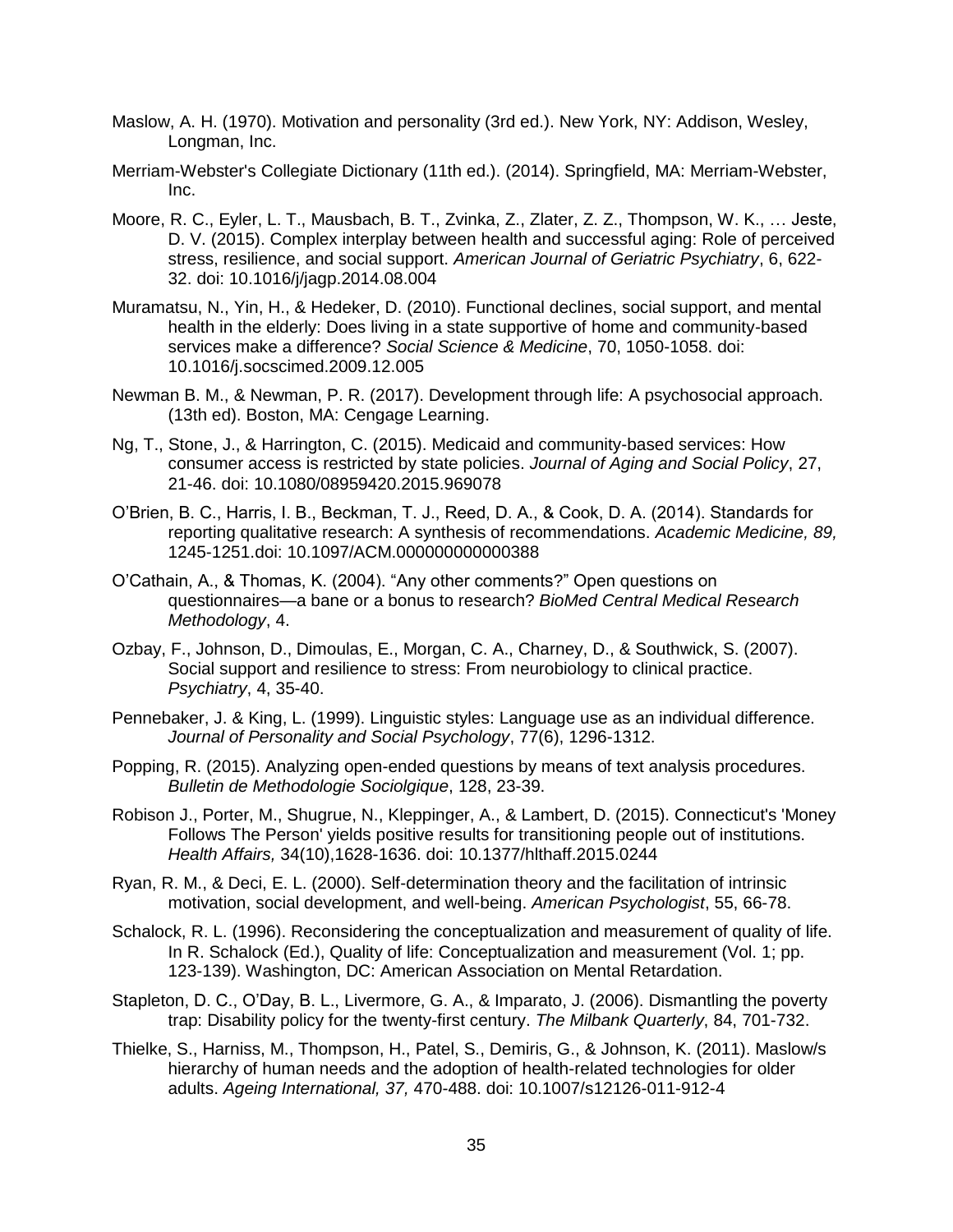- Wagner, J., Hoppmann, C., Ram, N., & Gerstorf, D. (2015). Self-esteem is relatively stable late in life: The role of resources in the health, self-regulation, and social domains. *Developmental Psychology*, 51, 136-149. doi: 10.1037/a0038338
- Wehmeyer, M. L. (2004). Self-determination and the empowerment of people with disabilities. *American Rehabilitation*, 28, 22-29.
- Tay, L., & Diener, E. (2011). Needs and subjective well-being around the world. *Personality and Social Psychology, 101,* 354-365. doi: 10.1037/a0023779
- The World Health Organization Quality of Life Group (1998). The World Health Organization Quality of Life Assessment (WHOQOL). Development and psychometric properties. *Social Science & Medicine*, 46, 1569-1585.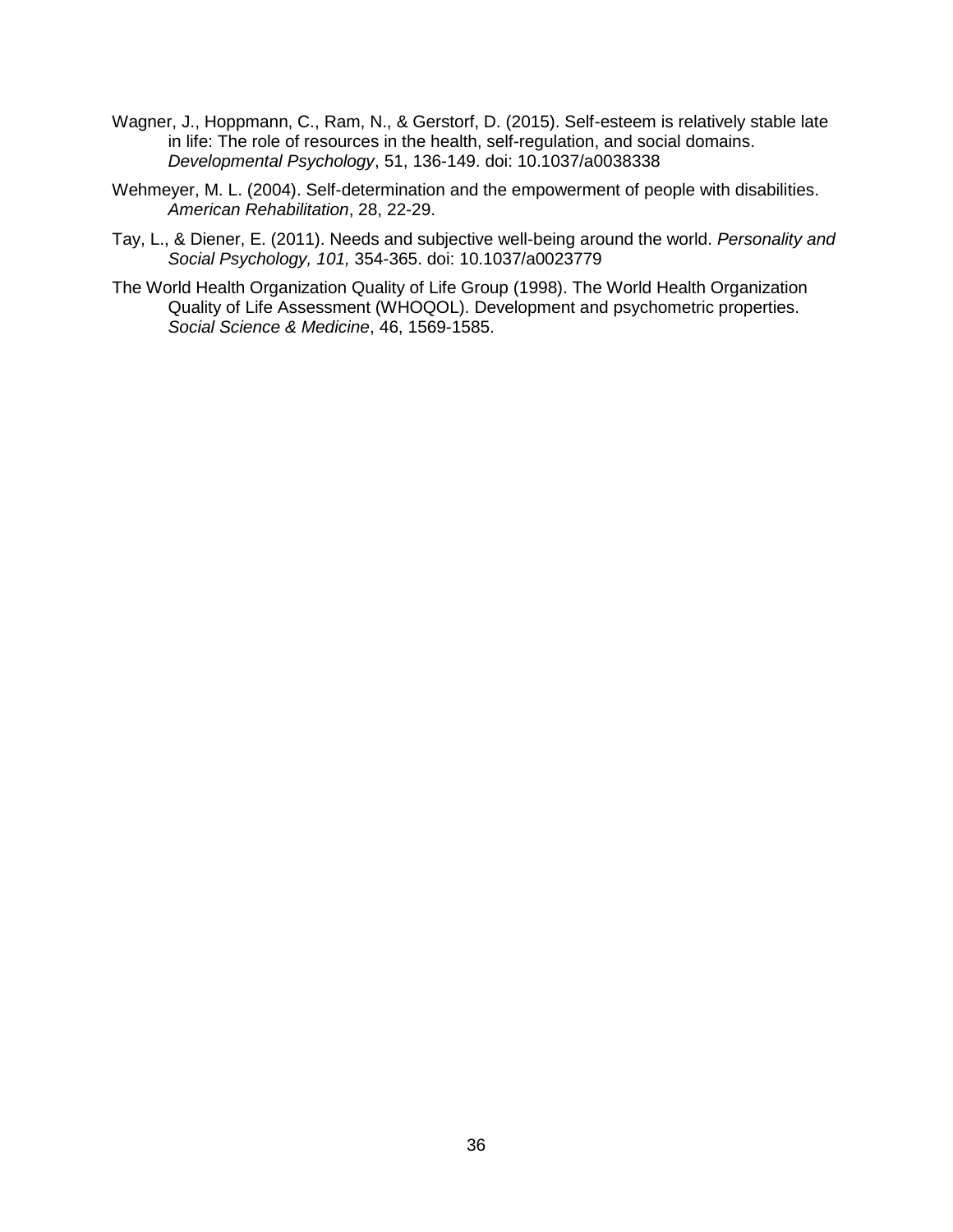# **Appendix A: QOL Final Word Code Frequencies Table**

|                                 | % (n)    | % (n)      |  |
|---------------------------------|----------|------------|--|
| <b>Physiological Needs</b>      |          | 53 (1,197) |  |
| Help                            | 42 (505) |            |  |
| Help-challenges                 |          | 63 (318)   |  |
| Help-positive aspects           |          | 25 (124)   |  |
| Help-other                      |          | 12 (63)    |  |
| Housing                         | 28 (336) |            |  |
| Housing-challenges              |          | 50 (169)   |  |
| Housing-modifications           |          | 24 (79)    |  |
| Housing-positive aspects        |          | 13(43)     |  |
| Housing-other                   |          | 9(29)      |  |
| Housing-facility                |          | 4(16)      |  |
| Assistive technologies          | 16 (193) |            |  |
| AT-needs                        |          | 80 (154)   |  |
| AT-challenges                   |          | 15 (29)    |  |
| AT-positive aspects             |          | 4(7)       |  |
| AT-other                        |          | 1(3)       |  |
| Medical                         | 14 (163) |            |  |
| Medical-challenges              |          | 45 (74)    |  |
| Medical-needs                   |          | 33(53)     |  |
| Medical-insurance               |          | 12 (19)    |  |
| Medical-other                   |          | 5(8)       |  |
| Medical-positive aspects        |          | 5(9)       |  |
| <b>Safety-Security Needs</b>    |          | 11 (252)   |  |
| Transportation                  | 58 (145) |            |  |
| Transportation-challenges       |          | 88 (128)   |  |
| Transportation-other            |          | 6(9)       |  |
| Transportation-positive aspects |          | 6(8)       |  |

Maslow's Hierarchy of Needs (n=2,274)